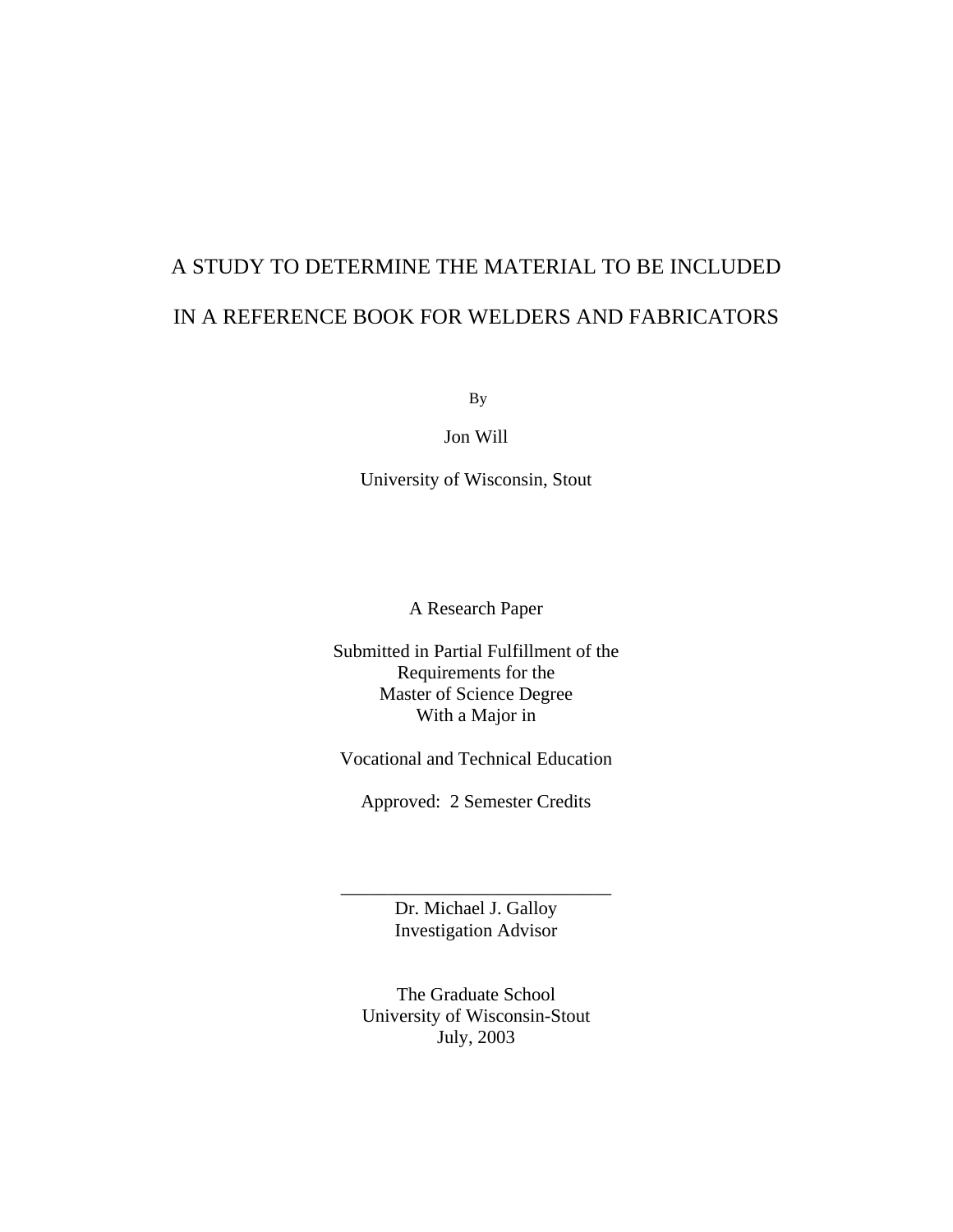The Graduate School

University of Wisconsin Stout

Menomonie, WI 54751

## ABSTRACT

Will, Jon D.

A Study to Determine the Material to be Included in a Reference Book for Welders and Fabricators

\_\_\_\_\_\_\_\_\_\_\_\_\_\_\_\_\_\_\_\_\_\_\_\_\_\_\_\_\_\_\_\_\_\_\_\_\_\_\_\_\_\_\_\_\_\_\_\_\_\_\_\_\_\_\_\_\_\_\_\_\_\_\_\_\_\_\_\_\_

| Vocational and Technical Education |                                                             |                          |  |  |
|------------------------------------|-------------------------------------------------------------|--------------------------|--|--|
| Dr. Michael J. Galloy              | August, 27 2003                                             | # of Pages of your paper |  |  |
|                                    | American Psychological Association, 5 <sup>th</sup> edition |                          |  |  |

In many industries, workers often require reference materials to help them perform their jobs more effectively and efficiently. With 23 years of experience working as a welder and fabricator, the researcher has learned that welders and fabricators in industry find themselves in the same situation. At this time there is no all-inclusive general reference book in publication for the average welder or fabricator that deals specifically with the reference material, subject matter, and data needed to support the welding and fabrication trade.

The purpose of this study is to verify the lack of an all-inclusive reference guide for welders and fabricators, and to identify and rank in importance the specific content areas that deal with the trade and could be incorporated into a general welding reference book. A review of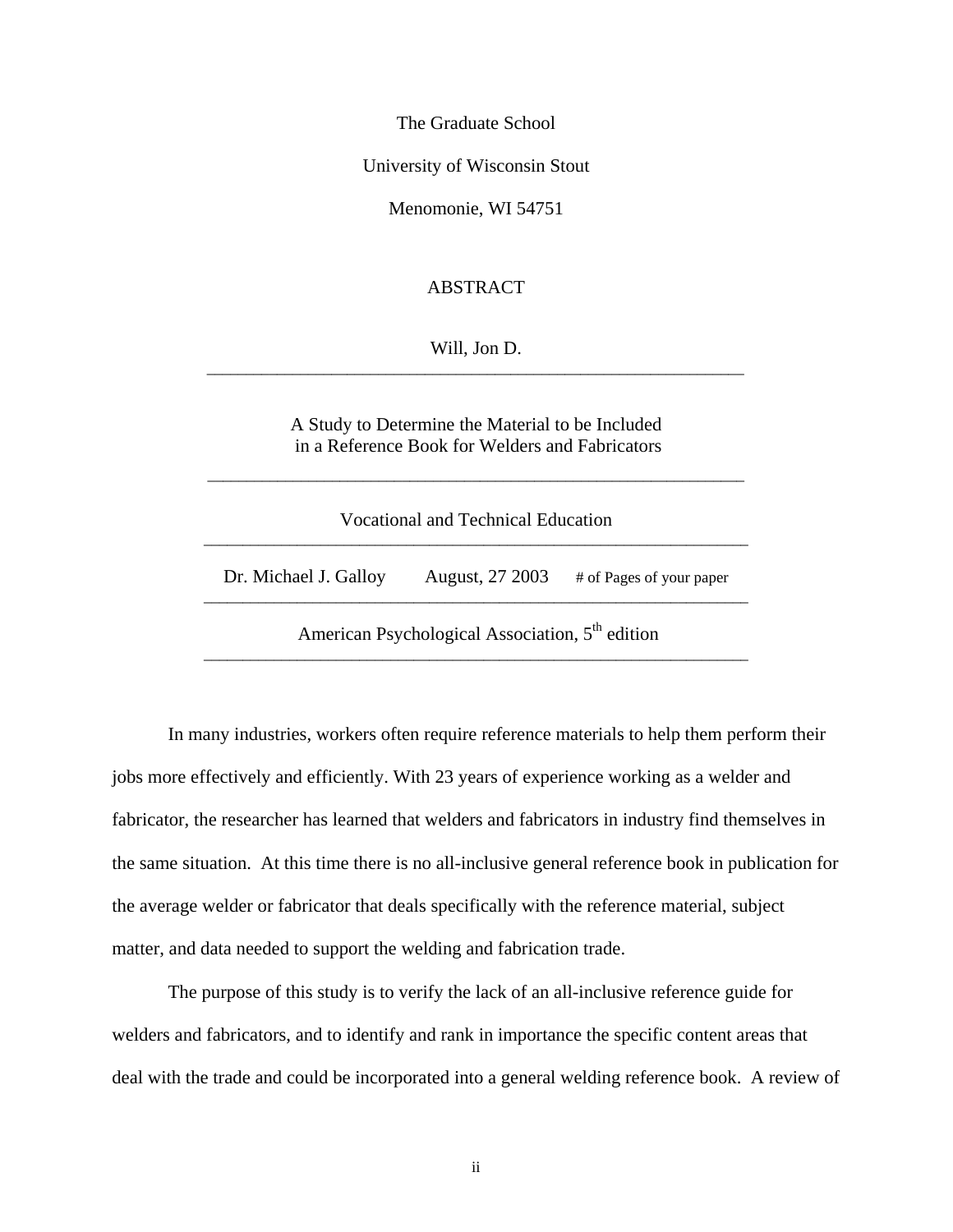literature showed that although there are many reference books available to welders and fabricators, no single book contains all of the information necessary for them to perform their jobs in the most effective and efficient manner.

A formal survey of a representative sample of people in welding training and in the trade was conducted to identify what they thought should be included in an all-inclusive welding reference book. The population surveyed were: welders and fabricators, fabrication supervisors, and welding engineers at six welding and fabrication industries in the Eau Claire, Wisconsin metropolitan area; the students enrolled in the summer 2003 Welding Program at Chippewa Valley Technical College and their instructor; and 30 welding instructors at the other 15 Wisconsin Technical Colleges.

The study found that 92 percent of those surveyed thought it was important to include as main content areas: layout and fabrication hints, steel specifications, electrode identification and specifications, conversion tables, and mathematical formulas. The study also found that 79 percent believed that the 19 subtopics on the survey were important or somewhat important. The demographic data indicates that the survey population has enough years of experience, 11.9 per person, to make their input on the topics relevant to the study. From the results of the research it is concluded that there is a need for an all-inclusive general welding reference book for welders and fabricators and that all of the topics in the survey are important to the respondents and should be incorporated into the book.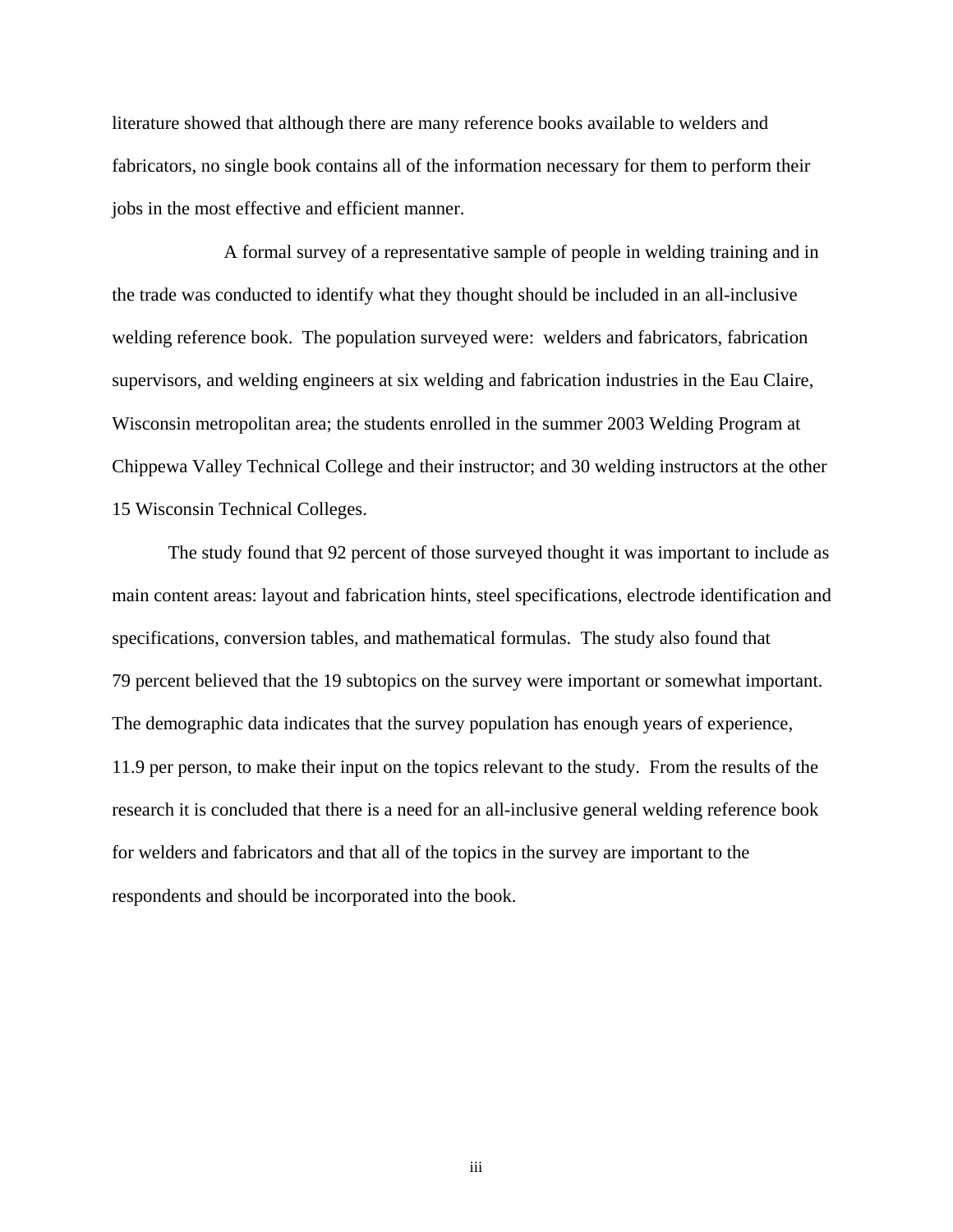## Table of Contents

|                                                                                                                                                                                                                   | Page                                         |
|-------------------------------------------------------------------------------------------------------------------------------------------------------------------------------------------------------------------|----------------------------------------------|
| Abstract - A Study to Determine the Material to be Included<br>in a Reference Book for Welders and Fabricators                                                                                                    | $\mathbf{ii}$                                |
| Chapter $1$ – Introduction                                                                                                                                                                                        | $\mathbf{1}$                                 |
| Background of the Study<br><b>Problem Statement</b><br>Purpose of the Study<br>Objectives<br>Significance of the Study<br>Limitations of the Study<br><b>Summary and Methodology</b>                              | 1<br>4<br>$\overline{4}$<br>5<br>5<br>6<br>6 |
| Chapter 2 - Review of Literature                                                                                                                                                                                  | 7                                            |
| <b>Textbooks</b><br><b>Training Manuals</b><br><b>General Reference Books</b><br><b>Welding Reference Books</b><br><b>Steel Specification Books</b><br>Electrode and Welding Wire Classification Books<br>Summary | 8<br>10<br>12<br>14<br>15<br>16<br>17        |
| Chapter 3 - Methodology                                                                                                                                                                                           | 19                                           |
| <b>Survey Population</b><br>Instrumentation<br>Procedures<br>Data Analysis                                                                                                                                        | 19<br>19<br>20<br>20                         |
| Chapter 4 - Data Analysis                                                                                                                                                                                         | 22                                           |
| <b>Research Results</b><br>Demographic Data<br>Table 4.1 Demographic Data<br><b>Survey Data</b><br>Table 4.2 Survey Data                                                                                          | 23<br>23<br>24<br>24<br>28                   |
| Analysis<br>Objective Number One<br>Objective Number Two<br><b>Objective Number Three</b><br>Table 4.3 Survey Data Ranking                                                                                        | 28<br>29<br>30<br>31<br>31                   |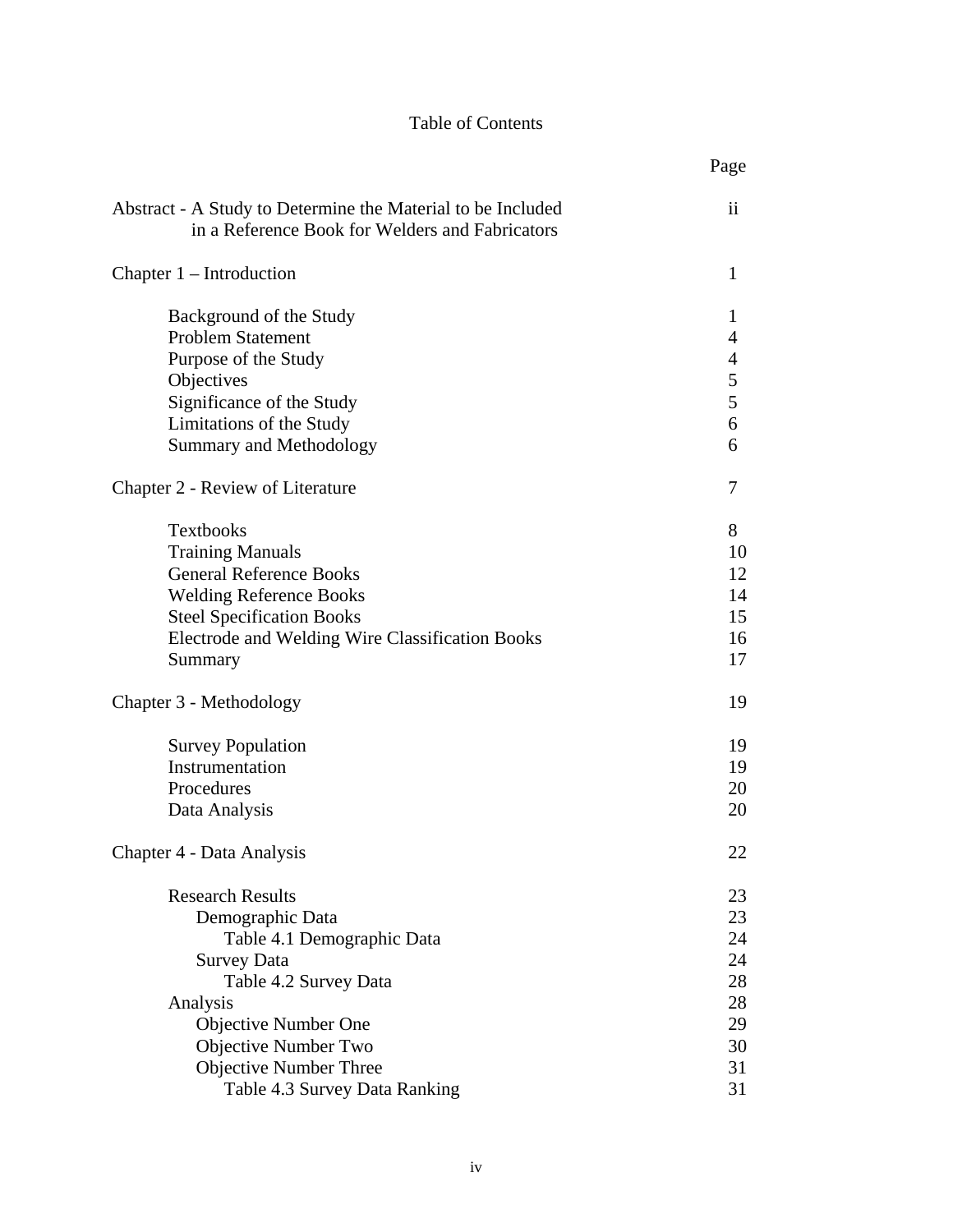# Table of Contents (continued)

|                                                       | Page |
|-------------------------------------------------------|------|
| Summary                                               | 32   |
| Chapter 5 - Summary, Conclusions, and Recommendations | 33   |
| Summary                                               | 33   |
| <b>Objective Number One</b>                           | 35   |
| Objective Number Two                                  | 35   |
| <b>Objective Number Three</b>                         | 36   |
| Conclusions                                           | 37   |
| Recommendations                                       | 38   |
| Reference List                                        | 39   |
| Appendix A - Survey Instrument                        | 42   |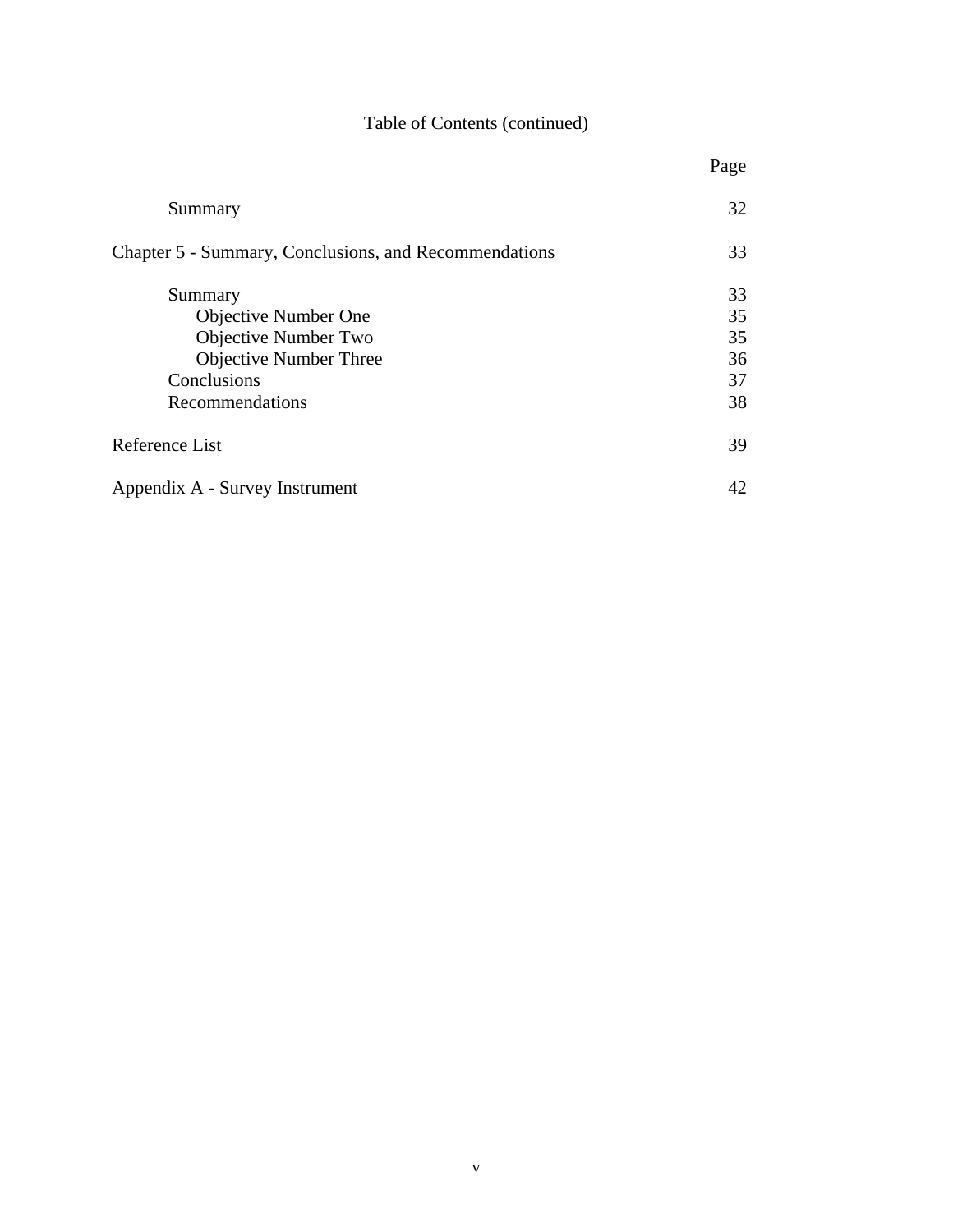#### Chapter 1

### Introduction

#### *Background of the Study*

In many industries, workers often require reference materials to help them perform their jobs more effectively and efficiently. According to Robert E. Green, editor of Machinery's Handbook, a reference book or handbook makes a practical tool and can be used just like any other tool, to work faster, to be less costly, and to produce a product of better quality (p. v). Those new to the workforce or to a different occupation are especially in need of the technical content included in reference books dealing with their area of work. Occupations that require reference books are numerous and wide-ranging, from the medical and legal fields to the engineering and manufacturing fields. Researchers and writers also use manuals such as the Publication Manual of the American Psychological Association, which help them use the correct format and style in their writing. A reference book is intended to help those who are attempting to solve a problem, perform a task, or to do a better quality job using the correct methods to get the correct results. The welding and fabrication industry is also one of the occupations where reference manuals are crucial.

The researcher is currently a welding instructor at Chippewa Valley Technical College (CVTC). The welding department requires students in the layout and fabrication class to purchase reference material that will be useful to them in class. Students report difficulty in finding a single book containing all the material they need. A student needs several books to access the required information. With 23 years of experience working as a welder and fabricator, the researcher has learned that welders and fabricators in industry find themselves in the same situation, often needing to access several different reference manuals or books in order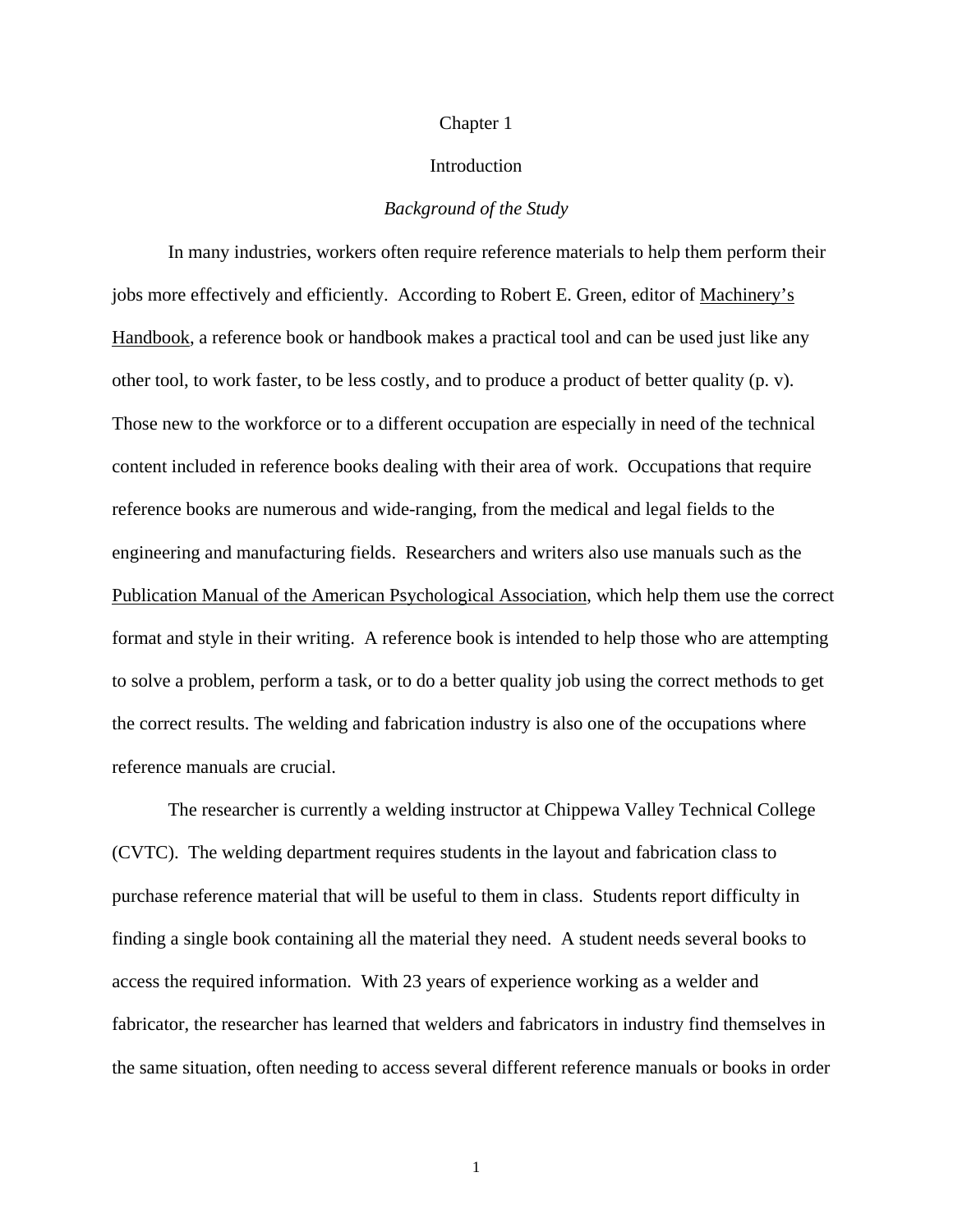to do their job properly. In addition, it is often necessary to carry reference material to various job sites. Not only is it cumbersome to carry more than one book, the books are often too large to fit into the average toolbox.

It would be helpful if the information required were in a single, general welding reference book measuring no wider than 6 inches and no longer than 12 inches. This raises the following questions: what reference manuals or books are currently available, what information in the current materials is useful, and what is missing?

Student feedback indicates that current books on the market are either too specific, are written for education, or are too general. An example of a book that is too specific is the Pipe Fitter's Handbook, which pertains only to pipefitting, a small subset of welders' and fabricators' tasks. The reference data section in the book contains 86 pages of formulas and conversion charts. The remaining 333 pages deal with pipe welding, pipe fabrication, pipe fittings, and flanges. The book is a convenient size, measuring 4 1/2 inches by 7 inches with a total of 419 pages, and can be carried easily to various job sites. This is a book published for "steamfitters, pipe welders, plumbers, hydraulic fitters" Lindsey (1967), not for the general welder or fabricator.

Textbooks designed specifically for the education of welders and fabricators deal with the theory of welding and the basic processes used in the welding trades. Textbooks such as Modern Welding, Advanced Welding, Welding Principals and Applications, Welder's Handbook a Complete Guide to MIG, TIG, ARC & Oxyacetylene Welding, Welding Technology, Modern Welding Technology, Welder/Fitter's Training Guide, are used by many welding instructors. These books introduce the student to welding by covering the history of welding, the definition of welding, and welding uses (Cary, 1998, Jeffus, 1999, Kennedy, 1982). They also offer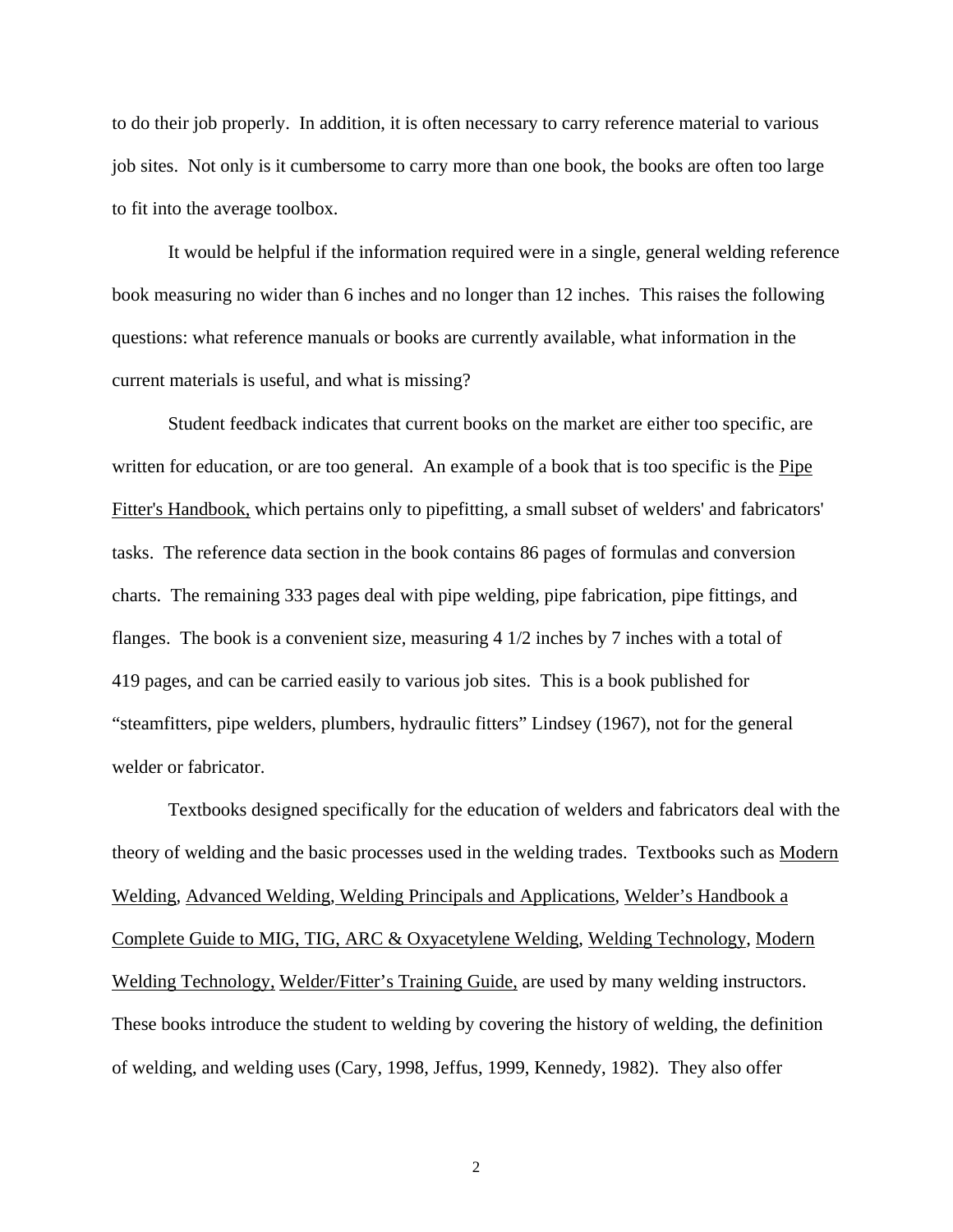specific training exercises such as those in the Welder/Fitter's Training Guide (Stewart, 1994) and the Welder's Handbook a Complete Guide to MIG, TIG, ARC & Oxyacetylene Welding (Finch, 1997). The reference sections containing formulas and conversion charts vary in length from 6 pages (Cary, 1998), to 13 pages in Modern Welding (Althouse, Turnquist, Bowditch, Bowditch, 1997), and 22 pages in Advanced Welding (Gibson, 1997). The size of these books are all 8 1/2 inches by 11 1/2 inches and range in number of pages from 169 pages (Finch, 1997) to 901 pages (Jeffus, 1999) making them cumbersome to carry and use at various job sites.

One pocket-sized general reference book on the market that is valuable and easy to use for trades people (Anderson, 1993) is the Pocket Ref., by Thomas J. Glover. The size of the book is 3 1/4 inches by 5 1/2 inches and contains 542 pages. It dedicates 8 pages to welding information like electrodes, welding gases, soldering, and brazing. It has 18 pages for steel and metal specifications, covering steel dimensions and weights of various different mild steel shapes. It also contains a 39-page math formula and functions table section. This reference book covers some of the topics important to welders, such as sections on welding information, steel specifications, and references, but these sections are limited to 65 pages out of 542 pages of other broad content areas not dealing with welding and fabrication.

To get the same information in the depth needed to be valuable and productive for welders and fabricators, a student or trades person needs to purchase at least three books: a steel specification book such as Ryerson Stock List from steel distributors like Joseph T. Ryerson & Son, Inc.; an electrode and welding wire specification book like Hobart Pocket Welding Guide published by welding distributors and manufactures such as Hobart Brothers Company; and a book that has a reference data section like the Pipe Fitter's Handbook, which contains a math and trigonometric section plus conversion tables. The necessity to reference several books is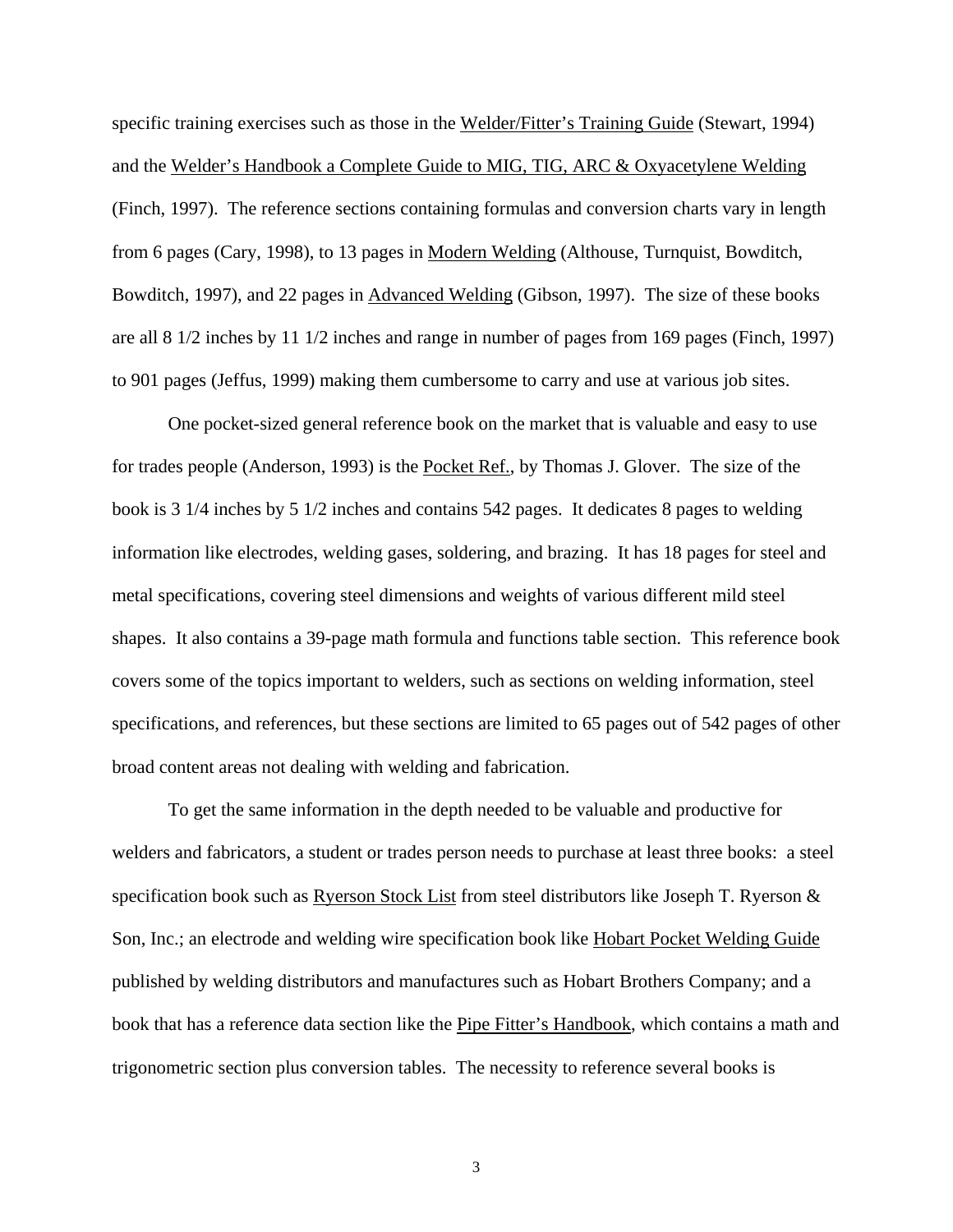currently the only option available, making welders' and fabricators' jobs more cumbersome and ultimately affecting both effectiveness and efficiency.

## *Problem Statement*

There is no all-inclusive general reference book in current publication for the average welder or fabricator that deals specifically with the reference material, subject matter, and data needed to support the welding and fabrication trade. The importance of such a reference book is well said by John P. Stewart in The Welder's Handbook.

The welder will find the key to the skills necessary for performing work of professional quality, where requirements dictate the need for scores of variable welding processes and applications to suit the many varied types of alloys to be welded. Welding procedures, guidelines, recommended machine settings, charts and illustrations, and troubleshooting guides all serve not to only facilitate the operator's struggle to meet present-day job demands effectively, but also to pave the way in preparing for appointments to the positions of greater importance (1981, p. vii).

Richard S. Sabo, Assistant to the CEO, The Lincoln Electric Company states The Procedure Handbook of Arc Welding "will be of practical value to … welding operators, their supervisors and managers, and owners of fabrication shops and steel erection firms." (1994 preface) which indicates the importance of a reference book for many related people in different areas of a trade. The material in reference books is designed to help a worker meet job demands effectively as well as to increase efficiency. It would be faster and easier to have the materials that help welders and fabricators be more effective available in one reference book instead of several.

#### *Purpose of the Study*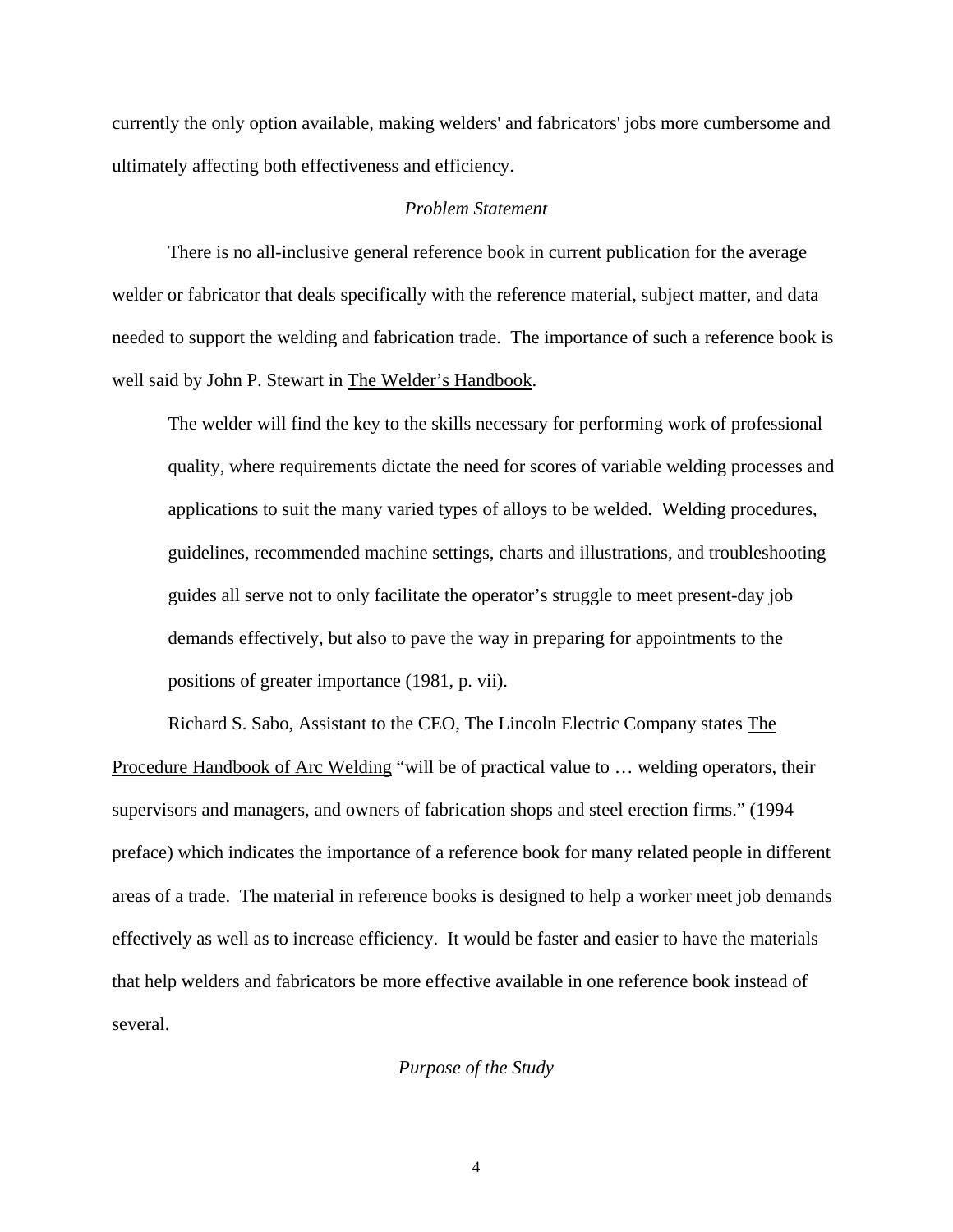The purpose of this study is to identify and rank in importance the specific content areas that deal with the welding and fabrication trade that could be incorporated into a general welding reference book.

## *Objectives*

The objectives for the study are:

- 1. To identify the major content areas of a general welding reference book that would be useful to welders and fabricators both in education and industry.
- 2. To rank the content areas in order of importance to determine if the content area is significantly relevant to the reference book.
- 3. To determine subtopics which should be incorporated under each of the content areas indicated as the most important and relevant by the survey population.

## *Significance of the Study*

- 1. A significant factor of the study is to validate the need for a general welding reference book to support the content of the research. The pretense is that welders and fabricators now need several books to cover the reference data they need. Time is money and efficiency reduces time spent on a task, therefore it is logical that it would be beneficial to have a single reference book available to welders and fabricators containing the necessary information for their occupation. Reducing time spent looking for information will increase both efficiency and productivity.
- 2. The study gathered from the survey population the material, information areas, and topics most often utilized by welders and fabricators. Defining the most important topics will help to categorize the information more effectively and keep it relevant to the nature of the reference book design.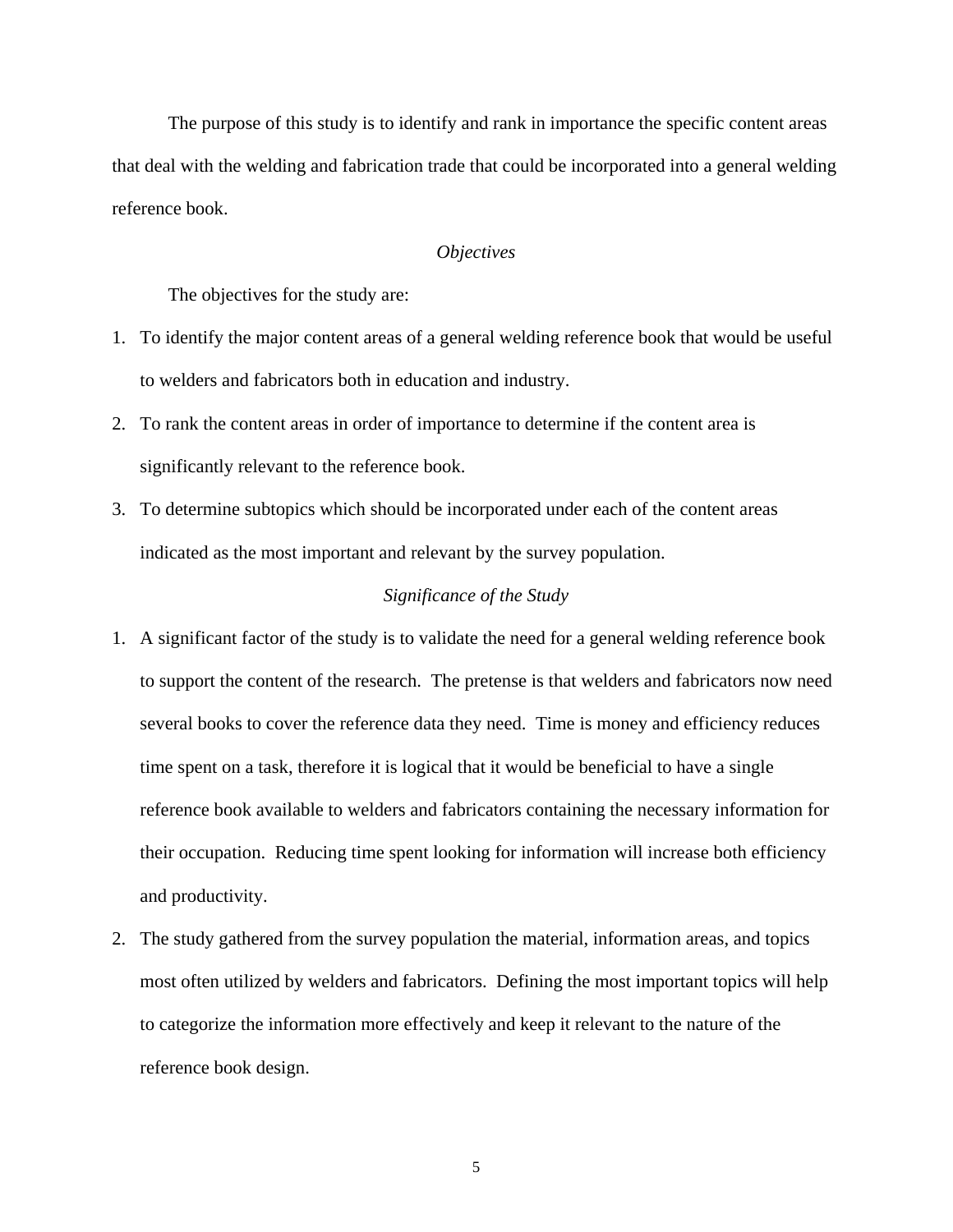## *Limitations of the Study*

- 1. The researcher developed the measuring instrument used for the study. All attempts were made to keep the instrument valid and reliable.
- 2. The survey population was limited to welding trades' people in the general area in and around Eau Claire, Wisconsin, welding instructors in state of Wisconsin, and CVTC welding students.
- 3. The range of educational background and work experience in the population used in the survey.

## *Summary and Methodology*

Through many years working as a welder and fabricator in the field and as a welding instructor, the researcher has perceived a need for one all-inclusive reference manual for both students and trades people in the welding and fabricating industry.

Currently, both professionals and students need to reference as many as three books in order to perform their jobs properly. This reduces efficiency and productivity.

The study attempts to identify the material useful to welders and fabricators by surveying welders and fabricators, fabrication supervisors, welding engineers, welding students, and welding instructors. The researcher intends, thereby, to validate the hypothesis that there is a need for an all-inclusive reference manual for welders and fabricators in industry and education.

The following chapters will include an exhaustive literature review conducted to enhance the researcher's already extensive knowledge on the topic. Detailed information on the methodology of the study including subjects, instrumentation, procedures, and data analysis follow. The study concludes with a sample of the survey as well as references used in preparing the paper.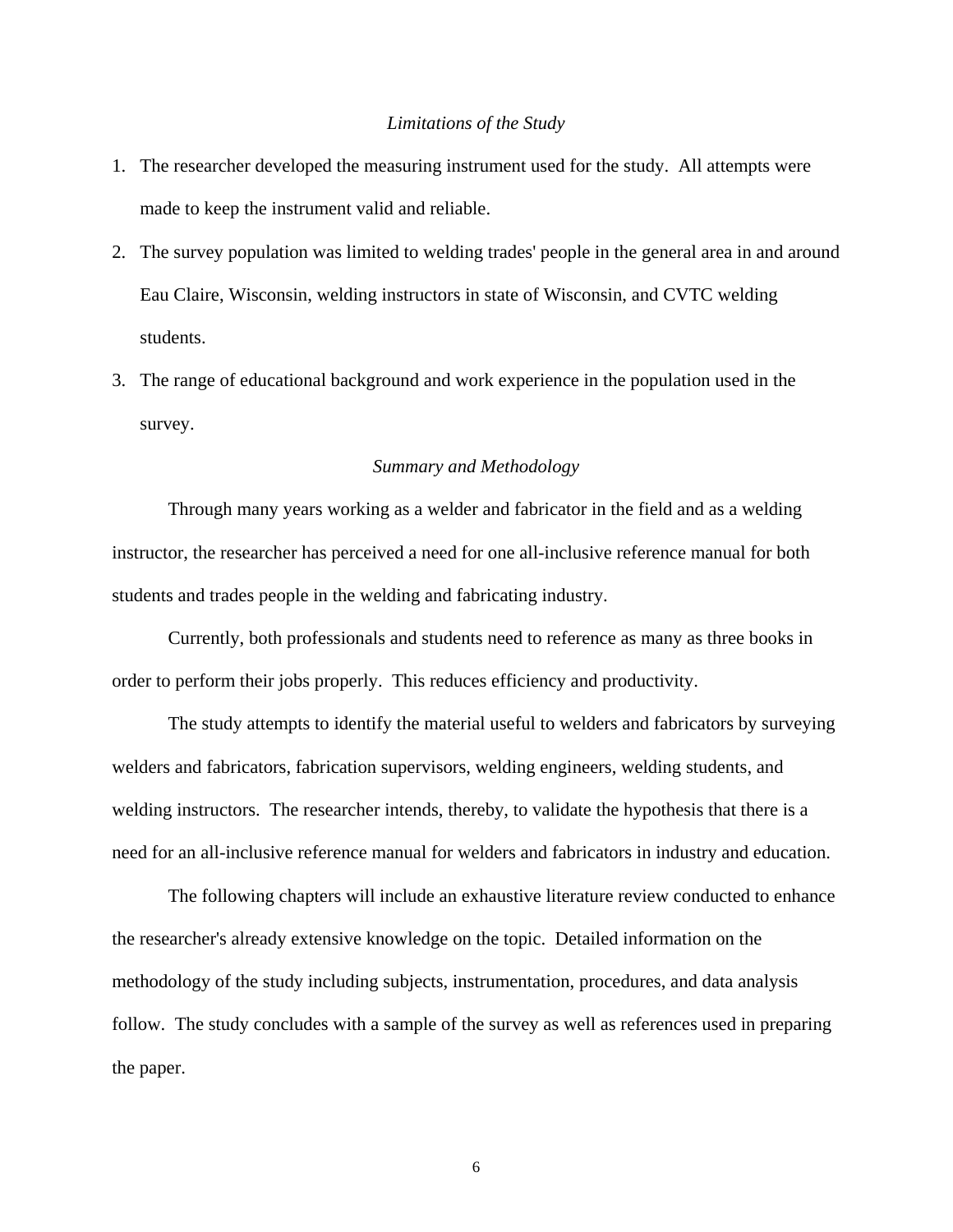#### Chapter 2

## Review of Literature

The review of literature relating to the topic of one concise reference manual for welders and fabricators was twofold. First, an extensive search was conducted to locate pre-existing studies similar to this one. Second, thorough research was done to identify the welding and fabricating reference material currently available to CVTC welding students and to the general welding population, then to choose and analyze a representative sample of those materials.

The researcher explored the Internet, Dakota County Minnesota Public Library System, University of Wisconsin Stout Library System, and CVTC Library System for studies analyzing the problem of no single, concise reference manual for welders and fabricators. After a comprehensive search, no similar studies were found. Therefore, the review of literature will consist of an analysis of a representative sample of the reference materials currently available to welders and fabricators.

The literature is grouped into six major categories:

- 1. Textbooks
- 2. Training manuals
- 3. General reference books
- 4. Welding reference books
- 5. Steel specification books
- 6. Electrode and welding wire classification books

A book from each category will be analyzed according to a set of criteria so each book will be subjected to the same standards. The purpose of this process is to determine what is now available, how it is useful, and how it is lacking.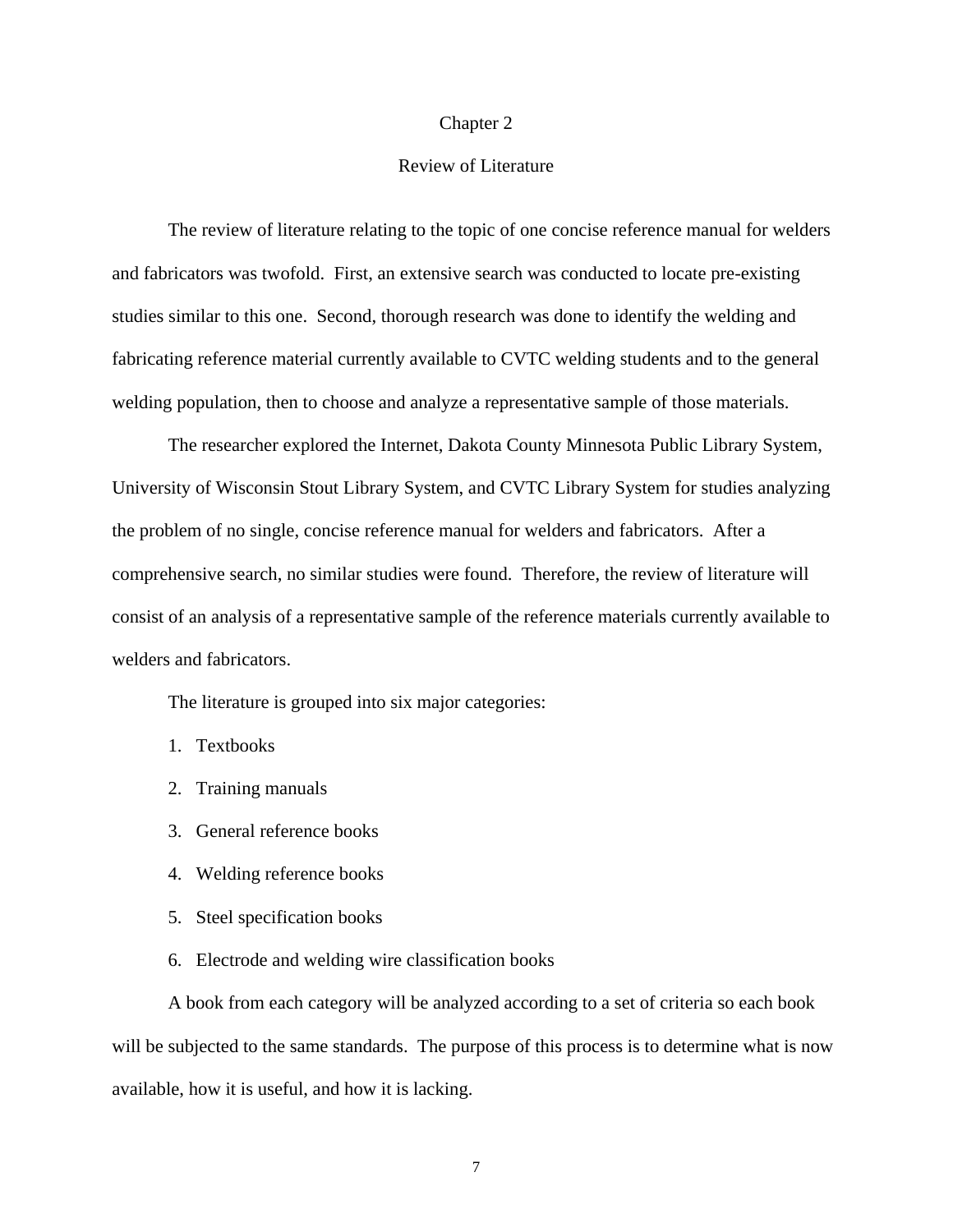The criteria for analysis will be:

- 1. Content areas
- 2. Lack of certain content areas

Once a sample book in each of the categories has been analyzed a determination can be made as to its practical use for both students and trades people. The review process will cover representative books from each category starting with the textbook category. For purposes of this mini proposal only one book will be covered in each category.

## *Textbooks*

For purposes of this study textbook will be defined as "a book used in the study of a subject" (Webster, p. 913). The subject matter referred to will be welding. The textbook selected is a common book used in the teaching field and is authored by a recognized expert in the publication industry. The book is Welding Technology second edition, G.A. Kennedy (1982) and is the book currently used at CVTC.

#### *Welding Technology second edition*

1. Content areas

Welding Technology second edition consists of 6 parts sub-divided into 28 chapters and includes an appendix, a glossary, and an index. It measures  $8\frac{1}{2}$  inches by 11  $\frac{1}{2}$  inches.

The book begins by covering the basics of welding, such as an introduction to the welding processes, careers in welding, metallurgy, metal testing properties and identification, effects of heating and cooling, weld positions, and safety in welding.

Other sections contain information on specific types of welding such as oxyacetylene welding, shielded metal arc welding (SMAW), tungsten inert gas (TIG) welding, flux-core arc welding (FCAW), and metal inert gas (MIG) welding. Topics covered for each type of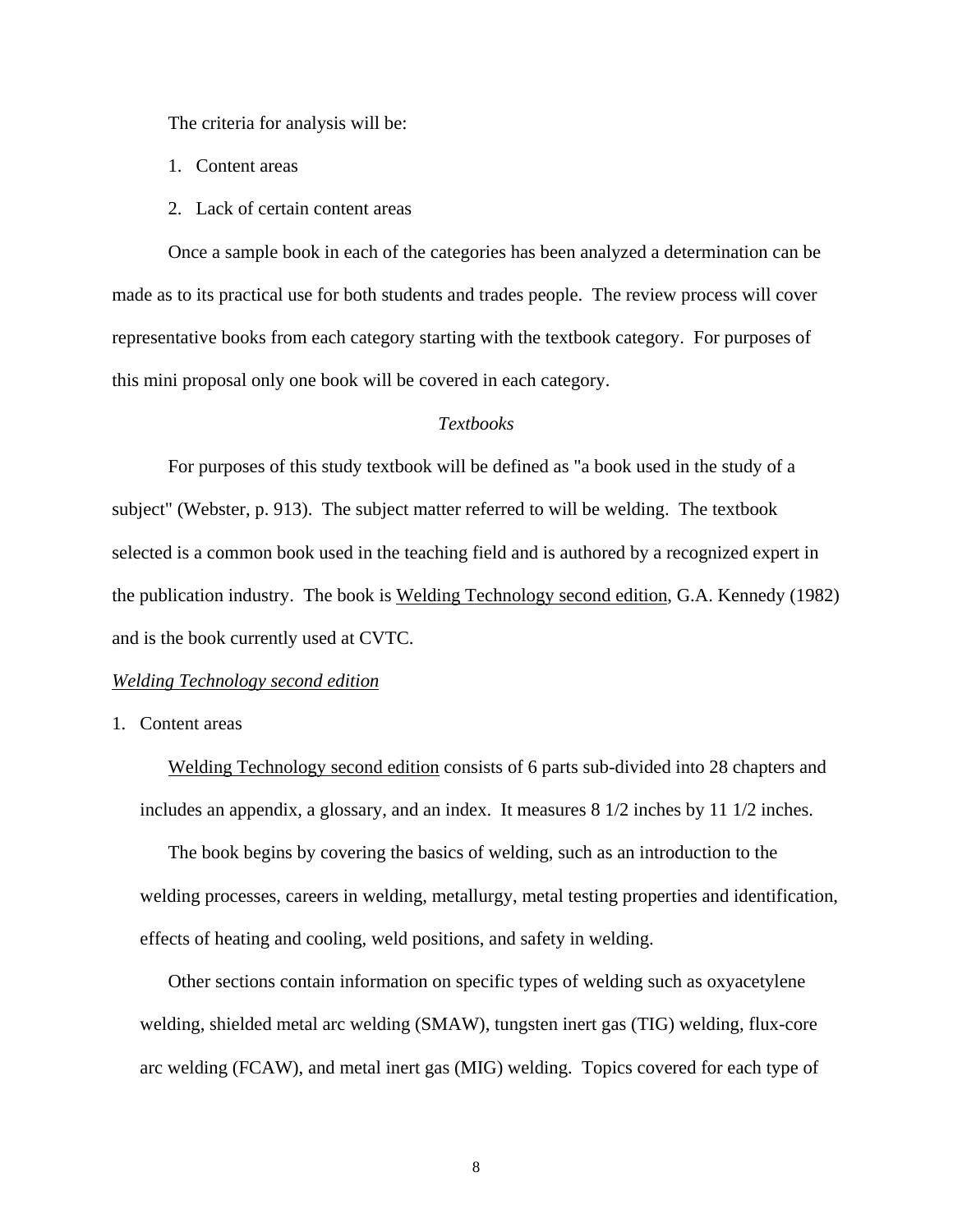welding include the equipment needed and how to set it up, and the procedures that can be performed. Additional information on filler rods and fluxes, electrode classification and selection, filler metals, and shielding gases is also covered.

The appendix section consists of 12 pages of conversion charts and TIG welding procedures. There is also a pipe specification chart and a heat transformation chart. The majority of the section is dedicated to the TIG charts, 7 pages of the 12 total pages. The glossary and index sections are complete and useful additions to the book.

#### 2. Lack of certain content areas

There are a number of important content areas lacking in the textbook Welding Technology second edition. Math references, detailed electrode and filler material guides, steel specifications, dimensions, sizes, and weights are all inadequate. The book dedicates only 3 pages to stick electrode selection and identification. Only 10 charts in 3 chapters on TIG welding are for selecting weld polarity, tungsten, and filler metals. The book also contains only 12 charts for the MIG welding and FCAW processes, and welding wire selection. As well as being inadequate, the charts are scattered throughout the book making them difficult to locate quickly. There are only a few reference charts that show the selection of filler metals according to base metal properties.

The math section consists of six charts on metric conversion to the U.S. system and temperature equivalents. There is no information on math formulas for area, volume, circumference, or any other needed formula used in the fabrication trade. There are no trigonometric tables or charts used in the layout processes, including the essential tables and charts for triangles.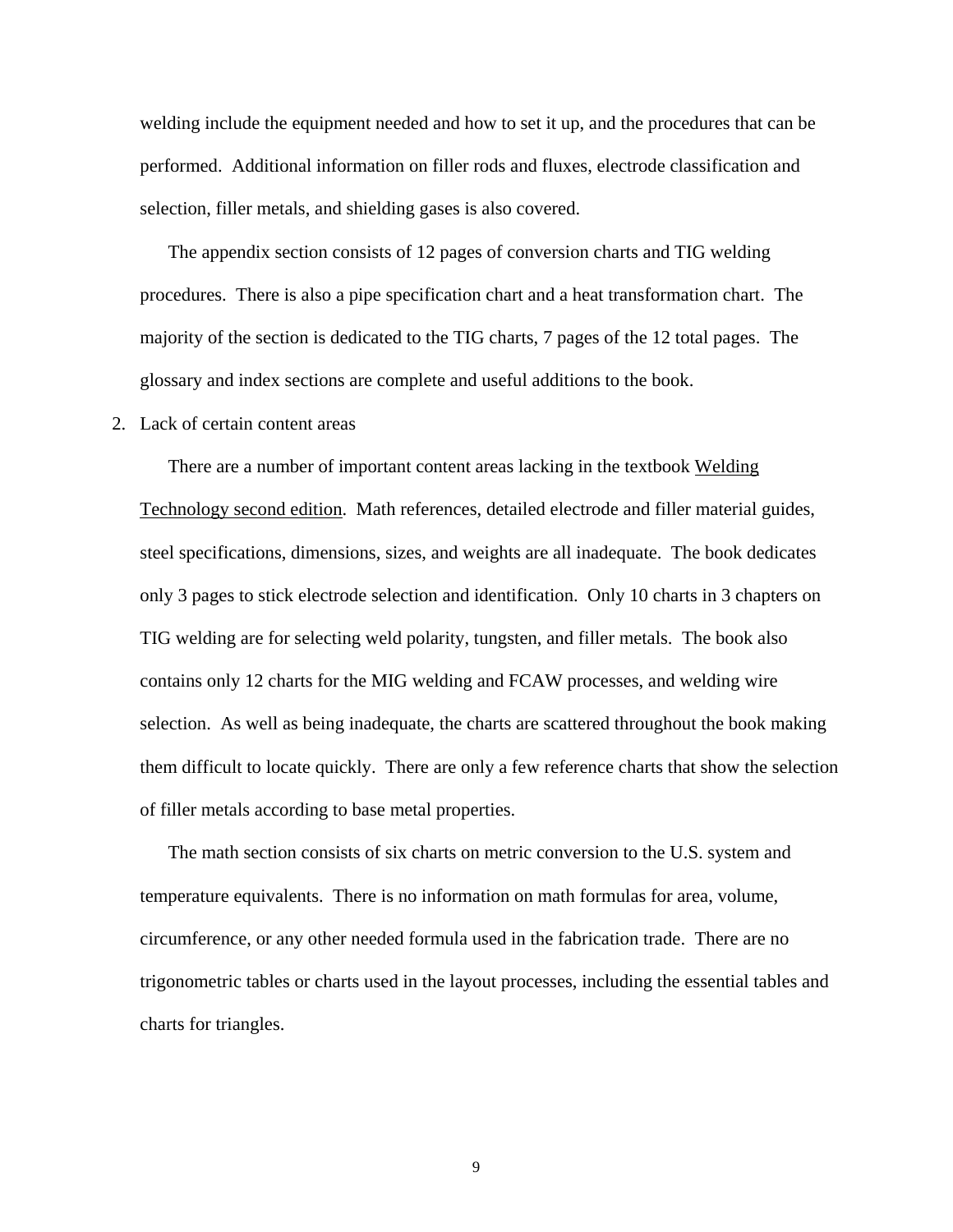The steel specification chart is limited to only one for standard pipe specifications. There are no charts for weights of steels and alloys or for the size and dimensions of the various shapes of steel members. The book also lacks specifications on steel selection for specified applications and intended purposes.

Though Welding Technology second edition does contain much of the information needed for welding students, it is still inadequate on its own as a good general welding reference book. It is also inadequate on its own for welders and fabricators in industry and is not organized in a way that makes it easy to reference. In addition, the size is large, making it impossible to fit into most toolboxes.

All books grouped into the textbook category follow a similar format as Welding Technology second edition. Although textbooks are excellent for teaching welding principles and practices, they are less than ideal for a general welding reference book.

## *Training Manuals*

Training manuals teach skills in a specific discipline. They begin by introducing the reader to basic concepts, and progress to complex practices. There are many styles of manuals on the market, and although textbooks could be grouped into this category, they are covered separately because textbooks deal more with the theory of a discipline than hands-on learning. For the purpose of this research, training manuals will be referred to as those reference materials that deal with specific fields of study, and include written and hands-on exercises for students. The book analyzed in this section is Welder/Fitter's Training Guide, J.P. Stewart (1994) which is widely used in the welding field.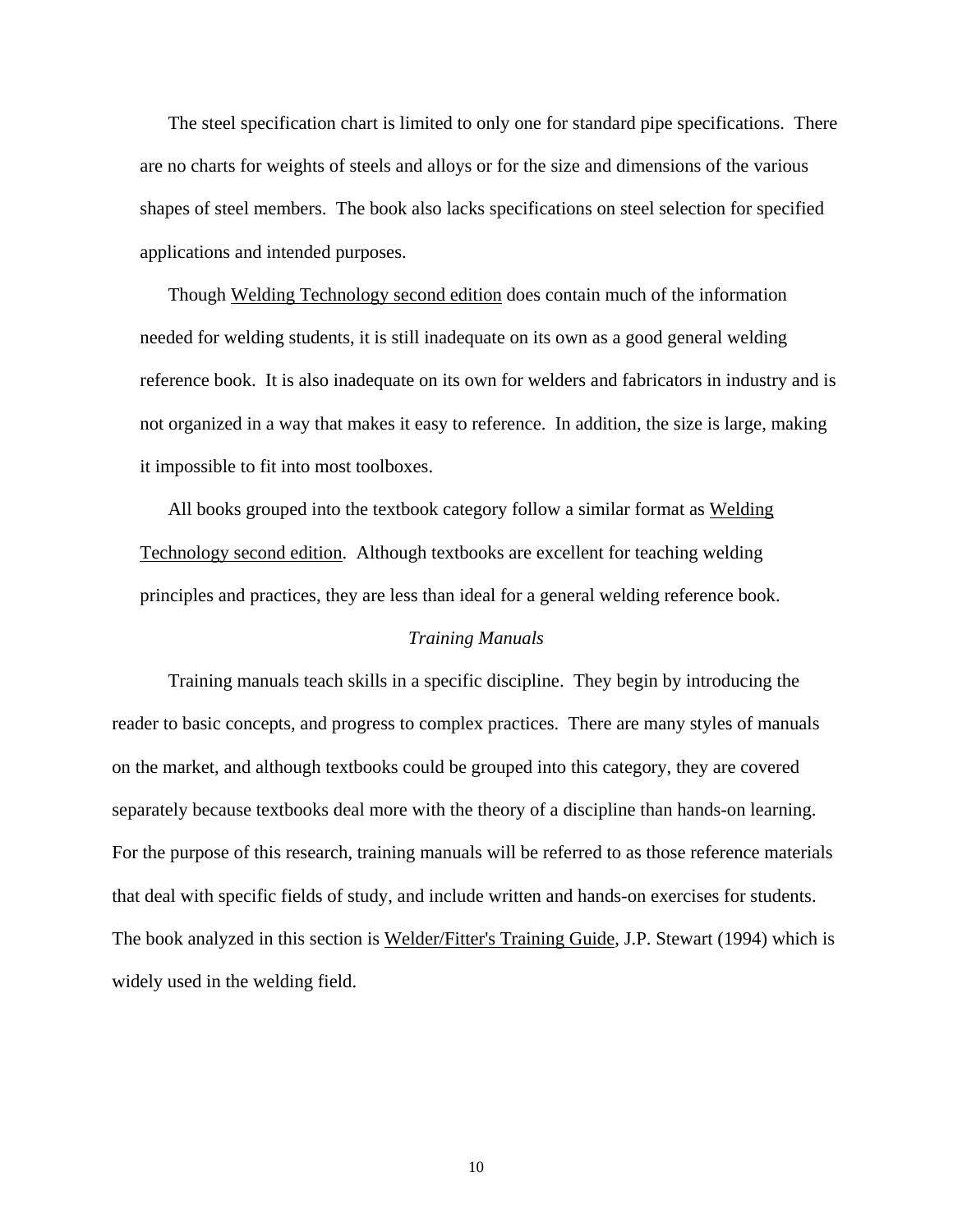#### *Welder/Fitter's Training Guide*

1. Content areas

Welder/Fitter's Training Guide has 33 lessons covered in 168 pages and measures 8 1/2 inches by 10 3/4 inches. It contains a small three-page glossary of welding terms, an index section, and a page listing other books by the author.

The training manual begins with an introduction to basic fabrication alignment tools and is followed by lessons that increase in complexity. The majority of the lessons are designed to be hands-on learning exercises. The lessons are structured very well in that they provide a list of the supplies needed to perform the lesson and the step-by-step procedures to complete them.

Lessons 1, 6, 7, 8, 31, and 32 are written lessons. Even though these lessons are designed for reading knowledge, the author provides sample hands-on exercises to help increase the reader's comprehension. Although the written exercises are not laid out with a detailed procedure like the other chapters, they are still very useful.

Welder/Fitter's Training Guide is an excellent book for teaching welding students and for beginning fabrication people to better prepare themselves for the welding and fabrication trade. It contains good information about the tools and methods used in the metal working environment. Many of the fabrication tips and tricks of the trade are helpful to the beginner, as well as the experienced welder and fabricator.

2. Lack of certain content areas

Although Welder/Fitter's Training Guide is an excellent training guide, it lacks important areas necessary in a general reference book for welders and fabricators. There are no math formulas or trigonometric functions in the book. The book contains no information on steel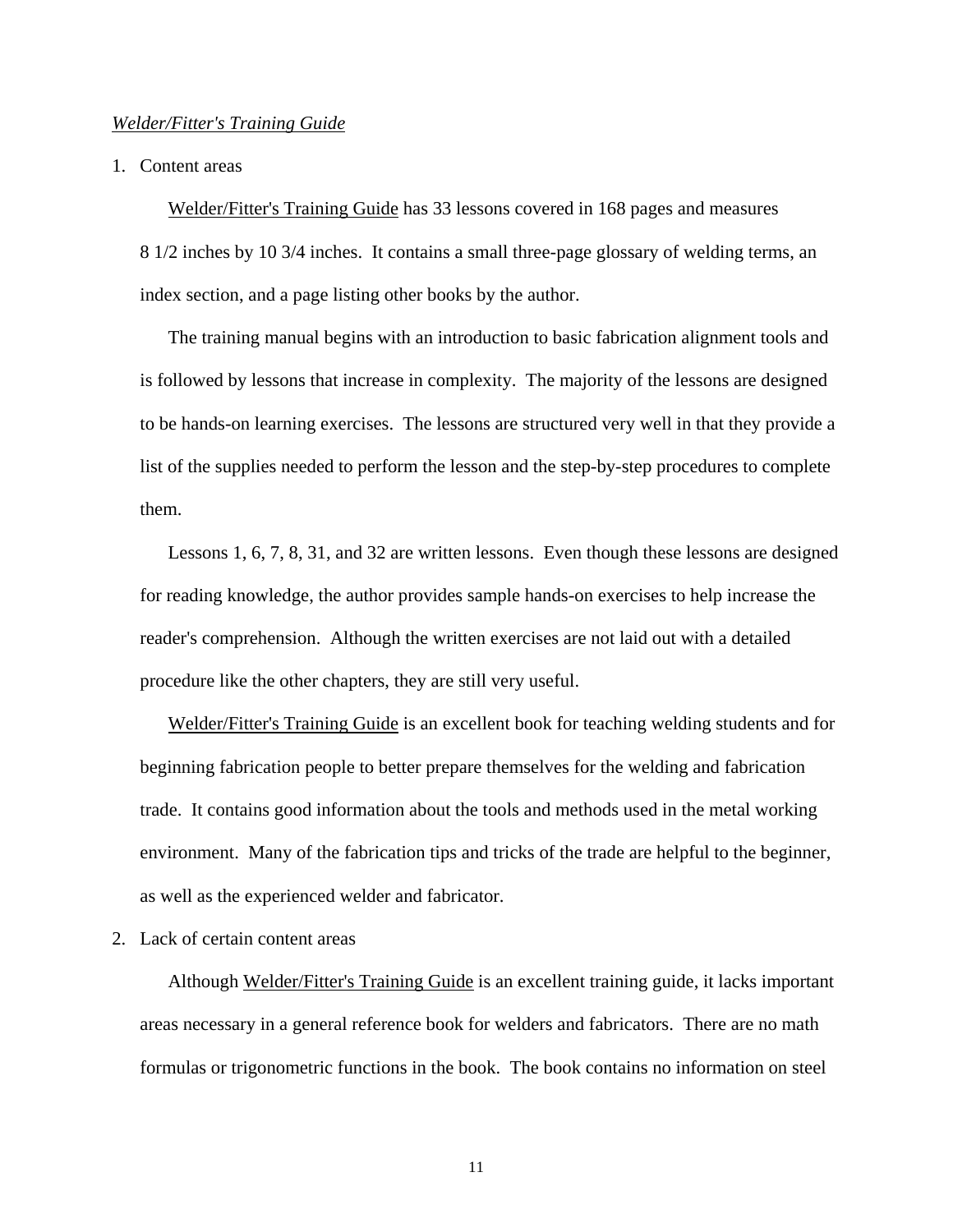specifications or material selection, electrode identification and electrode selection. The book contains no conversion charts, such as metric conversion, which are useful to welders and fabricators. The book's size also makes it less than ideal, as it is difficult to carry in a toolbox.

The other books in this category closely follow the format of the Welder/Fitter's Training Guide, making them all inadequate for a general welding and fabrication reference book.

## *General Reference Books*

General reference books contain information that can be useful to a person in any trade or area of work. These books are more general in nature and cover a wider range of topics. One such book for the welding and fabrication trade is the Pocket Ref. by Thomas J. Glover (1992), of which Anderson wrote, "The contents lean toward the applied sciences and industrial trades, although there is a general information section" (Anderson, 1993, p. 614). The book covers many topics, which appeal to many different areas of interest; it is not designed for one specific trade area, such as welding. It does have a small section that deals with welding but it is limited in content.

There are many such books on the market, some of which are more trade-oriented than others. The book reviewed in this area is Pocket Ref. second edition, Thomas J. Glover (2001). The reason for selecting this particular book is that it is commonly used in welding and fabrication education as well as in the field.

#### *Pocket Ref. second edition*

#### 1. Content areas

Pocket Ref. second edition contains 27 topic sections and an index section with a total of 542 pages, and measures 3 1/4 inches by 5 1/2 inches. The book dedicates 8 pages to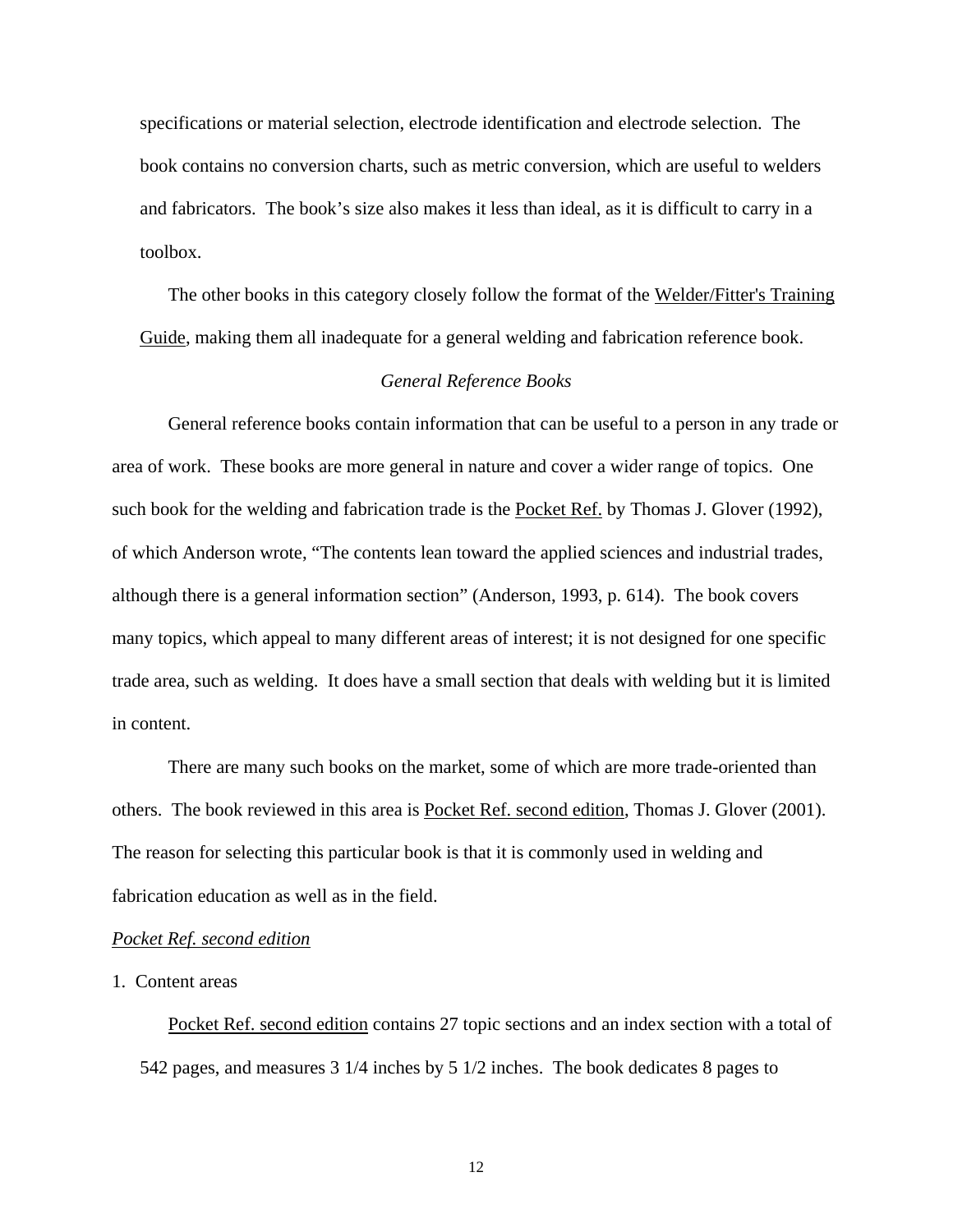welding information such as electrode identification, amperage suggestions for electrode size, welding gases, soldering and brazing alloys, and fluxes. It has 18 pages for steel and metal specifications, covering steel dimensions and weights of various mild steel shapes. It also contains 39 pages of math formulas and function tables. The book has a 64-page section on various conversion factors, and a small section containing 12 pages of plumbing and pipe information.

Pocket Ref. second edition is one of the better general reference books on the market for welders and fabricators as it includes much of the detailed information needed in a reference book. The math reference section is almost ideal and the conversion factors are very good. Its size is right for carrying in a toolbox and the addition of tabs makes the information easy to locate.

2. Lack of certain content areas

Although Pocket Ref. second edition contains many of the content areas needed for a general welding reference book, those areas are limited, lacking electrode and welding wire selection charts for given applications and materials, and specific electrode and welding wire compositions. The steel specification section lacks material application for intended use, and the math section lacks the ranges necessary in the decimal conversion charts.

The book also lacks layout and fabrication information helpful to welders and fabricators. There are no welding procedure specifications, weld symbol identification charts, or fabrication procedures. There is no section on welding equipment and maintenance, or on welding processes.

Therefore, although Pocket Ref. second edition contains some of the detailed information lacking in other types of books on the market, it has shortcomings and several important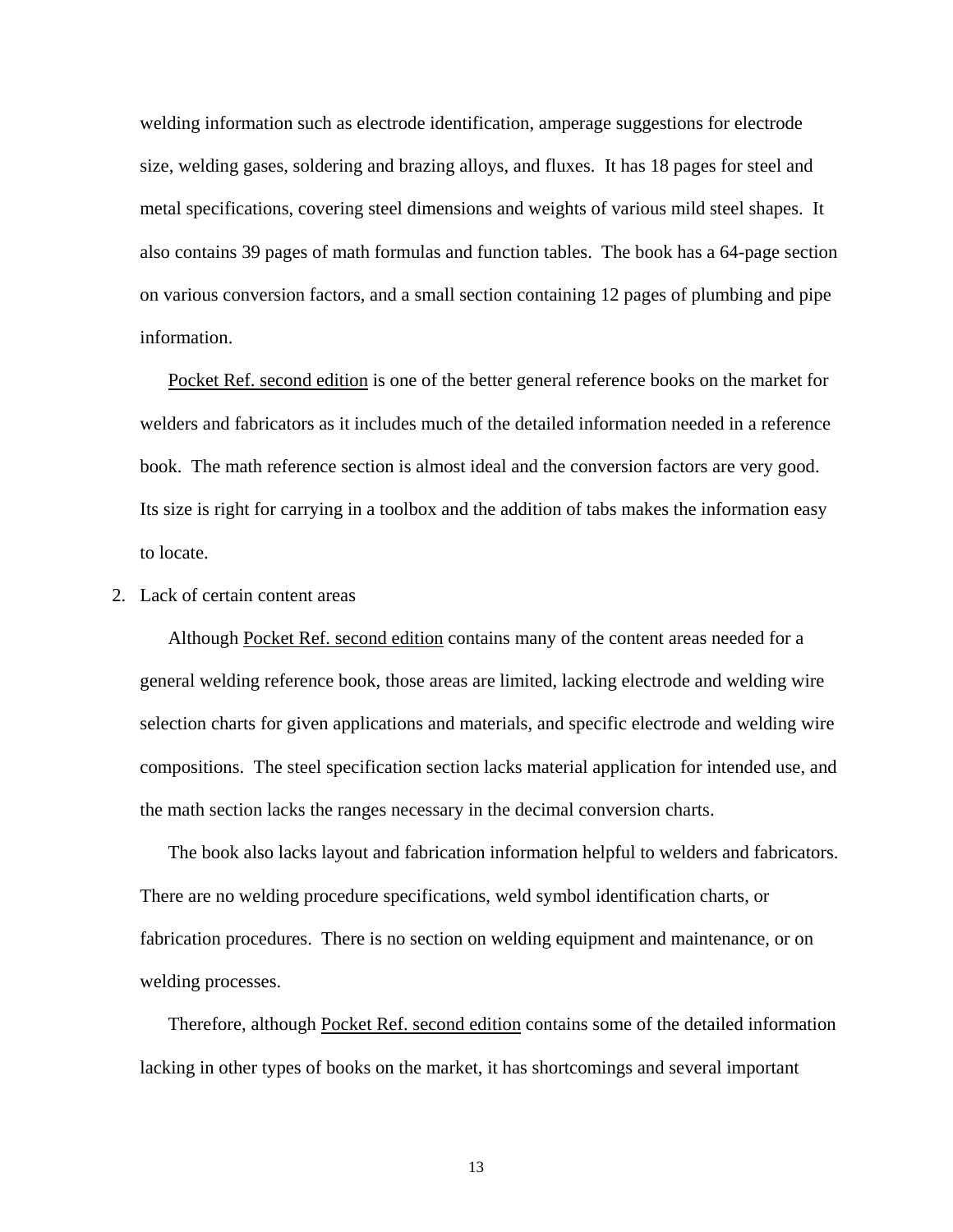areas are not included in the book at all, making it inadequate as a general welding reference guide.

## *Welding Reference Books*

Welding reference books deal specifically with welding and the welding trade. These books help people working in the field of welding and fabrication by providing "welding procedures, guidelines, recommended machine settings, charts and illustrations, and trouble shooting guides … to meet present day job demands" (Stewart, 1981, p.vii). The book that will be reviewed in this category is Pipe Fitter's Handbook, F. R. Lindsey (1967).

#### *Pipe Fitter's Handbook*

## 1. Content areas

Pipe Fitter's Handbook consists of 5 parts and an index for a total of 419 pages, and is a convenient carrying size, measuring 4 1/2 inches by 7 inches. The reference data section, Part 5, is very good as it contains an impressive 86 pages of math formulas, trigonometric functions, decimal equivalents of fractions, and conversion charts. Part 5 also contains other reference data such as spark identification of metals, weights and measures of materials, pipe systems identification, and tank capacities. The remaining 4 parts and 333 pages deal with pipe bending, pipe fabrication, soldering and brazing, pipe fittings, and flanges. This is a book published for "steamfitters, pipe welders, plumbers, hydraulic fitters" Lindsey (1967), rather than the general welder or fabricator.

2. Lack of certain content areas

Pipe Fitter's Handbook does not include electrode and welding wire selection charts for given applications and materials, specific electrode and welding wire compositions, or steel specifications including material application for intended use. The book lacks layout and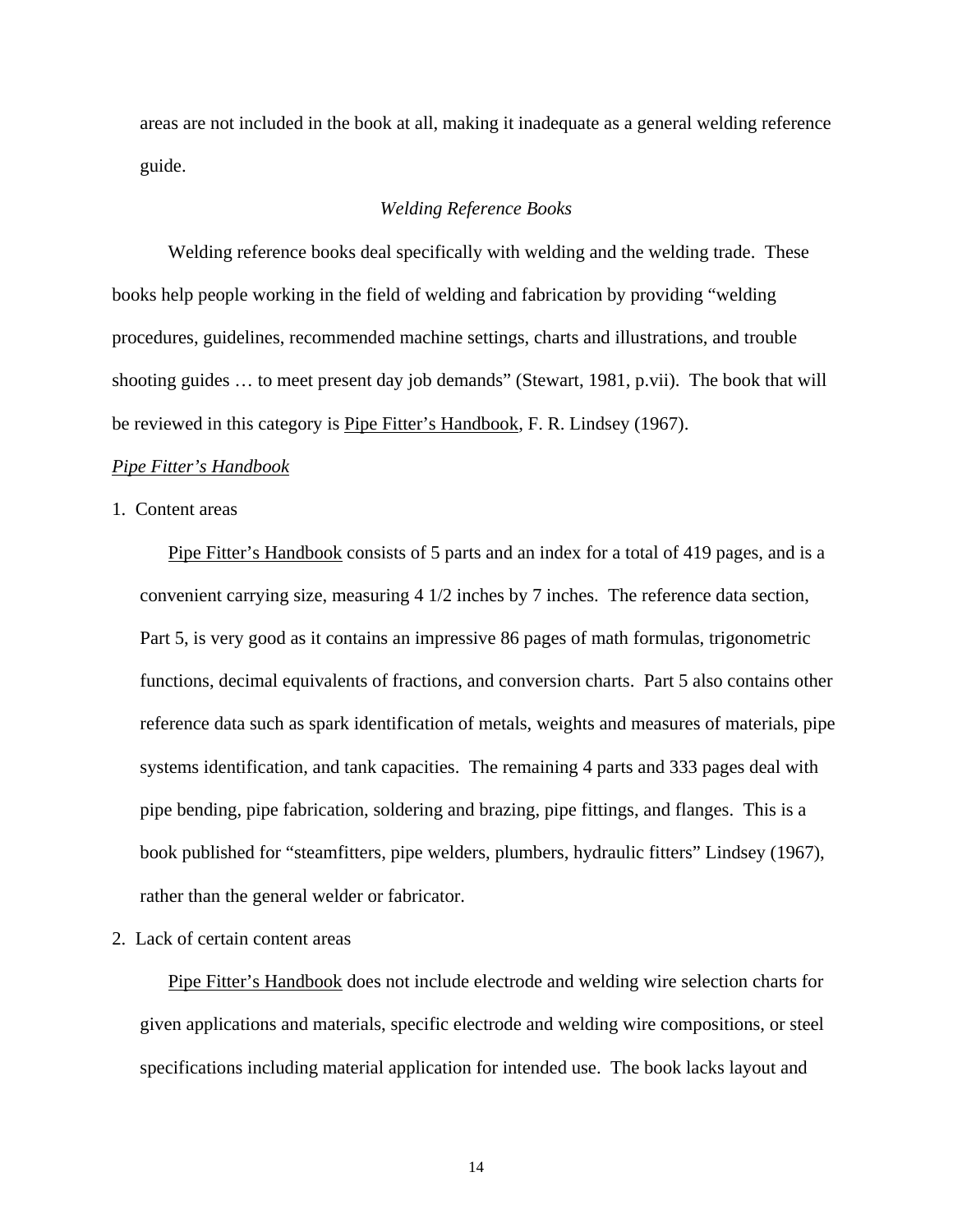fabrication information, welding procedure specifications, weld symbol identification charts, and fabrication procedures. There is no section on welding equipment and maintenance, or welding processes.

Although this book contains a good math section, overall it is too specific to the pipe fitting trade and not general enough for the average welder or fabricator.

## *Steel Specification Books*

Steel specification books are published by steel distributors and steel manufactures to illustrate the material they supply. This type of book is valuable to welders, supervisors, purchasing agents, design engineers, and many other people in the metal working field. They contain details on weight, size, and dimensions of the various shapes of steel. Depending on the suppler or manufacturer, the books will contain information covering everything from mild steel plate to aluminum pipe and plastics. The information in this type of book is valuable to welders and fabricators for selecting the correct material for a given application, calculating weight of a structure for rigging and lifting, and to correctly match material sizes and types with each other. The book reviewed in this section will be Ryerson Stock List, Joseph T. Ryerson & Son, Inc. (1968).

### *Ryerson Stock List*

1. Content areas

Ryerson Stock List contains 11 tabbed sections covering steel shapes, weights, dimensions, and plates. These sections include steel, stainless steel, aluminum, nickel, and plastic. The book also contains one small data section of conversion information including fractions to decimal, metric to standard, and steel tolerances. It is very useful for project designs, and identifying and choosing the proper materials. The book is a convenient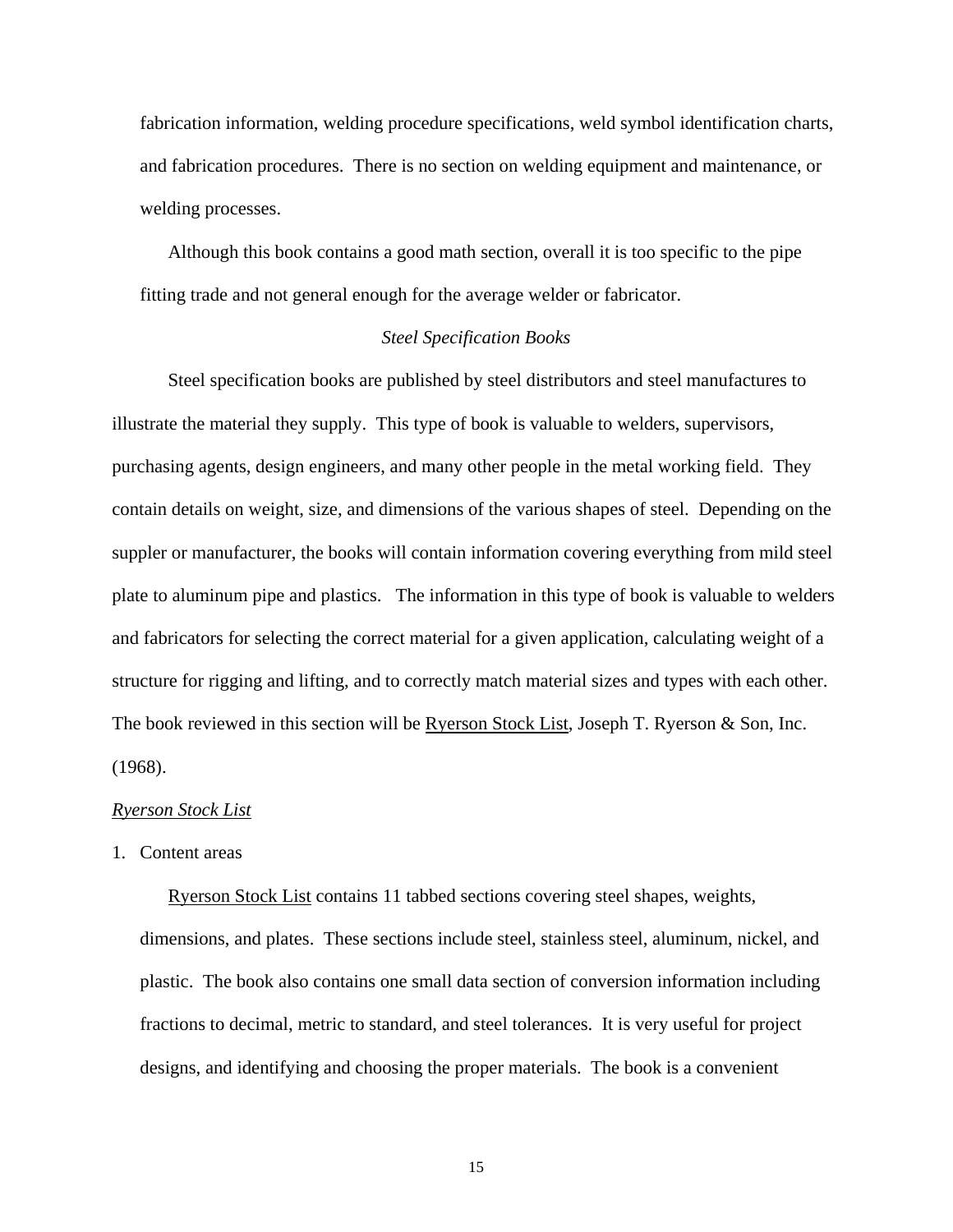carrying size measuring 5 1/2 inches by 8 1/2 inches. It is also very convenient to use because it is spiral bound, allowing it to lay flat when opened, and has the tabbed sections making finding the information easy.

2. Lack of certain content areas

Ryerson Stock List lacks math and trigonometric formula sections as well as electrode classification and selection charts. It also does not have any welding procedure specifications, welding equipment or process information, or any layout and fabrication information.

Although its size and design are ideal, and it offers necessary information on materials, Ryerson Stock List is far too specific to steel and does not offer the more general guides and specifications needed in a general welding and fabricating reference manual.

## *Electrode and Welding Wire Classification Books*

Electrode and welding wire classification books are reference materials typically published by manufactures of welding materials and provide a complete list of their product line. These types of books supply the user with the means to determine filler metal composition and selection for specific welding tasks. They also supply the user with information about weld polarity selection, position the electrode can be used in, and the codes and specifications the electrodes and filler metals comply with (ESAB, p. iii). This type of information is important to welders, supervisors, and engineers to insure the proper selection of filler material for the type of metal being joined and the application used. The book analyzed in this section is Hobart's Pocket Welding Guide, Hobart Brothers Company (1988).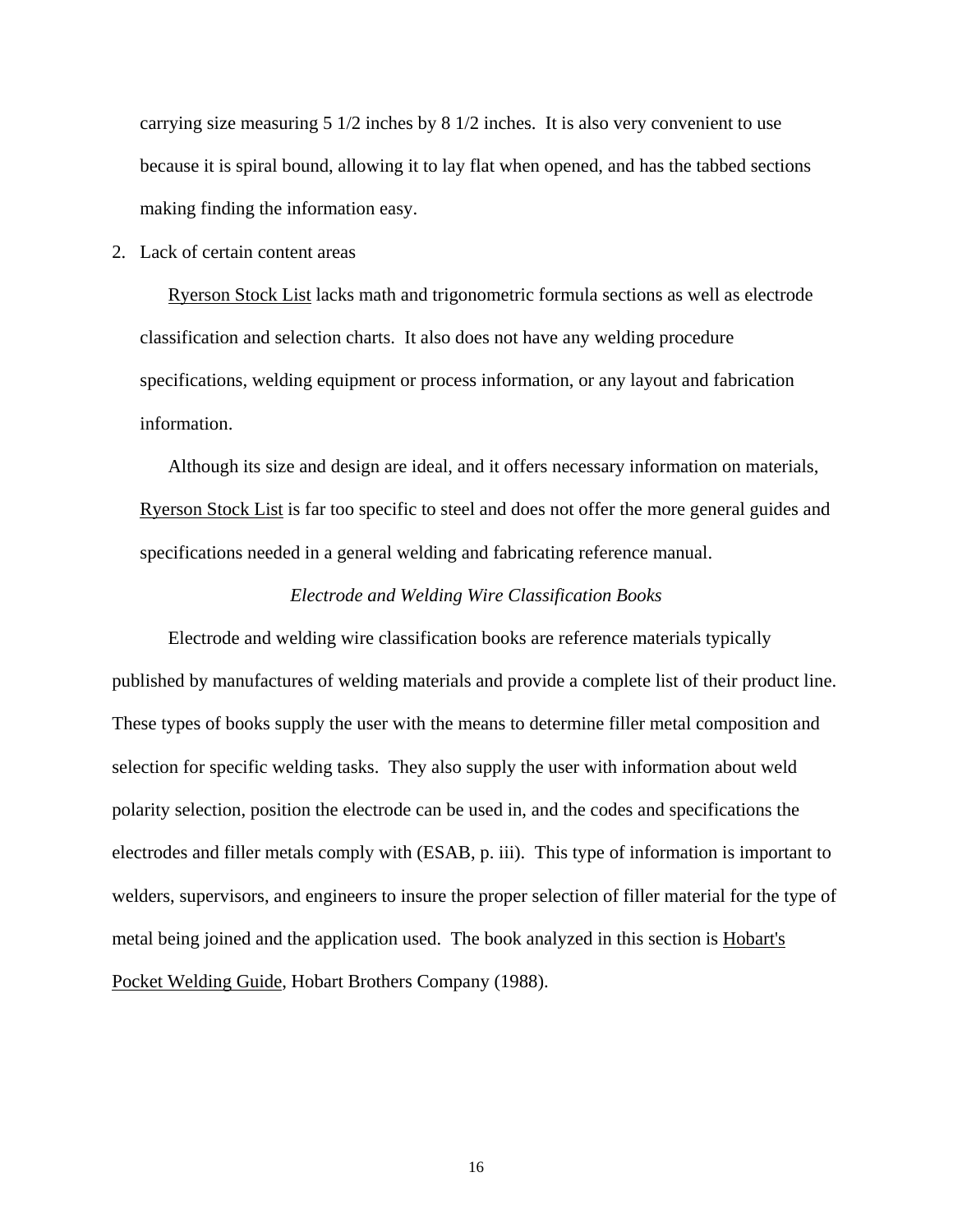## *Hobart's Pocket Welding Guide*

1. Content areas

 Hobart's Pocket Welding Guide contains 224 pages divided into 5 sections. The first section covers general information such as the five essentials for proper welding, weld types and positions, material identification methods, and weld symbol charts. Another section contains 116 pages of information on electrodes, welding wire, and fluxes. The book also includes a technical section, an equipment section, and a miscellaneous section. The information contained in this book or, similar books, is a must-have for welders and fabricators in order for them to make informed decisions about filler metal selection and properties. The book is a convenient carrying size, measuring 4 3/8 inches by 7 inches.

2. Lack of certain content areas

Hobart's Pocket Welding Guide does not contain information on steel specification, dimensions, and weights. It has no math reference section. There is no section on layout and fabrication procedures, or weld procedure specifications.

 Although the book contains crucial information about filler metals, its complete lack of so many other crucial areas makes it inadequate as a general reference guide for welders and fabricators.

#### *Summary*

Although an extensive search was done, no study looking at the problem of no one allinclusive reference manual for welders and fabricators was found. Therefore the review of literature consisted of books and manuals currently available and an analysis of how each of them covered the information necessary for a reference manual for welders and fabricators.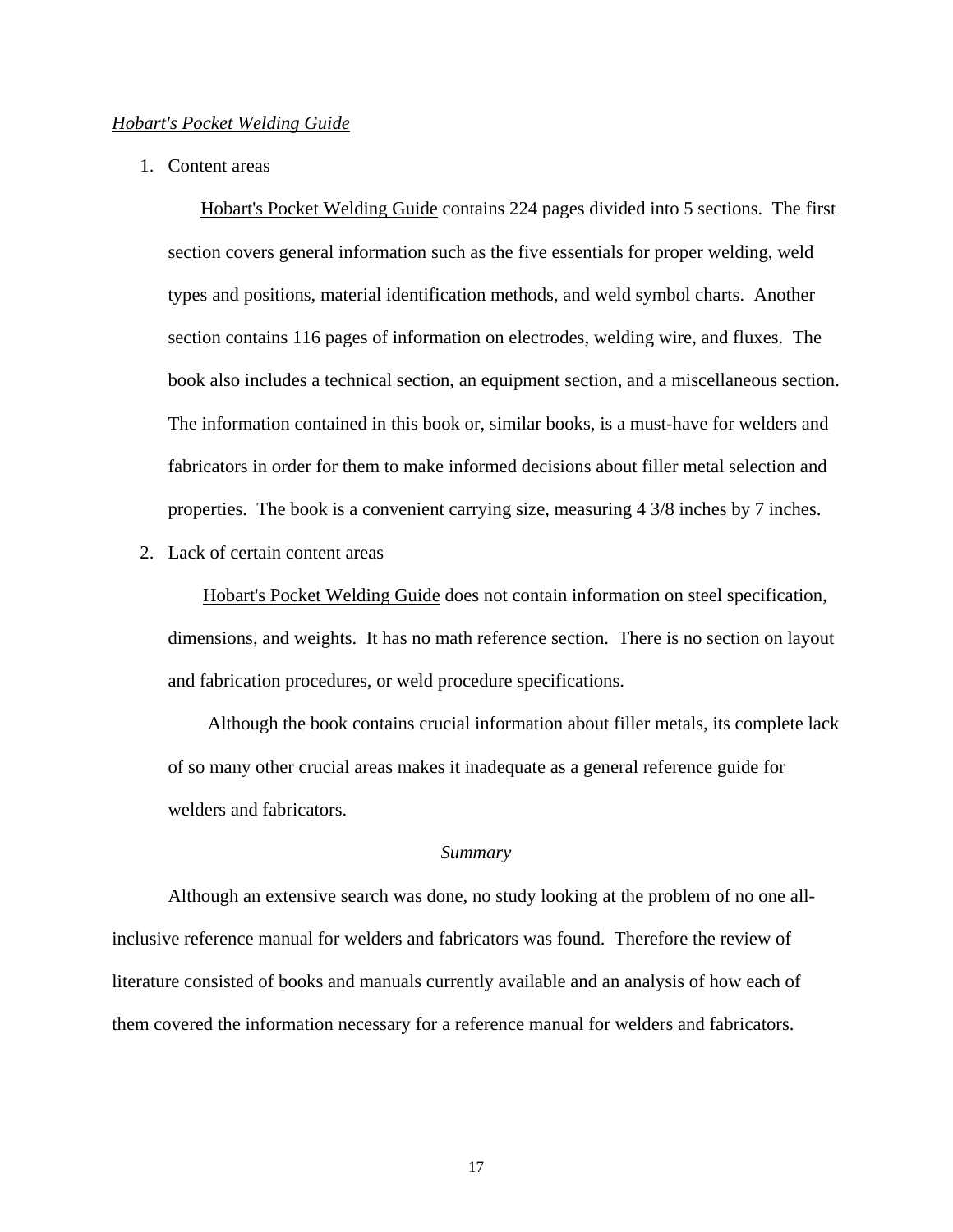The review of literature shows that there currently is no book available that includes all the information necessary for welders and fabricators in industry or in education. Books analyzed ranged from textbooks and training manuals to such specialized material as steel specification books. All were found to lack crucial information.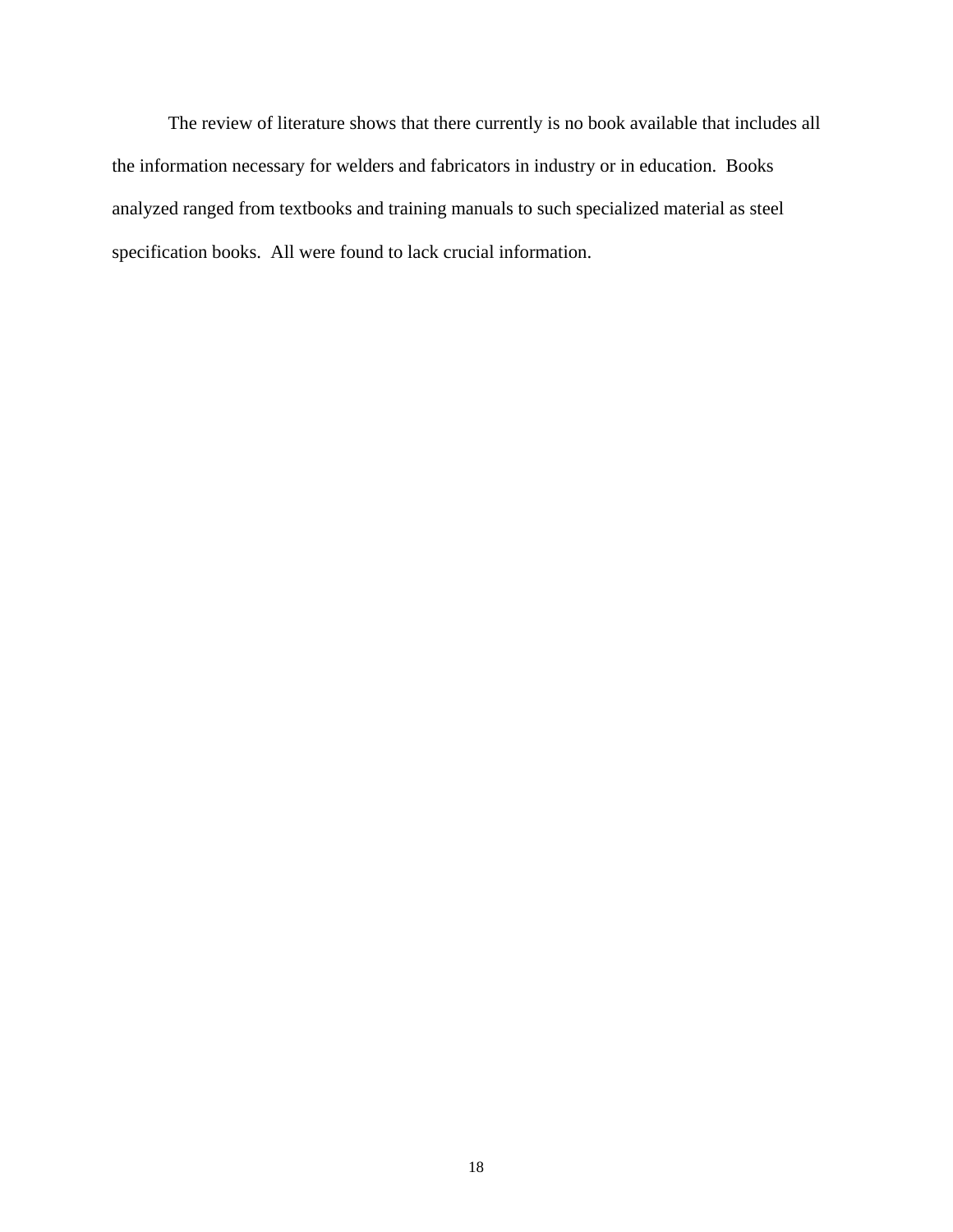#### Chapter 3

## Methodology

The study will be conducted in the Eau Claire, Wisconsin metropolitan area in the summer of 2003. As stated earlier, the purpose of the study is to identify and rank in importance the specific content areas that deal with the welding and fabrication trade, which could be incorporated into a general welding reference book. This section will be divided into four areas: subjects, instrumentation, procedures, and data analysis.

## *Survey Population*

The study will survey the following population: welders and fabricators, fabrication supervisors, and welding engineers at six welding and fabrication industries in the Eau Claire, Wisconsin metropolitan area; the students enrolled in the summer 2003 Welding Program at CVTC and their instructor; and 30 welding instructors at the other 15 Wisconsin Technical Colleges. All subjects will be 18 years old or older with a minimum of one year of welding experience or welding training. These subjects were selected because they use reference books like those discussed earlier, or have the expertise to make a judgment on what content should be included in a general reference book for welders and fabricators.

## *Instrumentation*

Two methods will be used to gather information, the internet e-mail and personal interviews. The instrument is in the form of a formal survey and begins by requesting demographic data from the subjects, such as title/position, years of experience, level of education, and welding training. This information is necessary, as it will indicate whether or not the subject has the experience to make knowledgeable choices on the survey. The rest of the survey consists of a list of content areas related to welding and fabrication. There are five main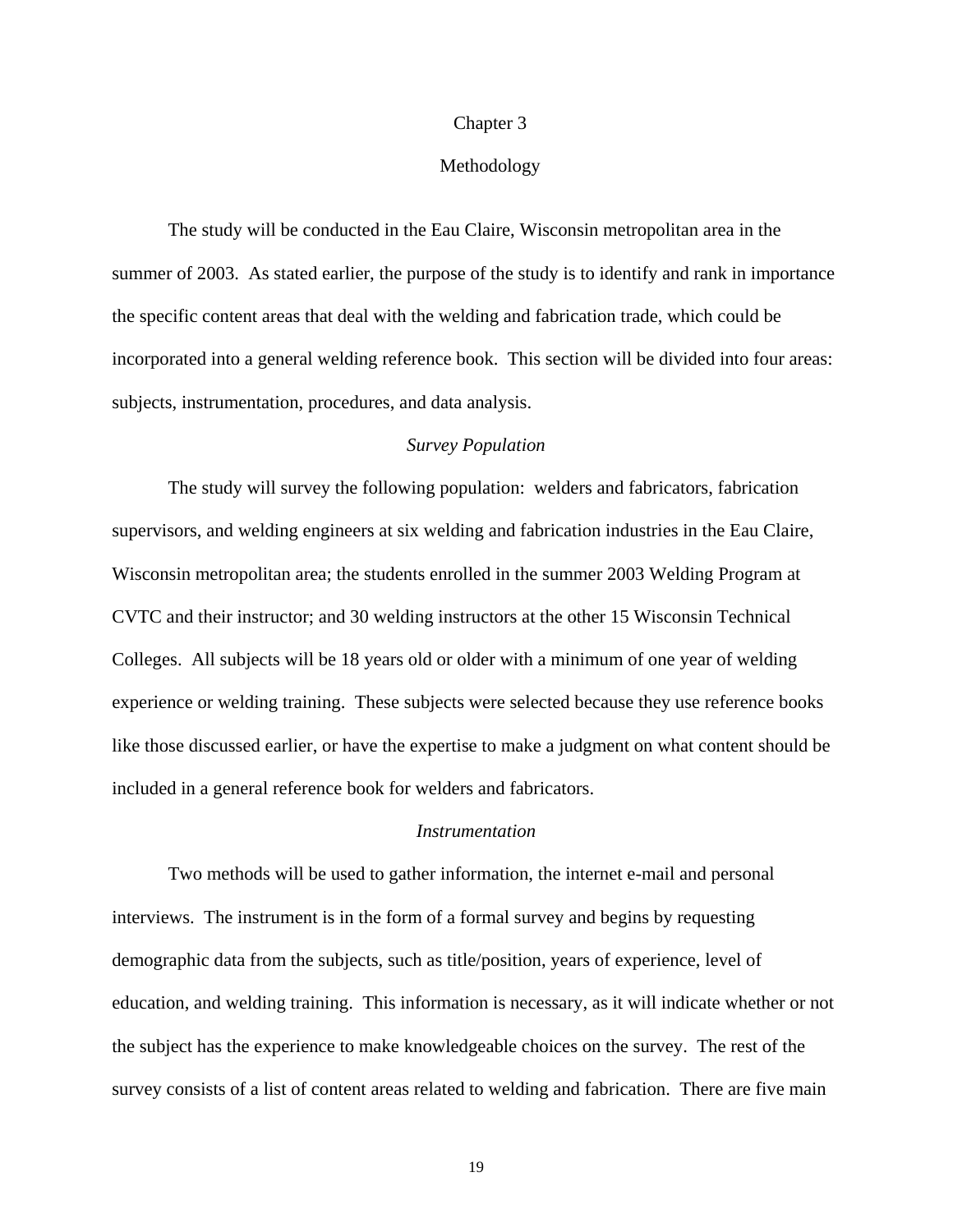topics and supporting subtopics, which the subjects are asked to rate as important, somewhat important, or not important to include in a reference manual for welders and fabricators. The survey concludes with a write-in question asking the subject if there are any other topics that they think should be included.

## *Procedures*

A total of 95 surveys were either e-mailed or completed in a personal interview. The 30 welding instructors at the other 15 Wisconsin Technical Colleges were e-mailed surveys on June 26, 2003 with a return request date of July 8, 2003. The 65 personal interviews were completed from June 26, 2003 to July 8, 2003 at six manufacturing industries in the Eau Claire, Wisconsin metropolitan area and at CVTC.

#### *Data Analysis*

The information gathered will be organized to answer each of the objectives of the study. The ranking of the major content areas as important, somewhat important, or not important will indicate whether or not the content areas on the survey are important to those who have completed it, thus fulfilling objective number one: To identify the major content areas of a general welding reference book that would be useful to welders and fabricators both in education and industry.

The ranking of the major content areas as important, somewhat important, or not important will indicate whether or not the survey items should be included in a reference book, thus fulfilling objective number two: To rank the content areas in order of importance to determine if the content area is significantly relevant to the reference book.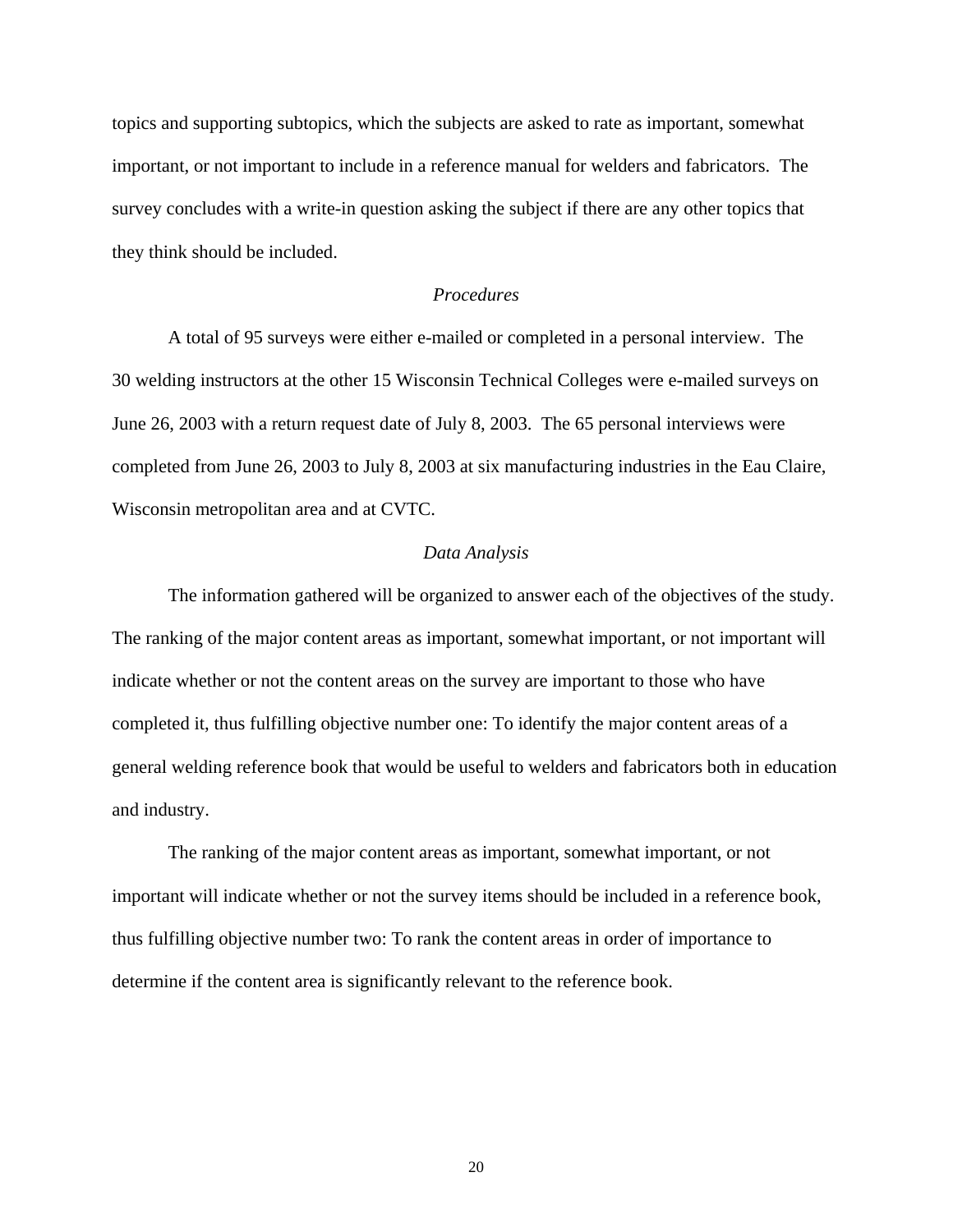The ranking of the subtopic items as important or somewhat important will fulfill objective number three: To determine subtopics, which should be incorporated under each of the content areas indicated as the most important and relevant by the survey population.

The write-in suggestions the survey population offered as topics that also should be included will be listed in chapter four and will not be ranked in importance.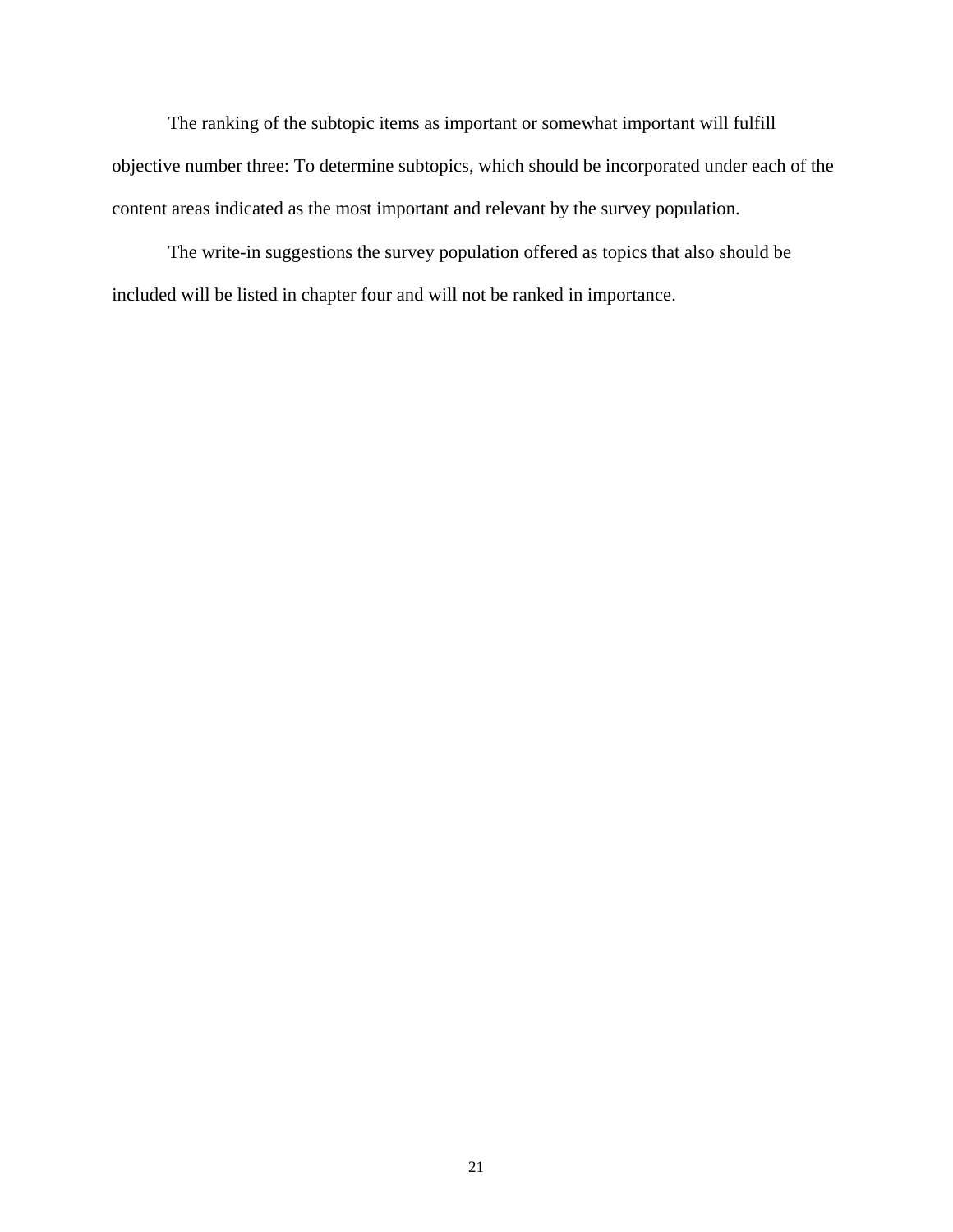#### Chapter 4

#### Data Analysis

The purpose of this study is to identify and rank in importance the specific content areas that deal with the welding and fabrication trade that could be incorporated into a general welding reference book. At this time, there is no all-inclusive general reference book in current publication for the average welder and fabricator that deals specifically with the reference material, subject matter, and data needed to support the general welding trade.

The pretense is that welders now need several books to access the reference data required to perform their jobs in the welding and fabrication trade. Time is money and efficiency reduces time spent on a task, therefore it is logical that it would be beneficial to have a single reference book available to welders and fabricators containing the necessary information for their occupation. Reducing time spent looking for information will increase both efficiency and productivity.

The study gathered data from the survey population using a formal survey instrument. The study surveyed the following population: welders and fabricators, fabrication supervisors, and welding engineers at six welding and fabrication industries in the Eau Claire, Wisconsin metropolitan area; the students enrolled in the summer 2003 Welding Program at CVTC and their instructor; and 30 welding instructors at the other 15 Wisconsin Technical Colleges.

The survey instrument was designed to gather the material, information areas, and topics most often utilized by welders and fabricators. The survey was two pages long and began with demographic questions. The type of information gathered in this section was job title or position, years of experience in the welding or fabrication trade, level of education completed, and what type of welding training the respondent had. The remainder of the survey asked the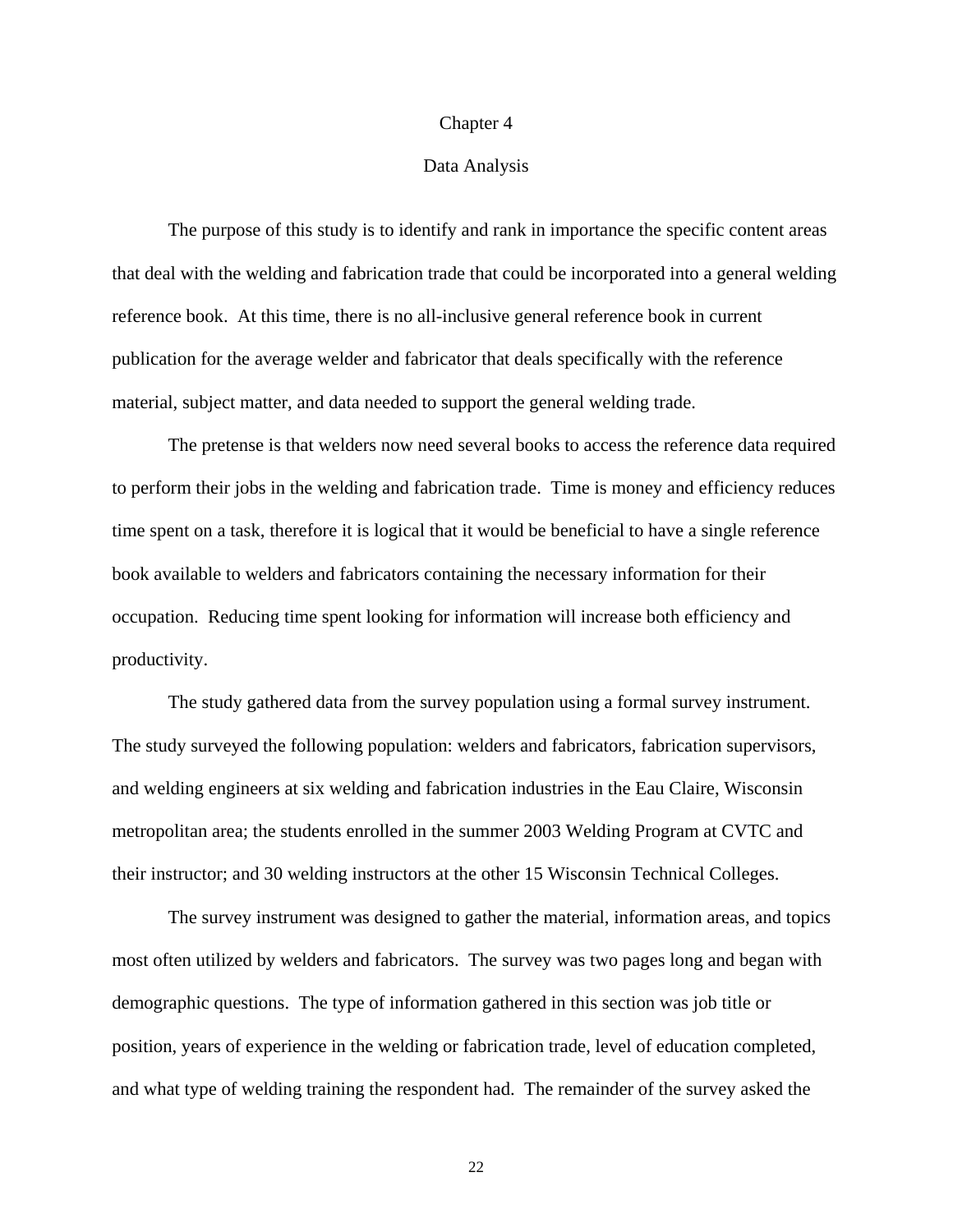respondent to rank five main topics and 19 subtopics as important, somewhat important, or not important to include in a reference guide for welders and fabricators. The survey ended by asking the respondent to indicate any information that was not in the topics already listed that they thought should be. The data collection period took approximately two weeks allowing time for the e-mail respondents to reply and the personal interviews to be completed.

## *Research Results*

There were a total of 95 surveys used in this study. There were 30 surveys e-mailed to welding instructors at 15 technical colleges in the state of Wisconsin. The e-mail responses were 6 out of the 30 sent equaling a 20 percent return; two of the surveys returned by email were unreadable, making 4 of the 6 usable and dropping the email response rate to 13.3 percent. A total of 65 personal interviews were completed with a 100 percent return rate. Excluding the 2 unreadable e-mail surveys the total responses for the survey was 69 out of 95 surveys resulting in a 72.6 percent return rate. Tables 4.1 and 4.2 contain a breakdown of responses by question. *Demographic data*

The demographic data can be found in Table 4.1. The first demographic question asked the respondents to state their job title or position. The responses to that question were 16 welding students, 33 welders, 6 fabricators, 5 welding instructors, 5 supervisors, 1 engineer, and 3 as other. The next question asked for years of work experience. Among respondents there are a total of 821 years of combined work experience and an average of 11.9 years per person. The levels of education were 24 from high school, 41 from technical college, 2 from undergraduate school, and 2 at the graduate school level. The last demographic question asked for the respondents' welding training, which resulted in 4 from high school, 44 from the technical college system, 19 with on the job training, and 2 listed other.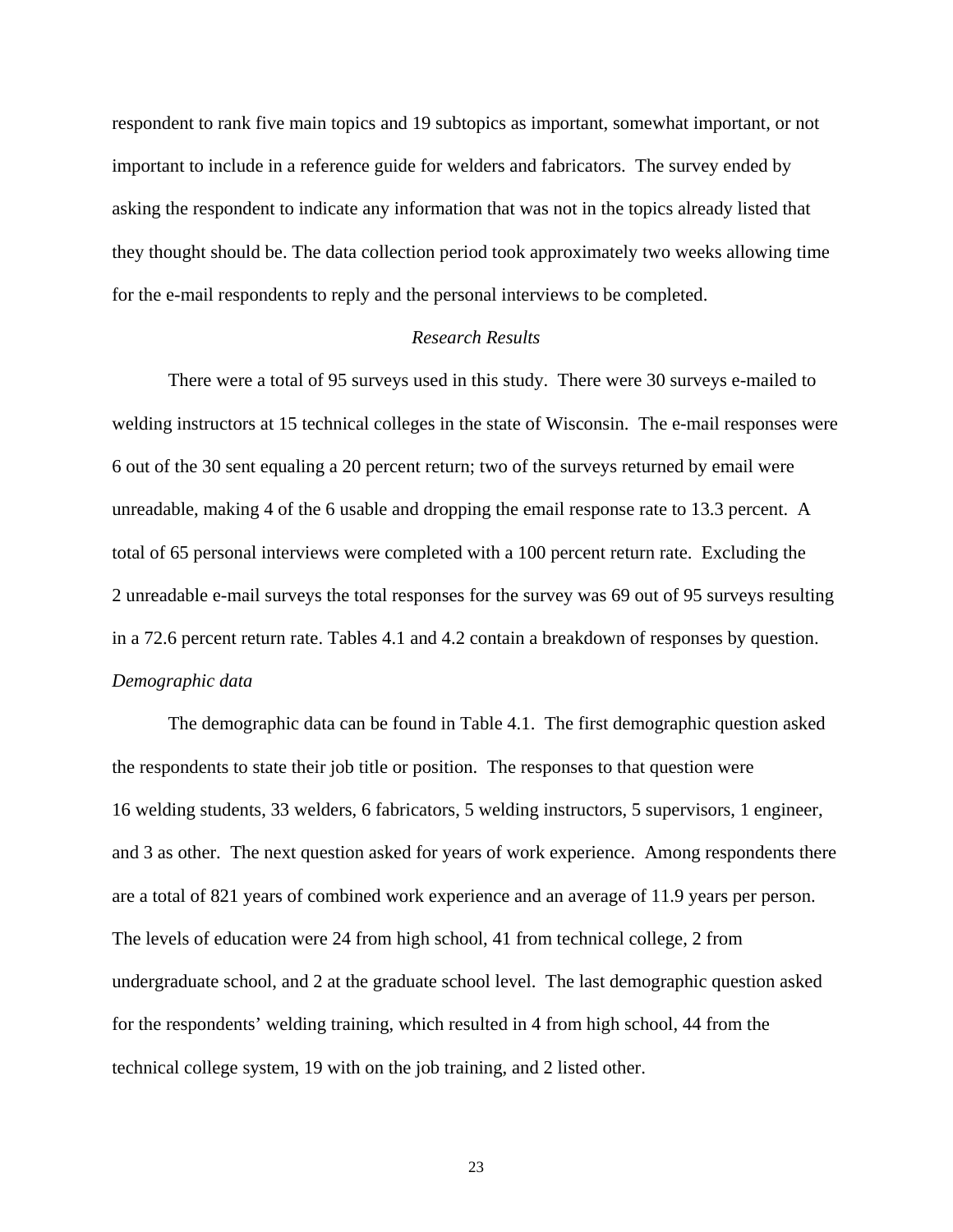## Table 4.1 Demographic Data

| Demographic Data          |                          |                                            |                      |                         |                       |       |   |  |
|---------------------------|--------------------------|--------------------------------------------|----------------------|-------------------------|-----------------------|-------|---|--|
| <b>Title/ Position</b>    | Student                  | Welder                                     | Fabricator           | Instructor              | Engineer              | Other |   |  |
|                           | 16                       | 33                                         | 6                    | 5                       | 5                     |       | 3 |  |
| <b>Years Experience</b>   | Total<br>surveys<br>sent | <b>Number</b><br>of<br>surveys<br>returned | Percent<br>replied   | Total years<br>exp.     | Average<br>years exp. |       |   |  |
|                           | 95                       | 69                                         | 72.6%                | 821                     | 11.9                  |       |   |  |
| <b>Level of Education</b> | <b>High</b><br>School    | Technical<br>College                       | Community<br>College | Undergraduate<br>School | Graduate<br>School    |       |   |  |
|                           | 24                       | 41                                         |                      | 2                       | 2                     |       |   |  |
| <b>Welding Training</b>   | <b>High</b><br>School    | Technical<br>College                       | On the job           | Other                   |                       |       |   |  |
|                           | 4                        | 44                                         | 19                   | 2                       |                       |       |   |  |

## *Survey Data*

The survey data can be viewed in Table 4.2. The survey data was divided into five main topics with several subtopics listed under each main topic. The respondents were asked to circle or put an "X" next to the number that best represented what they thought about the topics' importance to be included in the reference book. The number 1 represented important, meaning they thought it was important to include this topic in the reference book. The number 2 represented somewhat important that the topic be included, and number 3 represented that the topic was not important to the book.

The first main topic was steel specifications and 51 respondents, or 73.91 percent, marked it as important; 16, or 23.19 percent, marked it as somewhat important; and 2, or 2.90 percent, marked it as not important. The first of the three subtopics under steel specifications was steel dimensions which 50 respondents, or 72.46 percent, marked as important; 16, or 23.19 percent, marked as somewhat important; and 3, or 4.35 percent, marked as not important. The second subtopic under steel specifications was steel weights which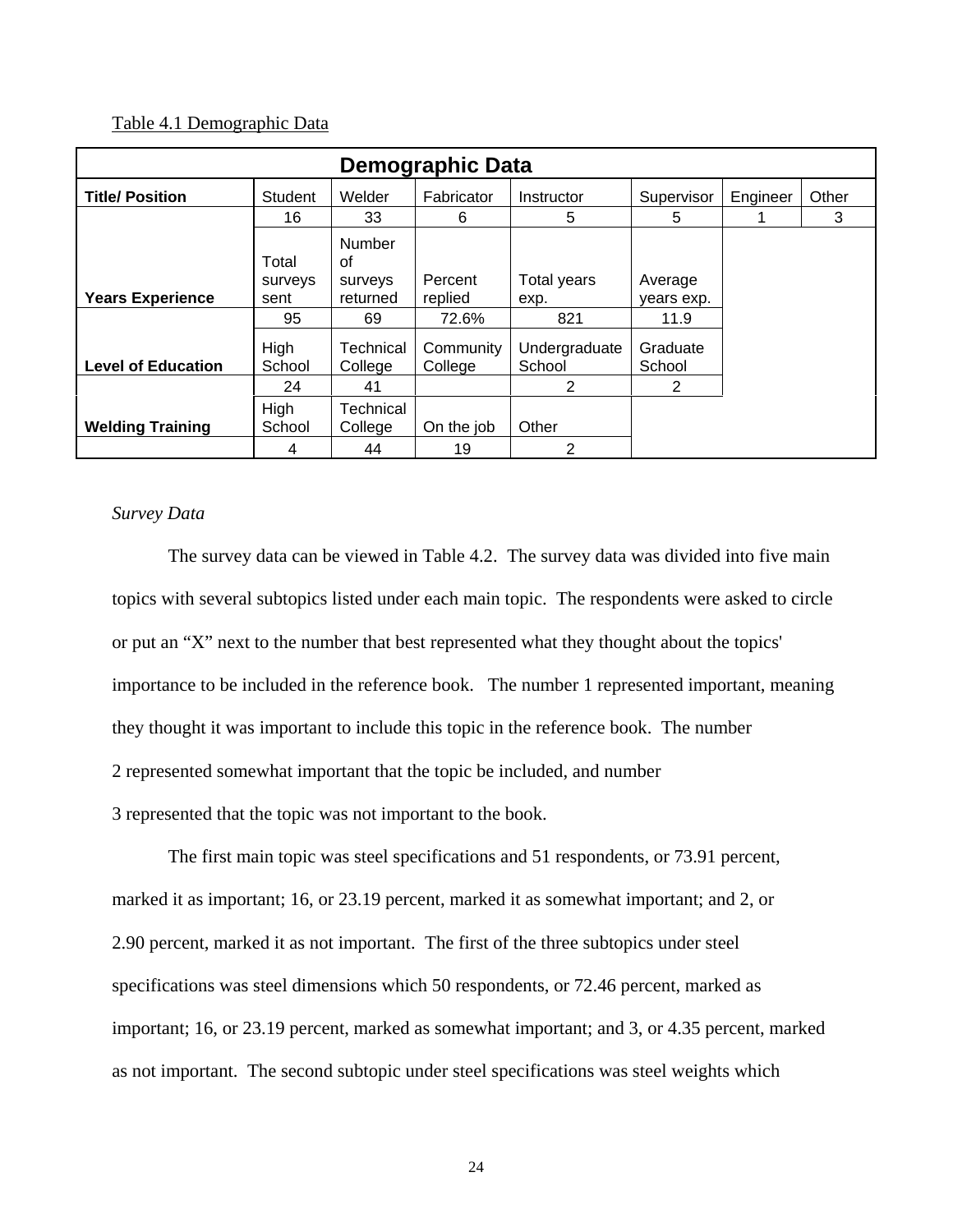28 respondents, or 40.58 percent, marked as important; 30, or 43.48 percent, marked as somewhat important; and 11, or 15.94 percent, marked as not important. The last subtopic under steel specifications was steel tolerances which 41 respondents, or 59.42 percent, marked as important; 26, or 37.68 percent, marked as somewhat important; and 2, or 2.90 percent, marked as not important.

The second main topic was electrode identification and specifications and 50 respondents, or 72.46 percent, marked it as important; 17, or 24.64 percent, marked it as somewhat important; and 2, or 2.90 percent, marked it as not important. The first of the four subtopics under electrode identification and specifications was selection charts for mild steel which 46 respondents, or 66.67 percent, marked as important; 18, or 26.09 percent, marked as somewhat important; and 5, or 7.25 percent, marked as not important. The second subtopic was selection charts for stainless steel which 49 respondents, or 71.01 percent, marked as important; 18, or 26.09 percent, marked as somewhat important; and 2, or 2.90 percent, marked as not important. The third subtopic under electrode identification and specifications was selection charts for aluminum which 47 respondents, or 68.12 percent, marked as important; 15, or 21.74 percent, marked as somewhat important; and 7, or 10.14 percent, marked as not important. The last subtopic for this section was amperage ranges which 47 respondents, or 68.12 percent, marked as important; 18, or 26.09 percent, marked as somewhat important; and 4, or 5.80 percent, marked as not important.

The third main topic was mathematical formulas and 36 respondents, or 52.17 percent, marked it as important; 28, or 40.58 percent, marked it as somewhat important; and 5, or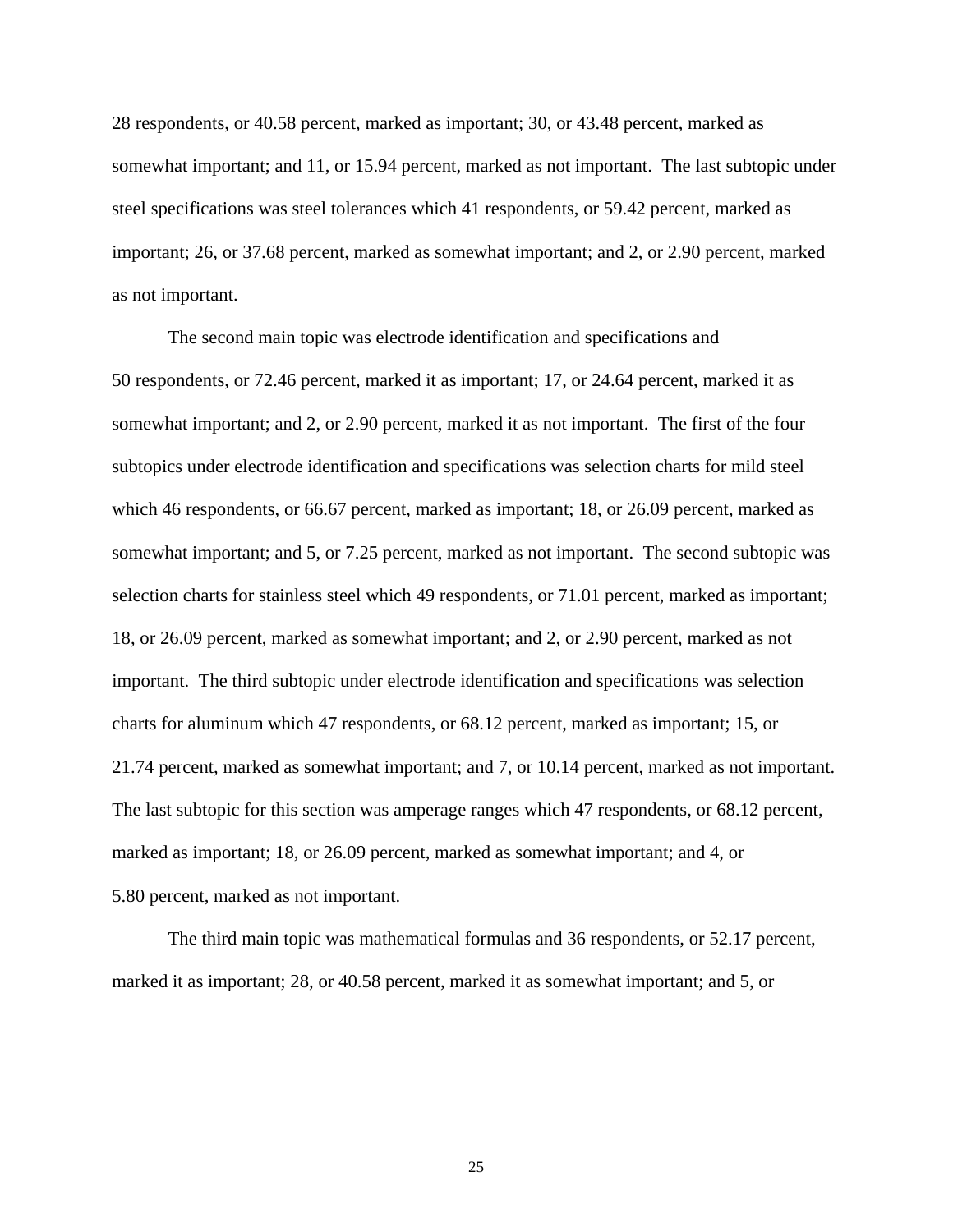7.25 percent, marked it as not important. The first of the five subtopics under mathematical formulas was trigonometry functions which 31 respondents, or 44.93 percent, marked as important; 25, or 36.23 percent, marked as somewhat important; and 13, or 18.84 percent, marked as not important. The second subtopic was angle formulas which 46 respondents, or 66.67 percent, marked as important; 16, or 23.19 percent, marked as somewhat important; and 7, or 10.14 percent, marked as not important. The third subtopic under mathematical formulas was areas which 36 respondents, or 52.17 percent, marked as important; 25, or 36.23 percent, marked as somewhat important; and 8, or 11.59 percent, marked as not important. The fourth subtopic was circumferences which 39 respondents, or 56.52 percent, marked as important; 19, or 27.54 percent, marked as somewhat important; and 11, or 15.94 percent, marked as not important. The last subtopic was volumes which 29 respondents, or 42.03 percent, marked as important; 26, or 37.68 percent, marked as somewhat important; and 14, or 20.29 percent, marked as not important.

Conversion tables was the forth main topic on the survey instrument and 47 respondents, or 68.12 percent, marked it as important; 19, or 27.54 percent, marked it as somewhat important; and 3, or 4.35 percent, marked it as not important. The first of the three subtopics under conversion tables was inch/decimal/foot conversions which 56 respondents, or 81.16 percent, marked as important; 13, or 18.84 percent, marked as somewhat important; and 0 marked as not important. The second subtopic was metric conversions which 33 respondents, or 47.83 percent, marked as important; 24, or 34.78 percent, marked as somewhat important; and 12, or 17.39 percent, marked as not important. The last subtopic under conversion tables was temperature conversions which 32 respondents, or 46.38 percent, marked as important; 27, or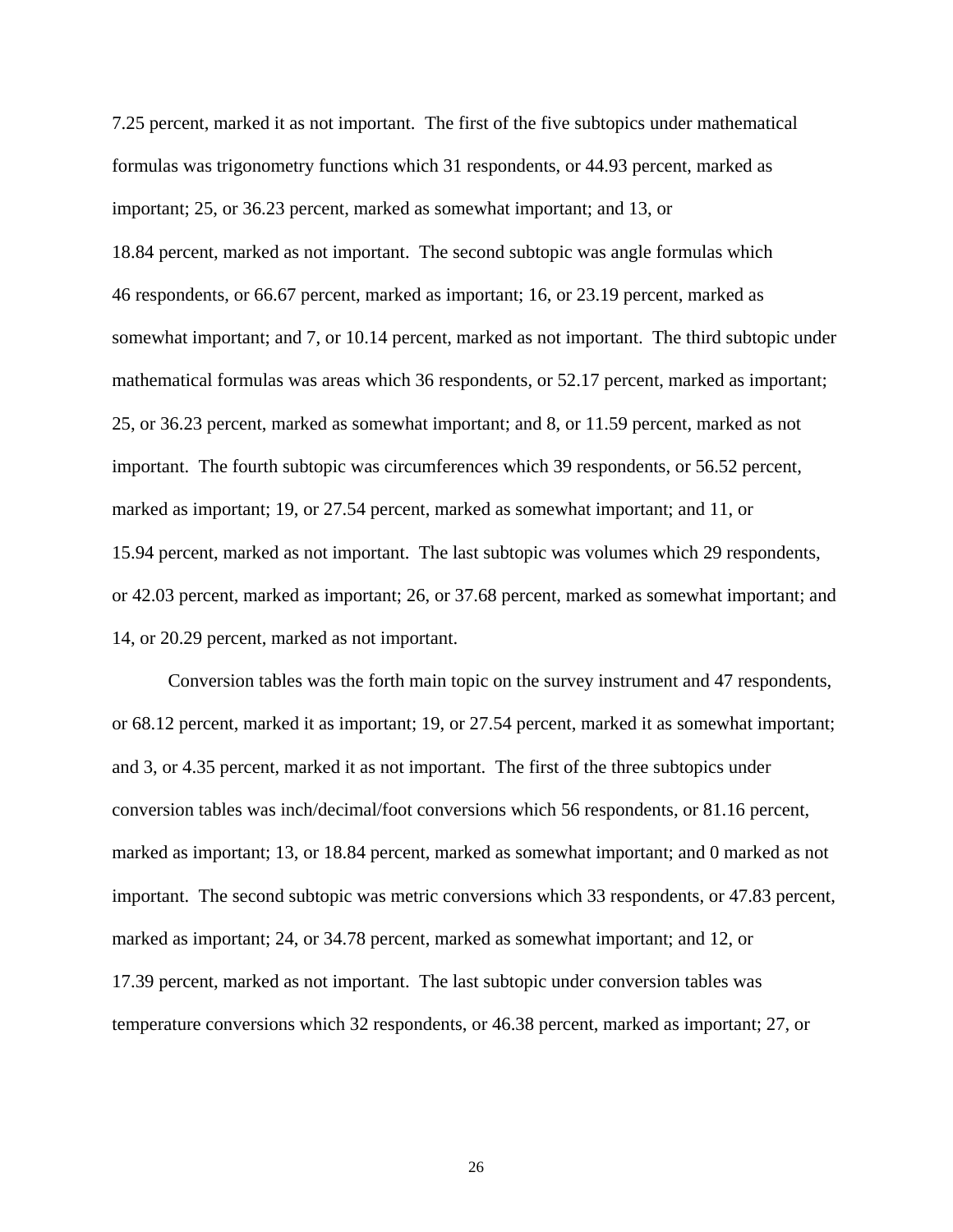39.13 percent, marked as somewhat important; and 10, or 14.49 percent, marked as not important.

The fifth and last main topic was layout and fabrication hints and 57 respondents, or 82.61 percent, marked it as important; 12, or 17.39 percent, marked it as somewhat important; and 0 marked it as not important. The first of the four subtopics under layout and fabrication hints was welding procedure specifications which 56 respondents, or 81.16 percent, marked as important; 13, or 18.84 percent, marked as somewhat important; and 0 marked as not important. The second subtopic was weld symbols which 55 respondents, or 79.71 percent, marked as important; 11, or 15.94 percent, marked as somewhat important; and 3, or 4.35 percent, marked as not important. The third subtopic was welding equipment and processes which 47 respondents, or 68.12 percent, marked as important; 22, or 31.88 percent, marked as somewhat important; and 0 marked as not important. The last subtopic under layout and fabrication hints was fabrication procedures which 46 respondents, or 66.67 percent, marked as important; 22, or 31.88 percent, marked as somewhat important; and 1, or 1.45 percent, marked as not important.

The last item on the survey instrument asked the respondents to indicate any information that was not listed in the topic section that they thought should be included in a welding reference book. Eleven suggestions were written in and they were, welding equipment maintenance, weld ability of various types of metals, heat affected zone and distortion of weldments, how to read a tape measure, recommended gases for different metals and processes, gas flow setting, electrodes for combining dissimilar metals, preheat and post heat information, volt and amperage settings for different thicknesses of metal, weld positions, and safety issues for grinders, cranes and rigging.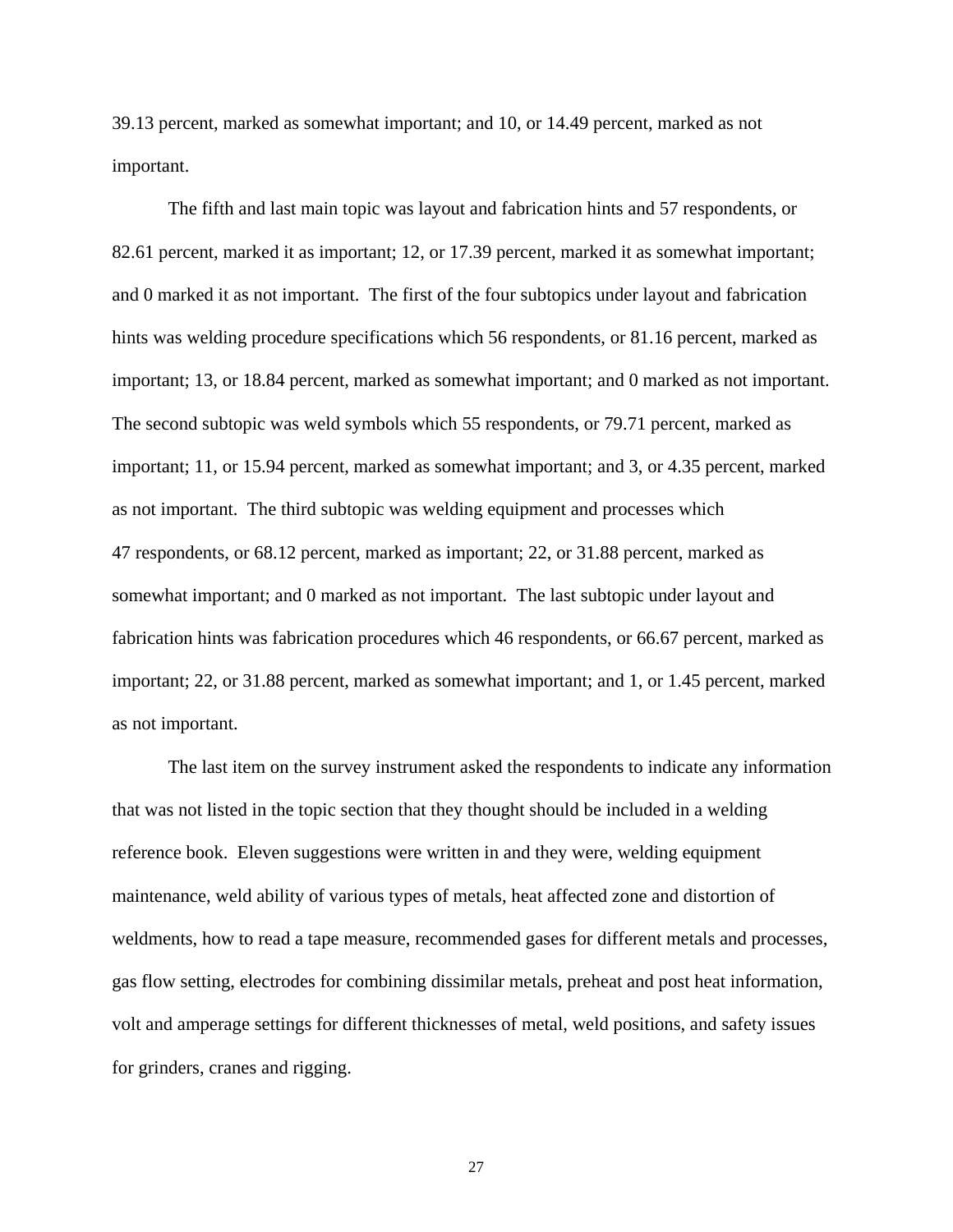## Table 4.2 Survey Data

| <b>Survey Items</b>                                            | Important | Somewhat Important | Not Important  | Total surveys sent | respondents<br>Total | % replied | % Important | Somewhat Important<br>ಸಿ | % Not Important |
|----------------------------------------------------------------|-----------|--------------------|----------------|--------------------|----------------------|-----------|-------------|--------------------------|-----------------|
| <b>Steel Specifications</b>                                    | 51        | 16                 | $\overline{2}$ | 95                 | 69                   | 72.63%    | 73.91%      | 23.19%                   | 2.90%           |
| Steel dimensions                                               | 50        | 16                 | 3              | 95                 | 69                   | 72.63%    | 72.46%      | 23.19%                   | 4.35%           |
| Steel weights                                                  | 28        | 30                 | 11             | 95                 | 69                   | 72.63%    | 40.58%      | 43.48%                   | 15.94%          |
| Steel tolerances                                               | 41        | 26                 | $\overline{2}$ | 95                 | 69                   | 72.63%    | 59.42%      | 37.68%                   | 2.90%           |
| <b>Electrode Identification &amp;</b><br><b>Specifications</b> | 50        | 17                 | $\overline{2}$ | 95                 | 69                   | 72.63%    | 72.46%      | 24.64%                   | 2.90%           |
| Selection charts for mild steel                                | 46        | 18                 | 5              | 95                 | 69                   | 72.63%    | 66.67%      | 26.09%                   | 7.25%           |
| Selection charts for stainless                                 |           |                    |                |                    |                      |           |             |                          |                 |
| steel                                                          | 49        | 18                 | $\overline{2}$ | 95                 | 69                   | 72.63%    | 71.01%      | 26.09%                   | 2.90%           |
| Selection charts for aluminum                                  | 47        | 15                 | $\overline{7}$ | 95                 | 69                   | 72.63%    | 68.12%      | 21.74%                   | 10.14%          |
| Amperage ranges                                                | 47        | 18                 | 4              | 95                 | 69                   | 72.63%    | 68.12%      | 26.09%                   | 5.80%           |
| <b>Mathematical Formulas</b>                                   | 36        | 28                 | 5              | 95                 | 69                   | 72.63%    | 52.17%      | 40.58%                   | 7.25%           |
| <b>Trigonometry Functions</b>                                  | 31        | 25                 | 13             | 95                 | 69                   | 72.63%    | 44.93%      | 36.23%                   | 18.84%          |
| Angle formulas                                                 | 46        | 16                 | $\overline{7}$ | 95                 | 69                   | 72.63%    | 66.67%      | 23.19%                   | 10.14%          |
| Areas                                                          | 36        | 25                 | 8              | 95                 | 69                   | 72.63%    | 52.17%      | 36.23%                   | 11.59%          |
| Circumferences                                                 | 39        | 19                 | 11             | 95                 | 69                   | 72.63%    | 56.52%      | 27.54%                   | 15.94%          |
| Volumes                                                        | 29        | 26                 | 14             | 95                 | 69                   | 72.63%    | 42.03%      | 37.68%                   | 20.29%          |
| <b>Conversion Tables</b>                                       | 47        | 19                 | $\mathfrak{S}$ | 95                 | 69                   | 72.63%    | 68.12%      | 27.54%                   | 4.35%           |
| Inch/decimal/foot                                              | 56        | 13                 | $\pmb{0}$      | 95                 | 69                   | 72.63%    | 81.16%      | 18.84%                   | 0.00%           |
| Metric                                                         | 33        | 24                 | 12             | 95                 | 69                   | 72.63%    | 47.83%      | 34.78%                   | 17.39%          |
| Temperature                                                    | 32        | 27                 | 10             | 95                 | 69                   | 72.63%    | 46.38%      | 39.13%                   | 14.49%          |
| <b>Layout &amp; Fabrication Hints</b>                          | 57        | 12                 | $\mathbf 0$    | 95                 | 69                   | 72.63%    | 82.61%      | 17.39%                   | 0.00%           |
| <b>Welding Procedure</b>                                       |           |                    |                |                    |                      |           |             |                          |                 |
| Specifications                                                 | 56        | 13                 | 0              | 95                 | 69                   | 72.63%    | 81.16%      | 18.84%                   | 0.00%           |
| Weld symbols                                                   | 55        | 11                 | 3              | 95                 | 69                   | 72.63%    | 79.71%      | 15.94%                   | 4.35%           |
| Welding equipment & processes                                  | 47        | 22                 | 0              | 95                 | 69                   | 72.63%    | 68.12%      | 31.88%                   | 0.00%           |
| <b>Fabrication procedures</b>                                  | 46        | 22                 | 1              | 95                 | 69                   | 72.63%    | 66.67%      | 31.88%                   | 1.45%           |

## *Analysis*

The information gathered will be discussed and organized to answer each of the objectives of the study. The demographic data indicates that the survey population has enough years of experience, 11.9 per person, to make their input on the topics relevant to the study. The study gathered information from a broad spectrum of those in the metal fabrication industry to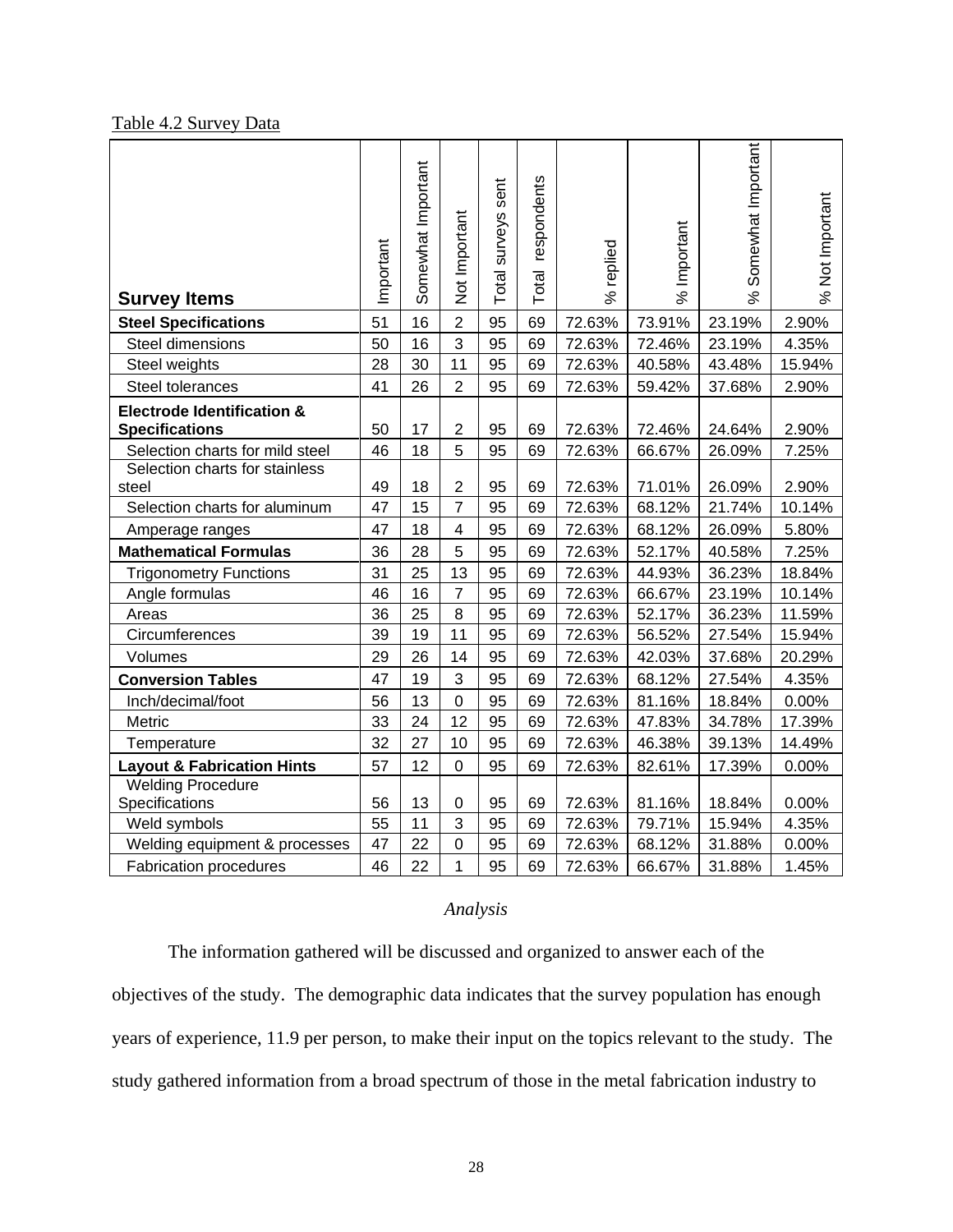get a good opinion from the different job duties of this trade. The study received surveys from students, welders, fabricators, instructors, supervisors, and engineers all who need access to the type of reference materials discussed in previous chapters. The level of education and welding training was predominantly from the technical college system, 61.6 percent completed this level of education and training. The survey population was found to be qualified to possess the expertise to make judgments on the topic material of the survey.

The survey data collected on the topics ranked as important, somewhat important, or not important will be organized to answer the objectives of the study. The ranking of the major content areas as important, somewhat important, or not important will indicate whether or not the content areas on the survey are important to those who have completed it, thus fulfilling objective number one: To identify the major content areas of a general welding reference book that would be useful to welders and fabricators both in education and industry.

The ranking of the major content areas as important, somewhat important, or not important will indicate whether or not the survey items should be included in a reference book, thus fulfilling objective number two: To rank the content areas in order of importance to determine if the content area is significantly relevant to the reference book.

The ranking of the subtopic items as important, somewhat important, or not important will fulfill objective number three: To determine subtopics, which should be incorporated under each of the content areas indicated as the most important and relevant by the survey population. *Objective number one*

Objective number one is to identify the major content areas of a general welding reference book that would be useful to welders and fabricators both in education and industry. The survey instrument indicated five major content areas for the respondents to rank. The vast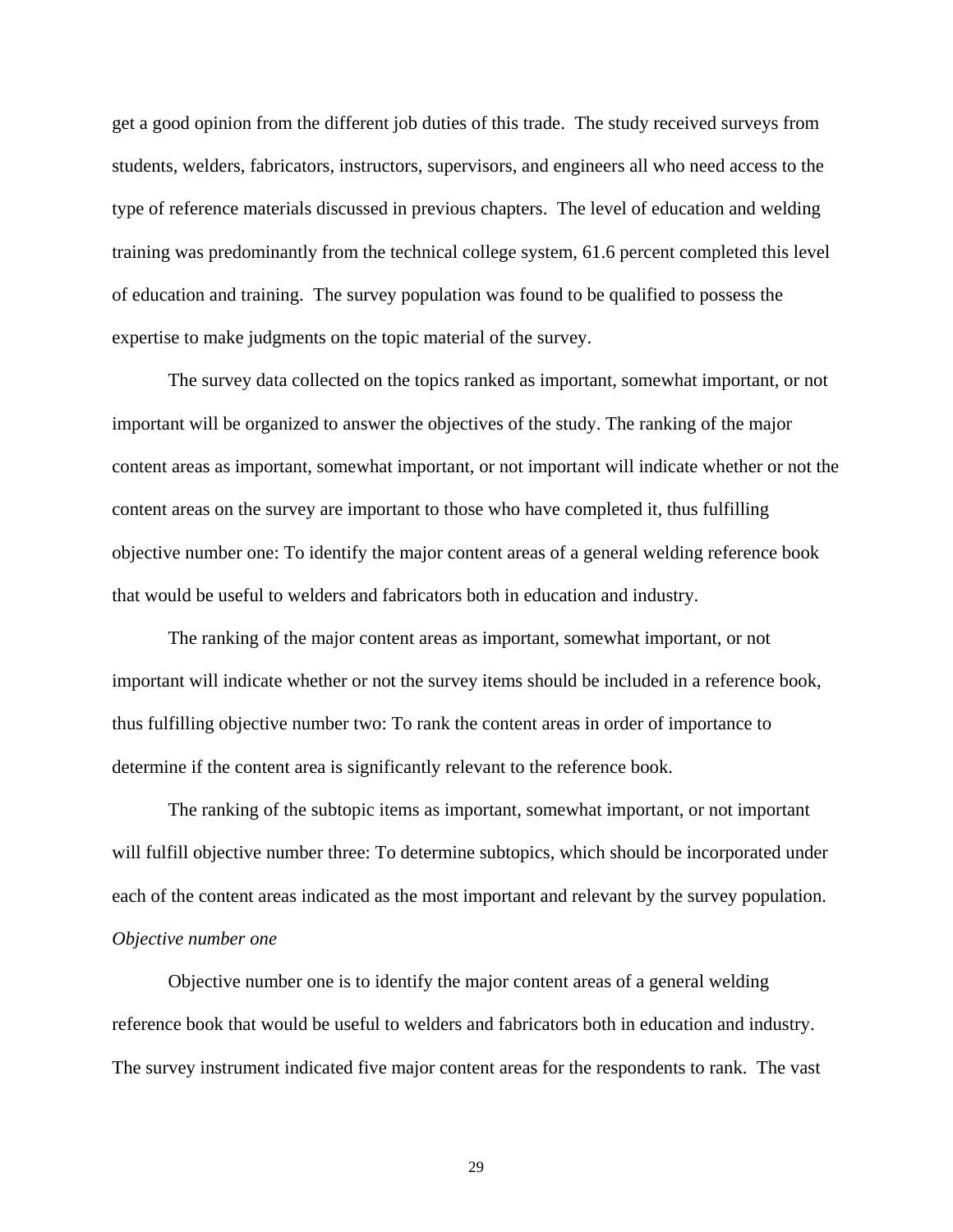majority of the respondents ranked the five main topics or content areas as either important or somewhat important. The major content areas were steel specifications, electrode identification and specifications, mathematical formulas, conversion tables, and layout and fabrication hints. With the high percentage of respondents ranking the five major content areas as important or somewhat important, all of them would be important to include in a general welding reference book.

#### *Objective number two*

Objective number two is to rank the content areas in order of importance to determine if the content area is significantly relevant to the reference book. All major content areas were found to be important to the reference book in objective number one. These content areas were given a percentage rating as to being important, somewhat important, and not important. In order to determine how relevant the respondents thought these topics were the important and somewhat important answers were combined in order to get a better picture where these topics fall in order of importance to the respondents (see Table 4.3).

The main topic layout and fabrication hints had a combined percentage of 100 percent, ranking it as most important to the respondents. Second were both steel specifications and electrode identification and specifications, each with a combined 97.10 percent. Third were conversion tables with a combined percent of 95.65. And forth were mathematical formulas with 92.75 percent. All main topics ranked very high with the respondents, in the  $90<sup>th</sup>$  percentile, making them relevant to be included in a general welding reference book.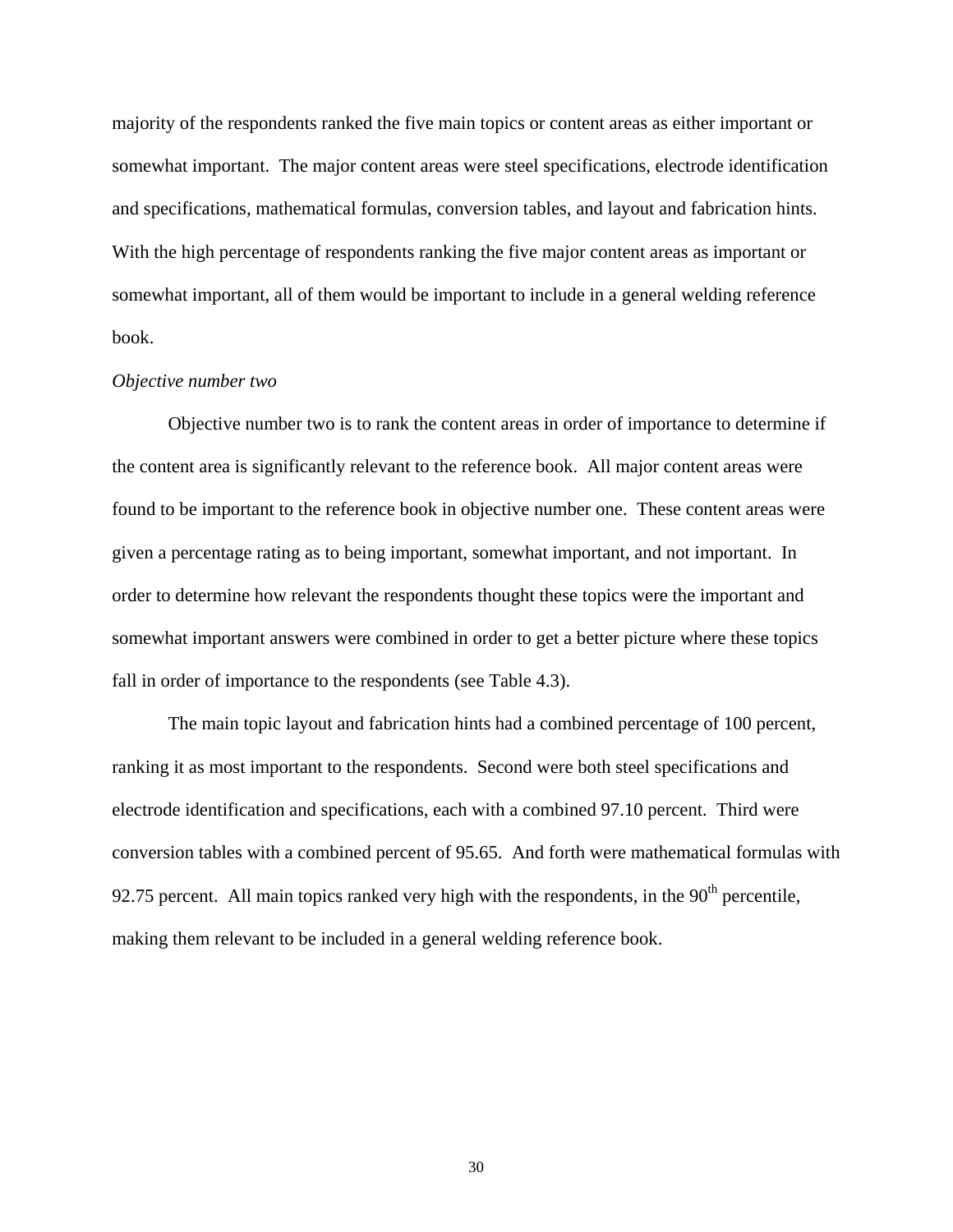## Table 4.3 Survey Data Ranking

| <b>Survey Items</b>                                            | Important | Somewhat Important | Not Important           | Important | % Somewhat<br>mportant | % Not Important | Combined important/<br>somewhat important<br>% | Ranking                 |
|----------------------------------------------------------------|-----------|--------------------|-------------------------|-----------|------------------------|-----------------|------------------------------------------------|-------------------------|
| <b>Steel Specifications</b>                                    | 51        | 16                 | $\overline{c}$          | 73.91%    | 23.19%                 | 2.90%           | 97.10%                                         | $\mathbf{2}$            |
| Steel dimensions                                               | 50        | 16                 | 3                       | 72.46%    | 23.19%                 | 4.35%           | 95.65%                                         | $\overline{\mathbf{4}}$ |
| Steel weights                                                  | 28        | 30                 | 11                      | 40.58%    | 43.48%                 | 15.94%          | 84.06%                                         | 10                      |
| Steel tolerances                                               | 41        | 26                 | $\overline{c}$          | 59.42%    | 37.68%                 | 2.90%           | 97.10%                                         | 3                       |
| <b>Electrode Identification &amp;</b><br><b>Specifications</b> | 50        | 17                 | 2                       | 72.46%    | 24.64%                 | 2.90%           | 97.10%                                         | $\mathbf{2}$            |
| Selection charts for mild steel                                | 46        | 18                 | 5                       | 66.67%    | 26.09%                 | 7.25%           | 92.75%                                         | 6                       |
| Selection charts for stainless steel                           | 49        | 18                 | $\overline{c}$          | 71.01%    | 26.09%                 | 2.90%           | 97.10%                                         | 3                       |
| Selection charts for aluminum                                  | 47        | 15                 | $\overline{7}$          | 68.12%    | 21.74%                 | 10.14%          | 89.86%                                         | $\overline{7}$          |
| Amperage ranges                                                | 47        | 18                 | $\overline{\mathbf{4}}$ | 68.12%    | 26.09%                 | 5.80%           | 94.20%                                         | 5                       |
| <b>Mathematical Formulas</b>                                   | 36        | 28                 | 5                       | 52.17%    | 40.58%                 | 7.25%           | 92.75%                                         | $\overline{\mathbf{4}}$ |
| <b>Trigonometry Functions</b>                                  | 31        | 25                 | 13                      | 44.93%    | 36.23%                 | 18.84%          | 81.16%                                         | 12                      |
| Angle formulas                                                 | 46        | 16                 | $\overline{7}$          | 66.67%    | 23.19%                 | 10.14%          | 89.86%                                         | $\overline{7}$          |
| Areas                                                          | 36        | 25                 | 8                       | 52.17%    | 36.23%                 | 11.59%          | 88.41%                                         | 8                       |
| Circumferences                                                 | 39        | 19                 | 11                      | 56.52%    | 27.54%                 | 15.94%          | 84.06%                                         | 10                      |
| Volumes                                                        | 29        | 26                 | 14                      | 42.03%    | 37.68%                 | 20.29%          | 79.71%                                         | 13                      |
| <b>Conversion Tables</b>                                       | 47        | 19                 | 3                       | 68.12%    | 27.54%                 | 4.35%           | 95.65%                                         | 3                       |
| Inch/decimal/foot                                              | 56        | 13                 | 0                       | 81.16%    | 18.84%                 | 0.00%           | 100.00%                                        | $\mathbf{1}$            |
| <b>Metric</b>                                                  | 33        | 24                 | 12                      | 47.83%    | 34.78%                 | 17.39%          | 82.61%                                         | 11                      |
| Temperature                                                    | 32        | 27                 | 10                      | 46.38%    | 39.13%                 | 14.49%          | 85.51%                                         | 9                       |
| <b>Layout &amp; Fabrication Hints</b>                          | 57        | 12                 | 0                       | 82.61%    | 17.39%                 | 0.00%           | 100.00%                                        | $\mathbf{1}$            |
| <b>Welding Procedure Specifications</b>                        | 56        | 13                 | $\mathbf 0$             | 81.16%    | 18.84%                 | 0.00%           | 100.00%                                        | $\mathbf{1}$            |
| Weld symbols                                                   | 55        | 11                 | 3                       | 79.71%    | 15.94%                 | 4.35%           | 95.65%                                         | $\overline{\mathbf{4}}$ |
| Welding equipment & processes                                  | 47        | 22                 | 0                       | 68.12%    | 31.88%                 | 0.00%           | 100.00%                                        | $\mathbf{1}$            |
| <b>Fabrication procedures</b>                                  | 46        | 22                 | 1                       | 66.67%    | 31.88%                 | 1.45%           | 98.55%                                         | $\overline{2}$          |

## *Objective number three*

Objective number three is to determine subtopics, which should be incorporated under each of the content areas indicated as the most important and relevant by the survey population. There were 19 subtopics on the survey instrument for the respondents to rank as important, somewhat important, or not important. As seen in Table 4.3, all but one of the subtopics ranked in the 80<sup>th</sup> percentile as being important or somewhat important to the respondents. The only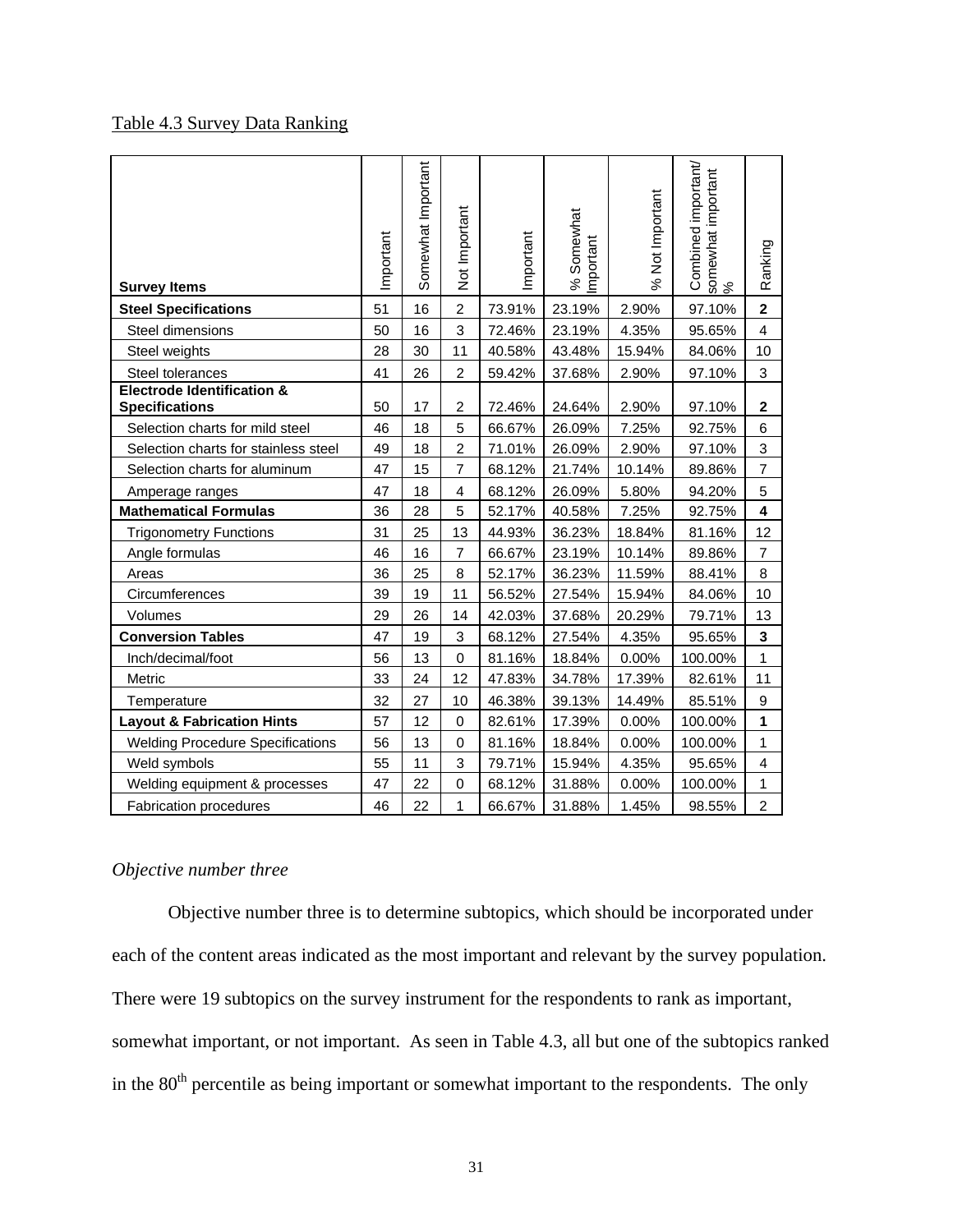subtopic that had a lower ranking was volumes under the mathematical formulas main topic. Volumes still has a combined percentage of 79.71 percent but ranked last by the respondents. Even with its last place ranking its percentage is high enough that it would be a relevant subtopic to be included in a welding reference book. All of the other subtopics were seen by the respondents to be very relevant.

Many of the respondents suggested subtopics that were not on the instrument that they thought should be considered. These responses were, welding equipment maintenance, weld ability of various types of metals, heat affected zone and distortion of weldments, how to read a tape measure, recommended gases for different metals and processes, gas flow setting, electrodes for combining dissimilar metals, preheat and post heat information, volt and amperage settings for different thicknesses of metal, weld positions, and safety issues for grinders, cranes and rigging. All of these are very good topics and will be taken into consideration.

## *Summary*

The information gathered indicates that the majority of the respondents thought all the survey items were either important or somewhat important to include in a general welding reference book. The demographical data suggests that the survey population was qualified to make a determination of the importance of the topic matter on the survey instrument. From the review of literature and the survey result there seems to be a general consensus that there is a need for a one all-inclusive general welding reference book.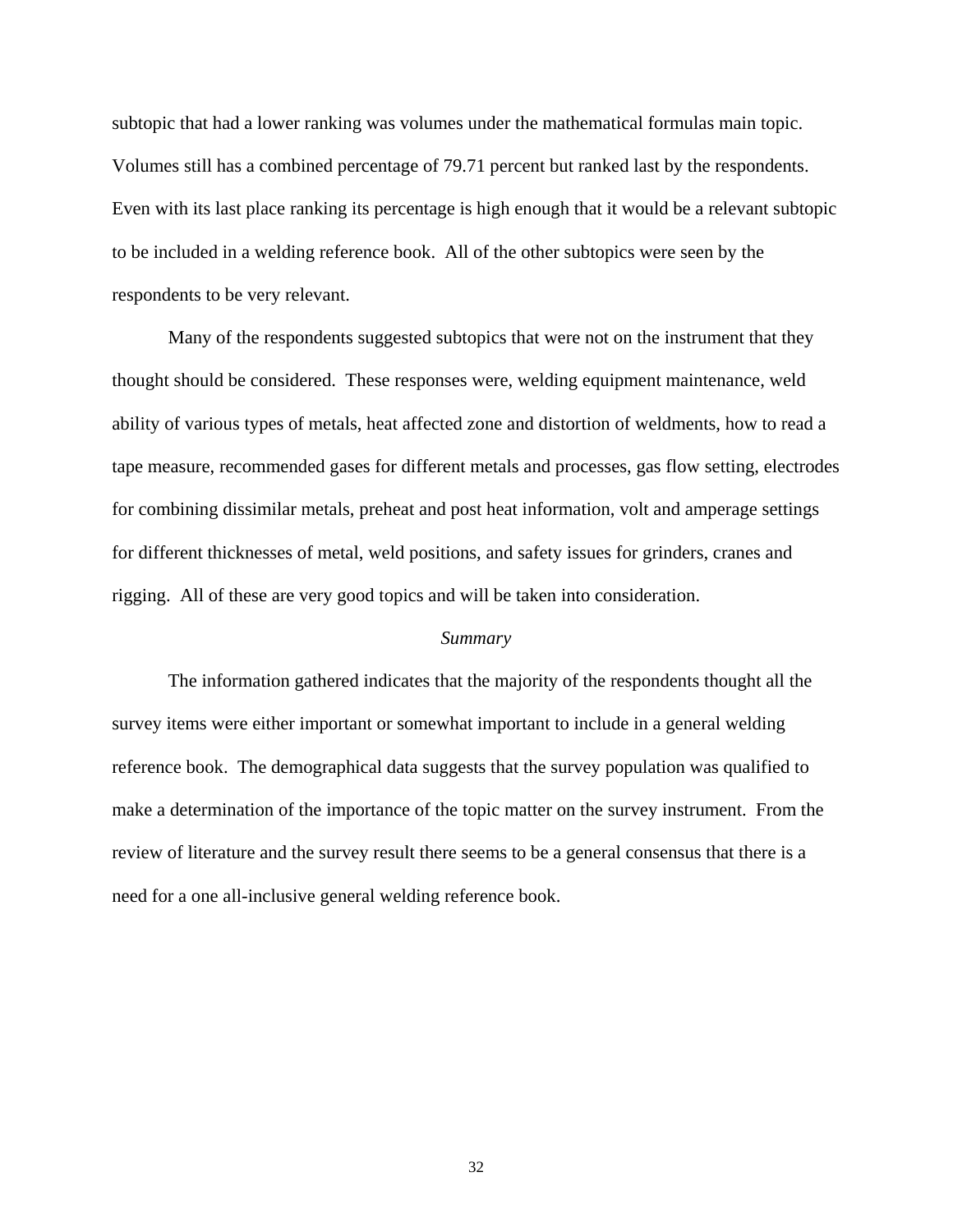#### Chapter 5

## Summary, Conclusions, and Recommendations

This chapter will conclude the study by bringing all the information together in one clear and concise chapter. The chapter will be divided into three different sections, a summary of the preceding four chapters, the conclusions derived from the study, and recommendations from the researcher.

#### *Summary*

At this time, there is no all-inclusive general welding reference book in publication for the average welder and fabricator that deals specifically with the reference material, subject matter, and data needed to support the general welding trade. The pretense is that welders now need several books to cover the reference data, which they use in the welding and fabrication trade. A review of literature was conducted to verify this statement.

The review of literature in chapter two found that there are many books and reference materials available to those in the welding and fabrication trades. The problem that was revealed is that none of them had all of the information utilized by welders and fabricators in one concise book. Each book reviewed had different material that would be valuable to a person in the metal trades. This being the case, it proves the fact that several books are now needed in order to access the required information for a welder or fabricator to perform their job to the best of their ability. Time is money and efficiency reduces time spent on a task, therefore it is logical that it would be beneficial to have a single reference book available to welders and fabricators containing the necessary information for their occupation. Reducing time spent looking for information will increase both efficiency and productivity. This being the premise of the research study a survey was conducted to answer three objectives.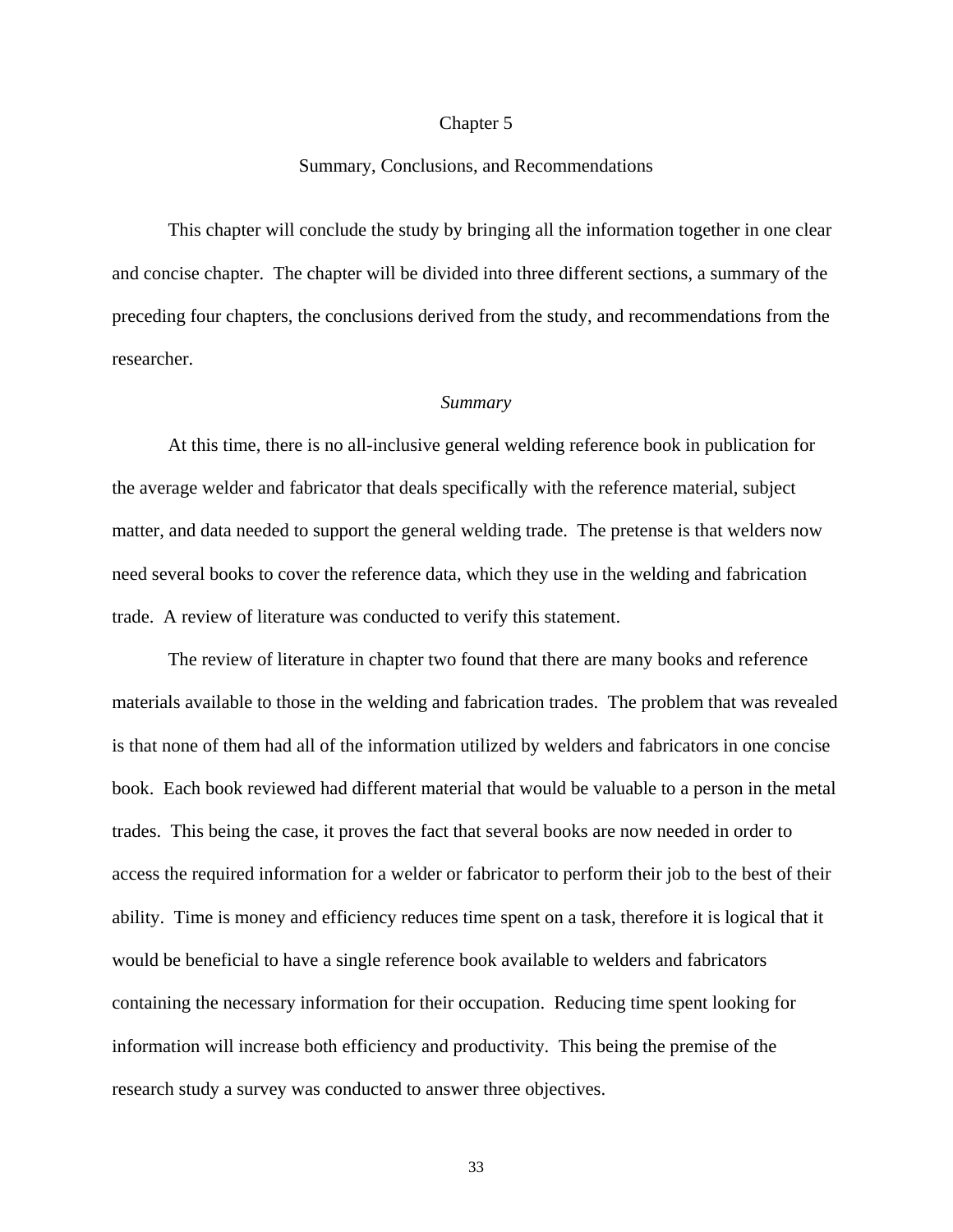The objectives for the study are:

- 1. To identify the major content areas of a general welding reference book that would be useful to welders and fabricators both in education and industry.
- 2. To rank the content areas in order of importance to determine if the content area is significantly relevant to the reference book.
- 3. To determine subtopics which should be incorporated under each of the content areas indicated as the most important and relevant by the survey population.

To fulfill the objectives of the study formal surveys were sent to the following population: welders and fabricators, fabrication supervisors, and welding engineers at six welding and fabrication industries in the Eau Claire, Wisconsin metropolitan area; the students enrolled in the summer 2003 Welding Program at CVTC and their instructor; and 30 welding instructors at the other 15 Wisconsin Technical Colleges. The returned surveys were compiled into three different tables: Table 4.1, which contains the demographic data of the survey; Table 4.2, which contains the survey data; and Table 4.3, which contains the survey data ranked in order of importance.

The survey was performed using personal interviews at the six welding and fabrication industries in the Eau Claire, Wisconsin metropolitan area and the students and instructor at CVTC. Questionnaires were sent by e-mail to the 30 welding instructors at the other technical colleges in Wisconsin. The return percentage for the study was 72.6 percent (Table 4.1).

The demographic data indicates that the survey population has enough years of experience, 11.9 on average per person, to make their input on the topics relevant to the study. The study gathered information from a broad spectrum of those in the metal fabrication industry to get a good opinion from the different job duties of this trade. The level of education and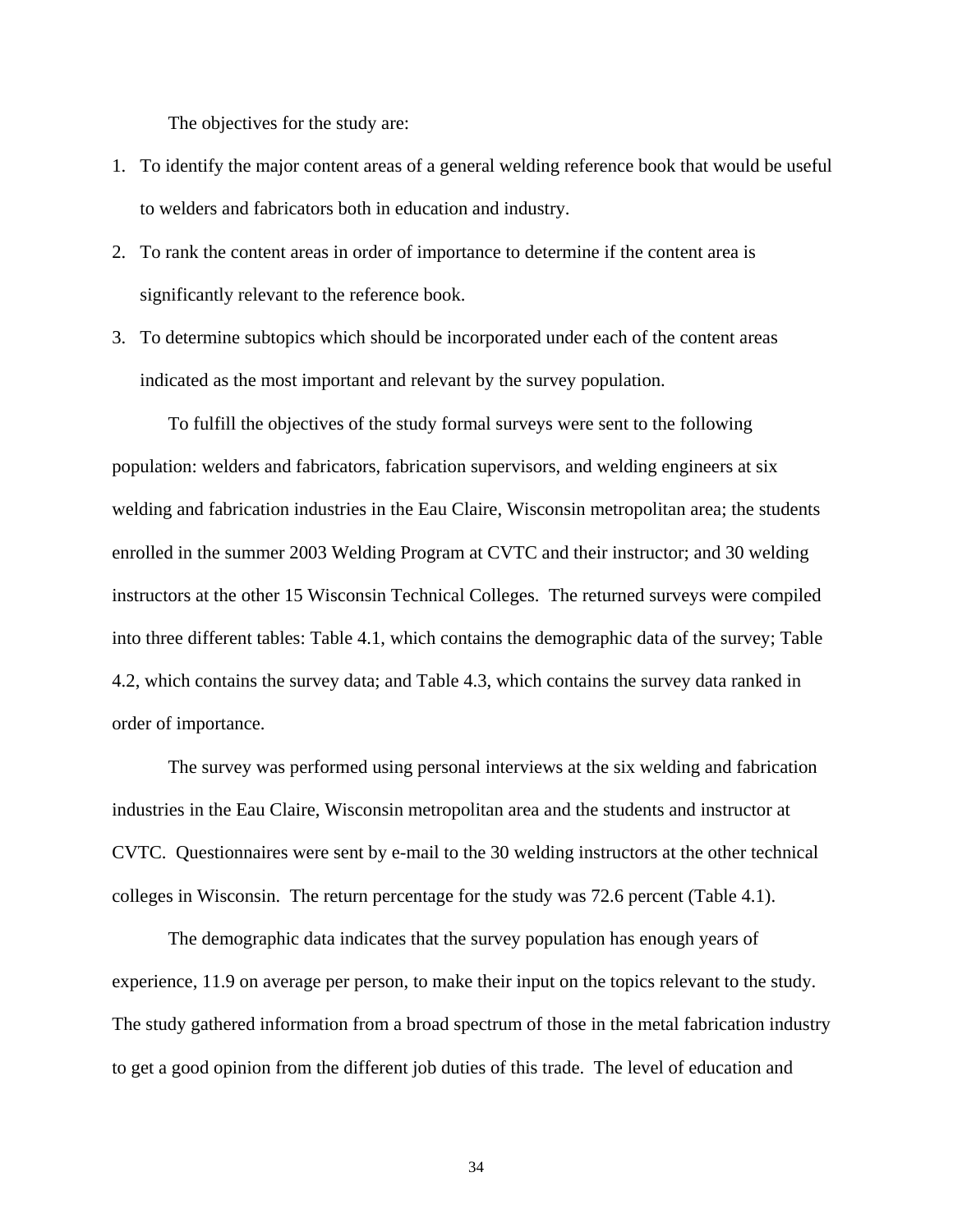welding training was predominantly from the technical college system; 61.6 percent completed this level of education and training. The survey population was found to be qualified and to possess the expertise to make judgments on the topic material of the survey.

## *Objective number one*

Objective number one was to identify the major content areas of a general welding reference book that would be useful to welders and fabricators both in education and industry. The survey instrument had five major content areas for the respondents to rank. The content areas were steel specifications, electrode identification and specifications, mathematical formulas, conversion tables, and layout and fabrication hints. A total of 92 percent of the respondents responded that these content areas were either important or somewhat important (Table 4.3).

*Conclusion*. According to the survey data it is determined that all of the major content areas would be important main topics for a general welding reference book. The respondents ranked these five areas above the  $90<sup>th</sup>$  percentile in order of importance to them.

*Recommendation*. It is recommended that these five content areas be the five main chapters for a general welding reference book for welders and fabricators. With the five main chapters being steel specifications, electrode identification and specifications, mathematical formulas, conversion tables, and layout and fabrication hints the subtopics will be easily organized under each corresponding chapter heading.

## *Objective Number Two*

Objective number two was to rank the content areas in order of importance to determine if the content area was significantly relevant to the reference book. All major content areas were found to be important to the reference book in objective number one. In order to see how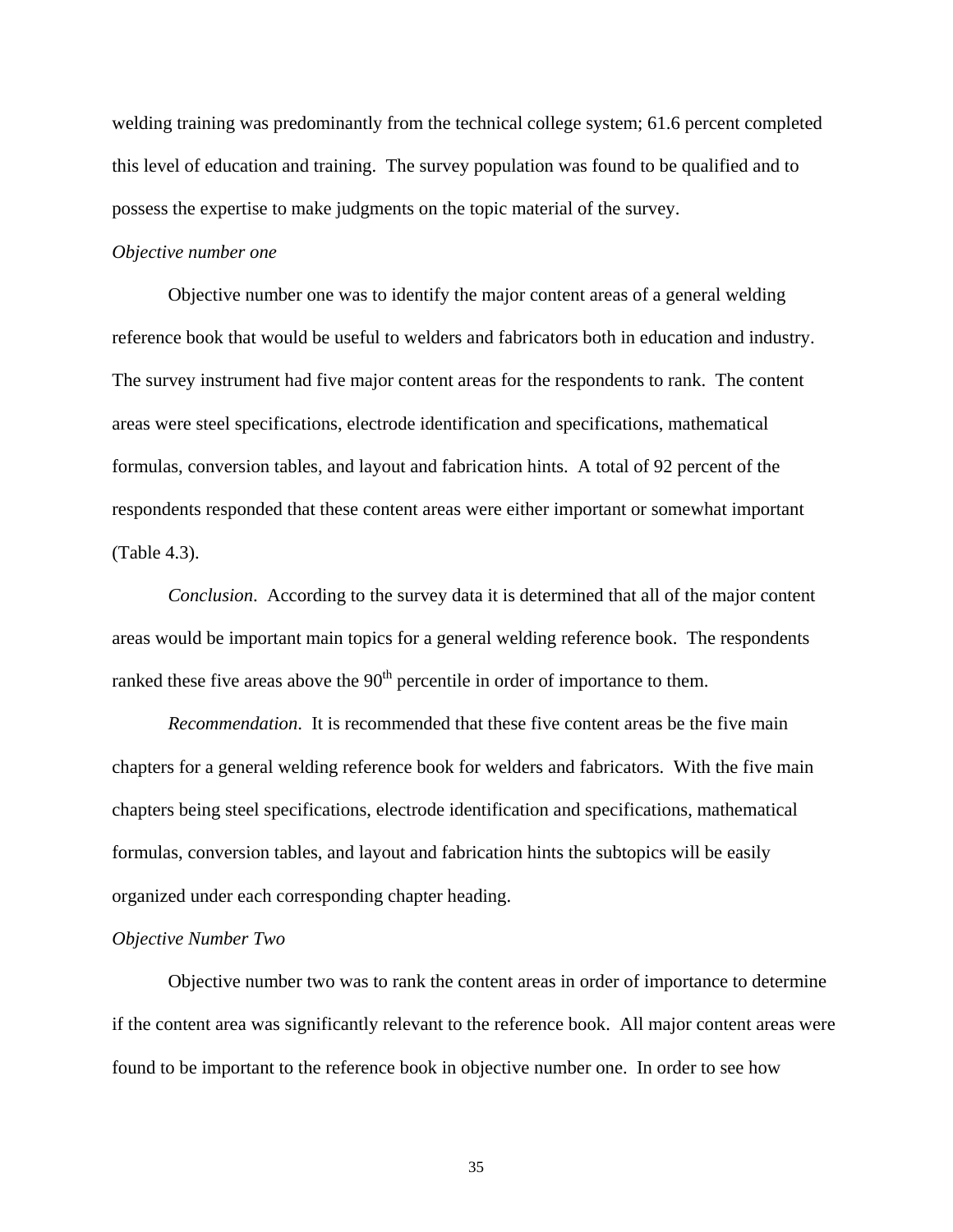relevant these topics are to the reference book, the important and somewhat important answers were combined in order to get a better picture of where these topics fall in order of importance to the respondents (Table 4.3). The main topic layout and fabrication hints had a combined percentage of 100 percent, making it the most important to the respondents. Second were both steel specifications and electrode identification and specifications, each with a combined 97.10 percent. Third was conversion tables with a combined percent of 95.65, and forth was mathematical formulas with 92.75 percent.

*Conclusion*. All main topics ranked very high with the respondents, in the 90<sup>th</sup> percentile. making them relevant to be included in a general welding reference book. The survey results show that layout and fabrication hints was considered to be the most important topic. Both steel specifications, and electrode identification and specifications ranked second in importance. Conversion tables ranked third by the respondents, and mathematical formulas ranked forth.

*Recommendation*. It is recommended that layout and fabrication hints be the first chapter in a general welding reference book. Chapters two through five should be steel specifications, electrode identification and specifications, conversion tables, and mathematical formulas respectively.

#### *Objective Number Three*

Objective number three was to determine subtopics, which should be incorporated under each of the content areas indicated as the most important and relevant by the survey population. There were 19 subtopics on the survey instrument for the respondents to rank as important, somewhat important, or not important. As seen on Table 4.3, all but one of the subtopics ranked in the  $80<sup>th</sup>$  percentile as being important or somewhat important to the respondents. The only subtopic that had a lower ranking was volumes under the mathematical formulas main topic.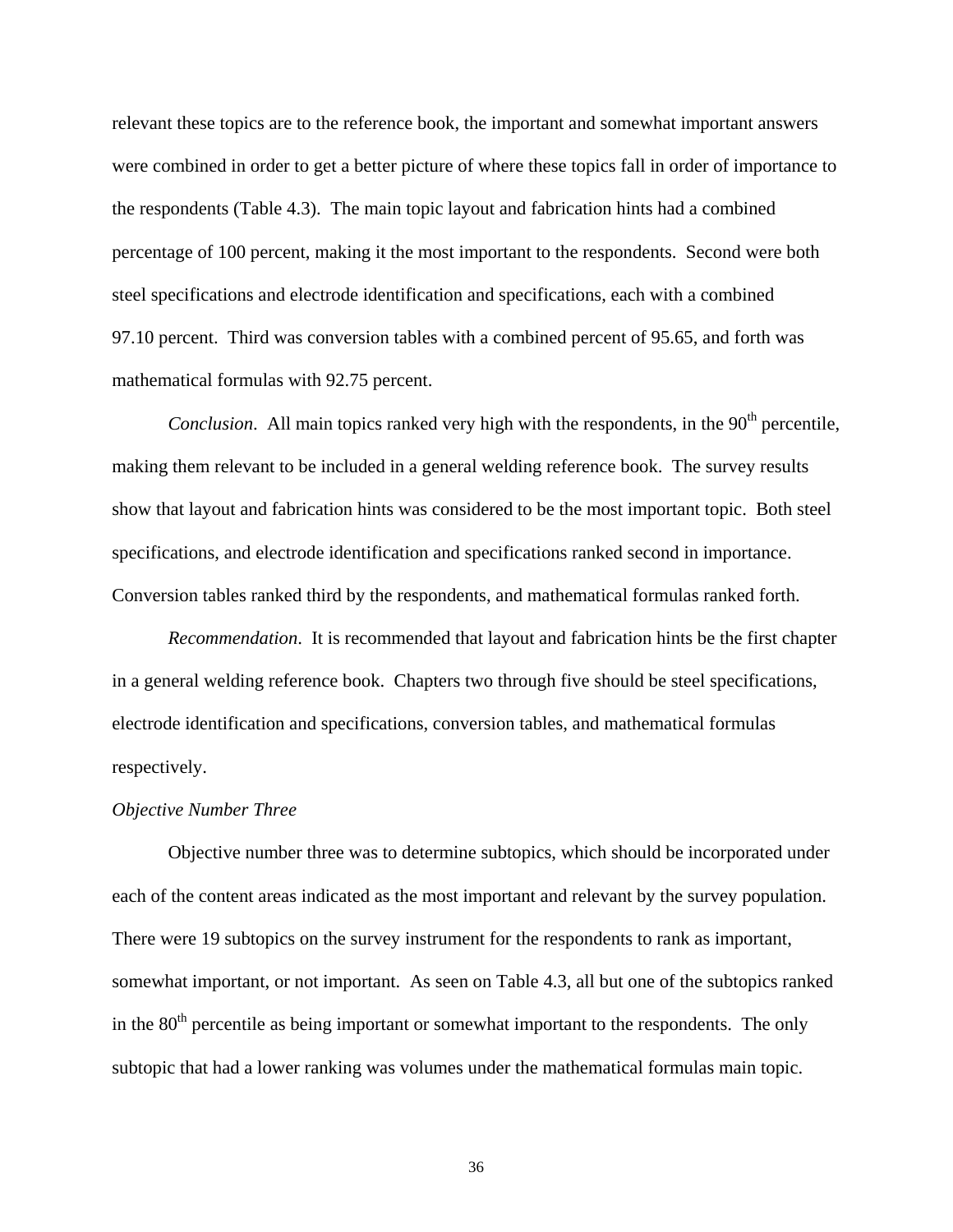Volumes still has a combined percentage of 79.71 percent which is high enough to be considered important.

The respondents also suggested subtopics that were not listed on the survey and that they thought should be considered. These responses were, welding equipment maintenance, weld ability of various types of metals, heat affected zone and distortion of weldments, how to read a tape measure, recommended gases for different metals and processes, gas flow setting, electrodes for combining dissimilar metals, preheat and post heat information, volt and amperage settings for different thicknesses of metal, weld positions, and safety issues for grinders, cranes and rigging.

*Conclusion*. From the survey results it is concluded that all 19 subtopics are important, making them relevant to be included in a general welding reference book. The items suggested by the respondents are significant topics and would be of great value to a welder or fabricator.

*Recommendation*. It is recommended that all 19 subtopics be included in a reference book under their respective content areas. It is also recommended that the topics suggested by the respondents be included.

## *Conclusions*

It was concluded by the review of literature that there is currently no all-inclusive general welding reference book for welders and fabricators. With the premise that using one reference manual would be more efficient and thereby increase worker productivity, the study attempted to identify topics that would be useful to include in one general reference book for welders and fabricators.

A formal survey was conducted of people who would most likely use such a book. The study found that 92 percent of those surveyed thought it was important to include as main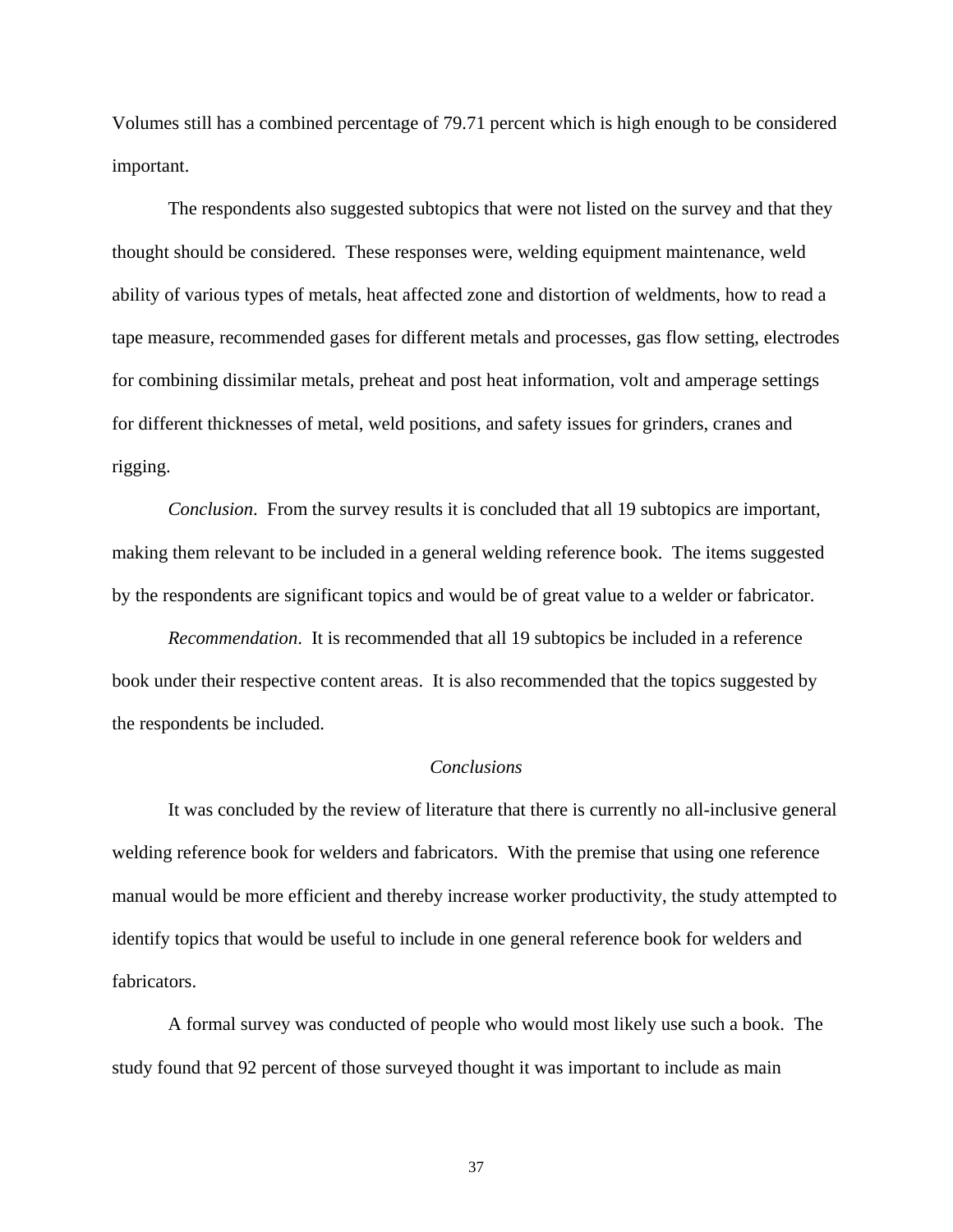content areas, layout and fabrication hints, steel specifications, electrode identification and specifications, conversion tables, and mathematical formulas. The study also found that 79 percent believed that the 19 subtopics on the survey were important or somewhat important. The respondents offered 11 suggestions they considered important to include as well.

## *Recommendations*

It is recommended that all five main content areas and their respective subtopics be included in a general welding reference book for welders and fabricators. It is also recommended that the additional information suggested by the respondents be included.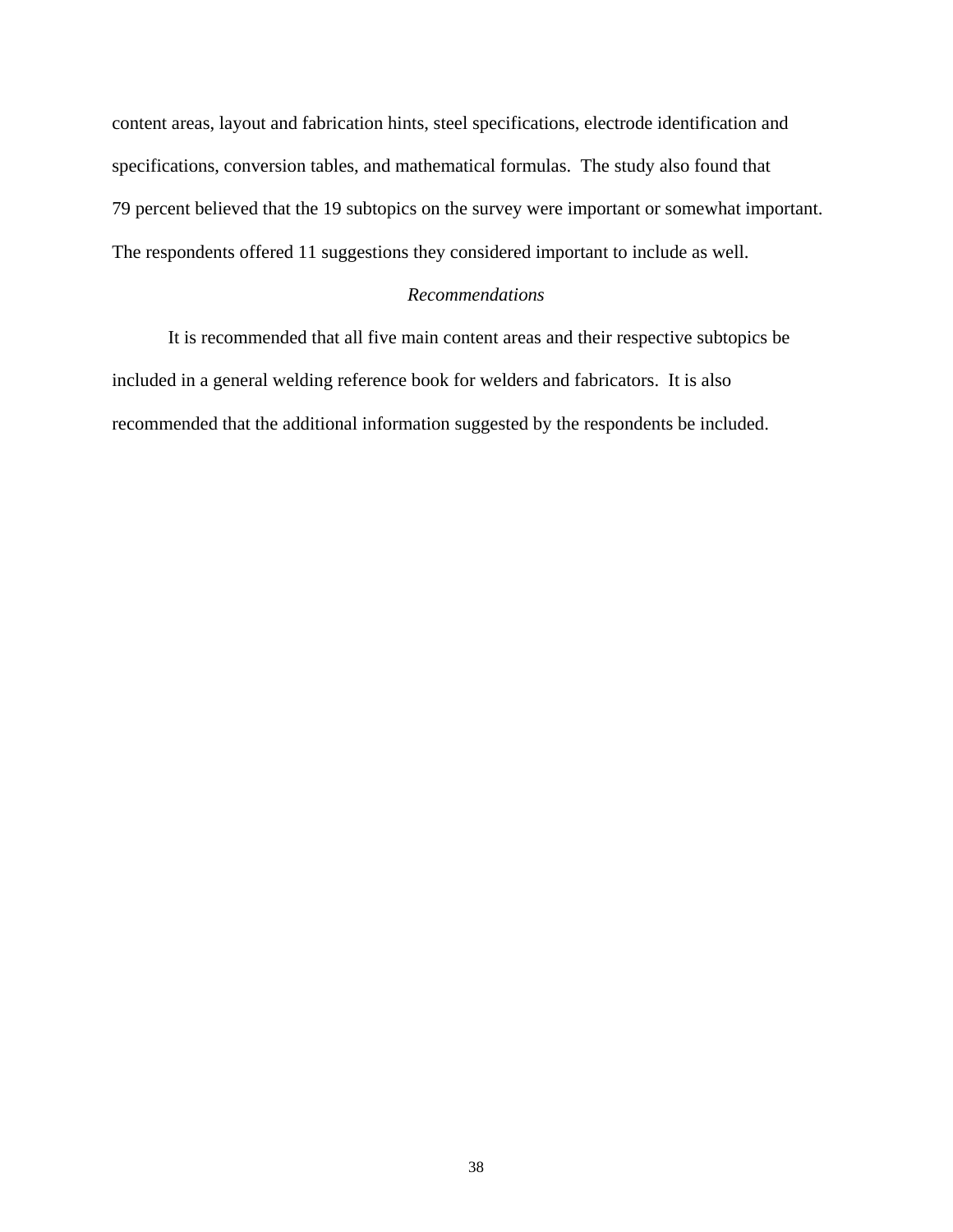## Reference List

Althouse, Turnquist, Bowditch, Bowditch, (1997). *Modern Welding*. Tinley Park, Illinois: The Goodheart – Willcox Company, Inc.

Airco Welding Products. *Electrode Pocket Guide*. Union, NJ: Author.

American Psychological Association (1994). *Publication Manual of the American* 

*Psychological Association fifth ed.* Washington, DC: Author.

American Welding Society (1976). *Welding Handbook seventh ed., vol. 1*. Miami, FL: Author.

- American Welding Society (1996). Welding Handbook *eighth ed., vol. 3, Materials and Applications, Part 1*. Miami, FL: Author
- Anderson, B. P. (1993). *American Reference Books Annual vol. 24*. Englewood, Colorado: Libraries Unlimited. p. 614.
- Ardis, S. B. (1992). *American Reference Books Annual vol. 23*. Englewood, Colorado: Libraries Unlimited.
- Brumbaugh, J. E. (1983). *Welders Guide*. New York, New York: The Bobbs–Merril Co., Inc.
- Cary, H. B. (1998). *Modern Welding Technology fourth ed.* Upper Saddle River, New Jersey: Prentice-Hall, Inc.
- Crowl, T. K. (1993). *Fundamentals of Educational Research*. Dubuque, IA: Wm. C. Brown Communications, Inc.
- Davies, A.C. (1977). *The Science and Practice of Welding* 7<sup>th</sup> edition. London: Cambridge University Press.
- ESAB. *Welding Filler Metal Data Book*. Hanover, PA: ESAB Welding & Cutting
- Products.Finch, R. (1997). *Welder's Handbook a Complete Guide to MIG, TIG, Arc & Oxyacetylene Welding*. New York, New York: The Berkley Publishing Group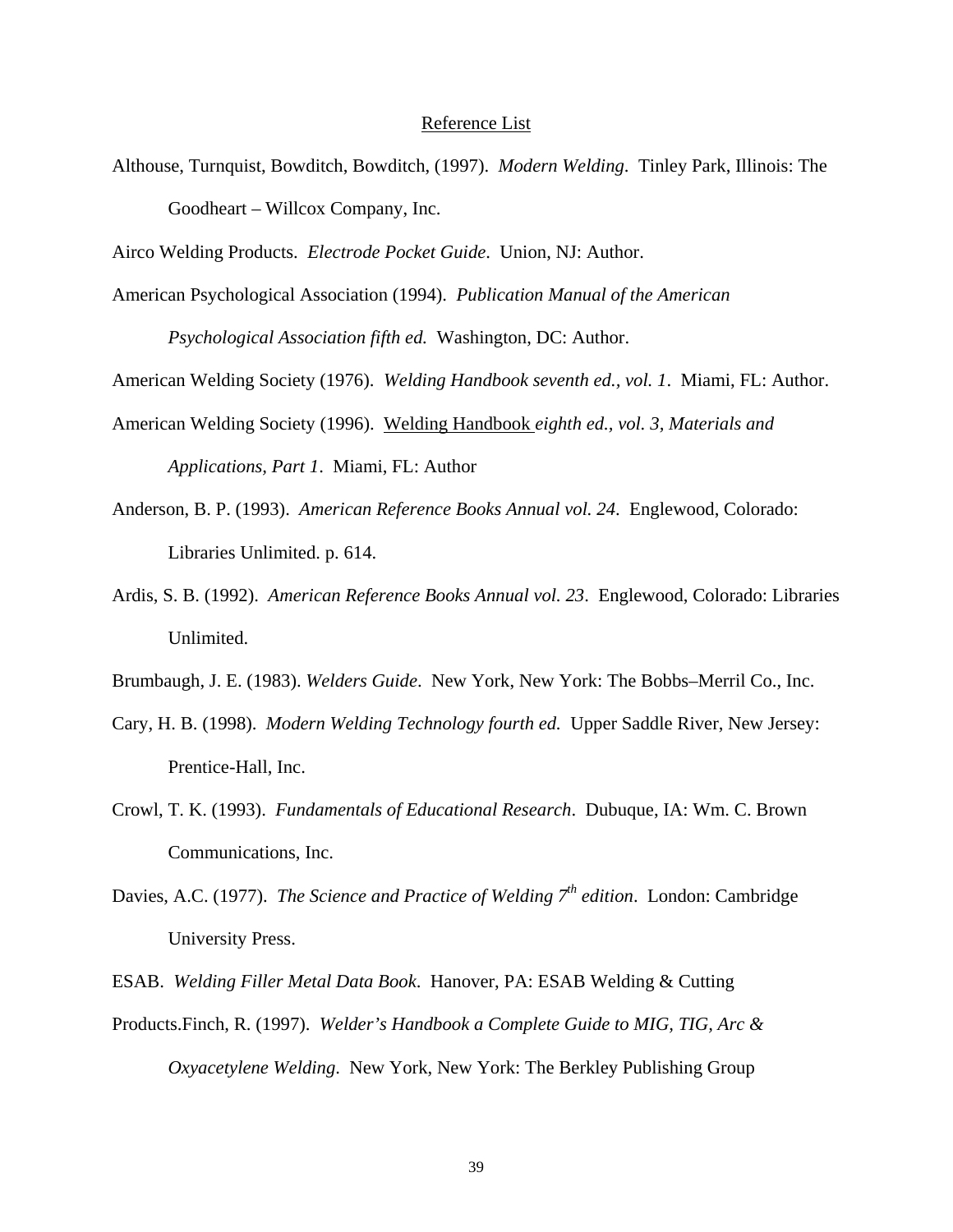- Gibson, S. W. (1997). *Advanced Welding*. London: Macmillan Press LTD.
- Glover, T. J. (1992). *Pocket Ref*. Morrison, Colorado: Sequoia Publishing, Inc.
- Glover, T. J. (2001). *Pocket Ref. second edition*. Littleton, Colorado: Sequoia Publishing, Inc.
- Hobart Brothers Company. (1988). *Hobart Pocket Welding Guide*. Troy, Ohio: Hobart Brothers Company.
- Hurt, C.D. (1992). *American Reference Books Annual vol. 23*. Englewood, Colorado: Libraries Unlimited.
- James F. Lincoln Arc Welding Foundation (1994). *The Procedure Handbook of Arc Welding*  13<sup>th</sup> edition. Cleveland, Ohio: The Lincoln Electric Company.
- Jeffus, L. (1999). *Welding Principles and Applications fourth edition*. Albany, New York: Delmar Publishers.
- Joseph T. Ryerson & Son, Inc. (1968). *Ryerson Stocklist*. Minneapolis, Minn: Joseph T. Ryerson & Son, Inc.
- Kennedy, G. A. (1982). *Welding Technology 2nd edition*. Peoria, IL: Glencoe Publishing Company.
- Kurin, B. (1999). Senior editor of Penton Publishing. Personal Communication. June 24, 1999.
- Lindsey, F. R. (1967). *Pipe Fitter's Handbook*. New York, N.Y. Industrial Press Inc.
- Oberg, E., Jones, F. D., Horton, H. L., Ryffel, H. H. (1992). *Machinery's Handbook 24th edition*. New York, New York: Industrial Press Inc.
- Stewart, J. P. (1981). *Flame Straightening Technology for Welders*. LaSalle, Quebec, Canada: Author.
- Stewart, J. P. (1981). *The Welder's Handbook*. Reston, Virginia: Reston Publishing Co., Inc.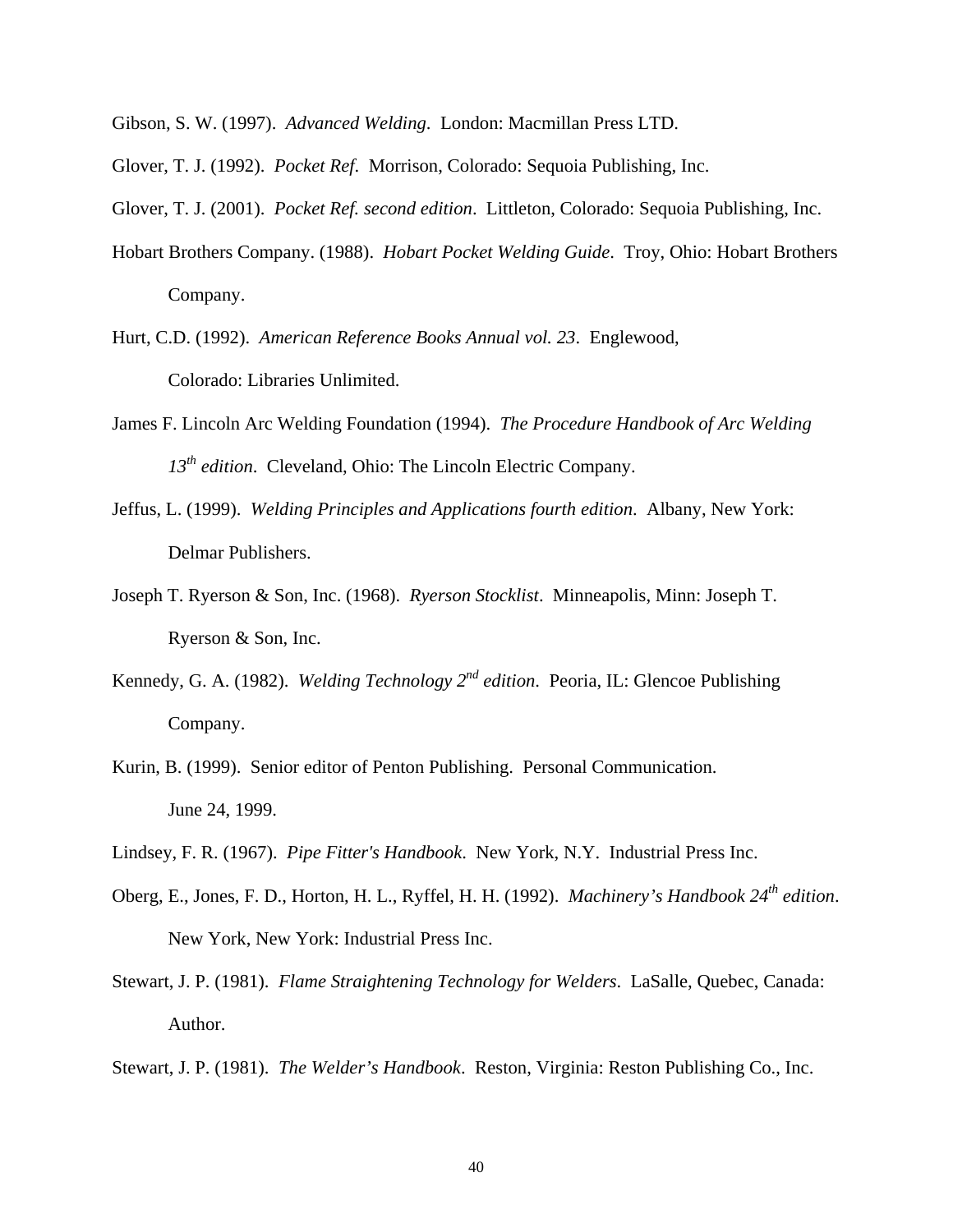Stewart, J. P. (1994). *Welder/Fitter's Training Guide*. LaSalle, Quebec, Canada: Author.

Stewart, J. P. (1983). *Welder's Troubleshooting Guide*. Reston, Virginia: Reston Publishing Co., Inc.

*Webster's Seventh New Collegiate Dictionary*. Springfield, Mass.: G. & C. Merriam Company. *Welding & Fabricating Data Book (1994/95)*. Cleveland, OH: Penton Publishing Co.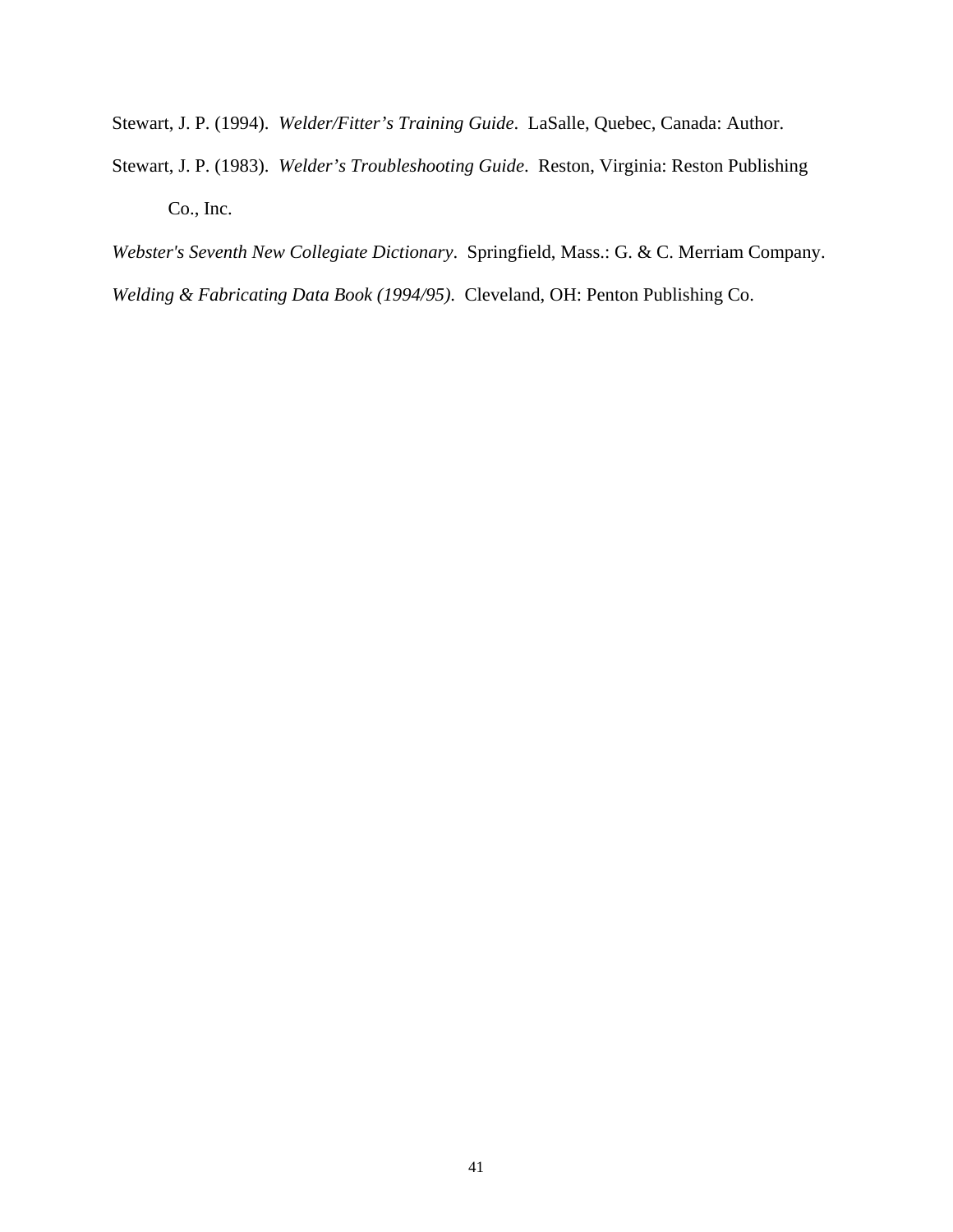June 26, 2003

 Jon Will Welding Instructor Chippewa Valley Technical College 620 W. Clairemont Ave. Eau Claire, WI 54701-6162

Mr. John Doe Title Company Street City, State, Zip

Dear Mr. Doe,

In an effort to gather data for my thesis, I have enclosed a survey that I hope you will take a few moments to complete.

I am conducting a study to determine the material to be included in a reference book for welders and fabricators. It is my contention that in order to perform their job in the highest quality manner, workers in the welding and fabrication trades need to reference a variety of specifications and guidelines regarding such areas as steel specifications, electrode identification, math formulas, and conversion tables.

Currently a welder or fabricator must reference at least three different manuals to obtain the necessary information to perform his/her job properly. A job should not only be done well but also be performed in the most efficient manner possible. I contend that it would be helpful to be able to access all the reference material needed in one concise and easy to use manual.

Enclosed please find consent information and the survey questionnaire. The questionnaire begins with general demographic questions necessary for the study. The bulk of the survey consists of a list of materials for you to rate as Important, Somewhat Important, or Not Important to include in a general reference guide for workers in the welding and fabrication trades. Lastly there is an area provided for any suggestions you may have.

Thank you in advance for taking time to complete the questionnaire. As I will be analyzing the data during the week of July  $14^{\text{th}}$  2003, I would appreciate your prompt response.

Sincerely,

Jon Will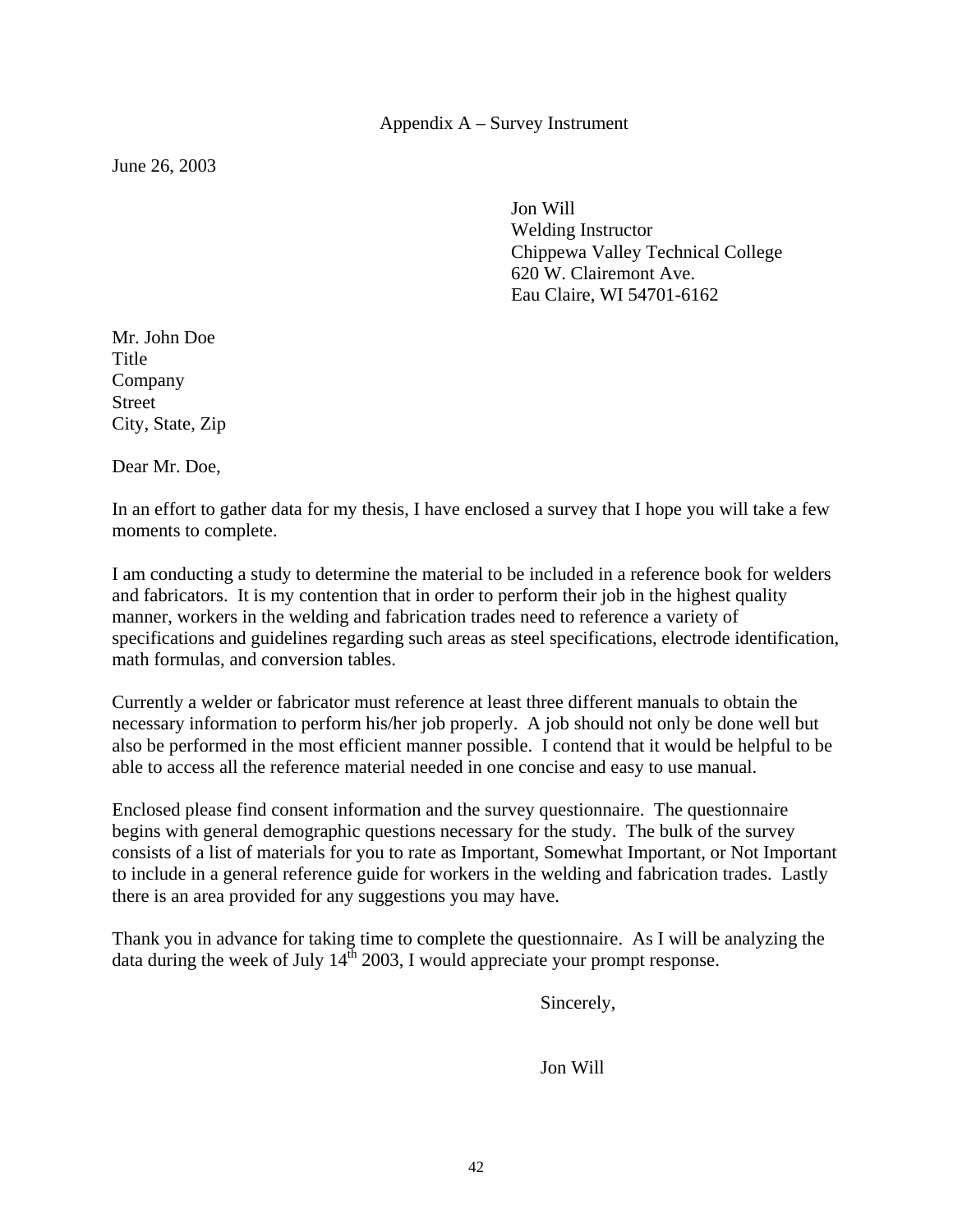June 26, 2003 Mr. John Doe Page two

## **Consent Information:**

I understand that by returning this questionnaire, I am giving my informed consent as a participating volunteer in this study. I understand the basic nature of the study and agree that any potential risks are exceedingly small. I also understand the potential benefits that might be realized from the successful completion of this study. I am aware that the information is being sought in a specific manner so that no identifiers are needed and so that confidentiality is guaranteed. I realize that I have the right to refuse to participate and that my right to withdraw from participation at any time during the study will be respected with no coercion or prejudice.

NOTE: Questions or concerns about participation in the research or subsequent complaints should be addressed first to the researcher or research advisor Dr. Michael J. Galloy, and second to Sue Foxwell, Human Protections Administrator, UW-Stout Institutional Review Board for the Protection of Human Subjects in Research, 11 Harvey Hall, UW-Stout, Menomonie, WI 54751, phone (715)232-1126.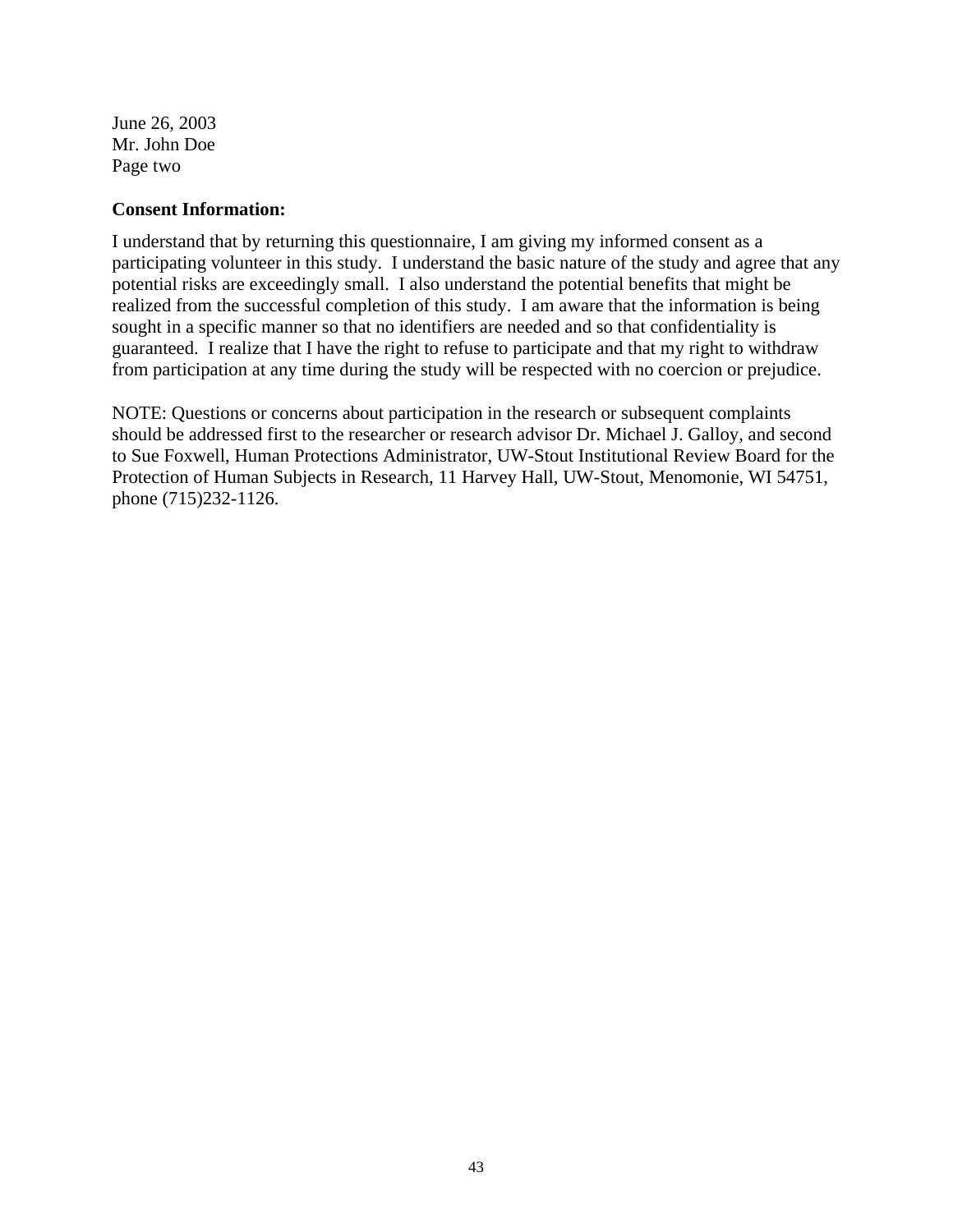## **A Study to Determine the Material to be Included in a Reference Book for the Welding and Fabrication Trades**

Please complete the following survey. Thank you for your time and assistance.

## **Demographic Data:**

| Title/Position                                                                       |
|--------------------------------------------------------------------------------------|
| Years of Experience in the Welding/Fabrication Trade                                 |
| Level of Education Completed (circle one below)                                      |
| High School Technical College Community College Undergraduate School Graduate School |
| Welding Training (circle one below)                                                  |
| High School Technical College On-The-Job Other                                       |

## **Survey Data:**

In the following survey section you will find a list of content areas related to welding and fabrication. In an effort to determine which areas would be beneficial compiled in one resource, please rate your opinion of their importance by circling the corresponding number. At the end of this list you will be given an opportunity to write in any other information you feel would be important to include in a reference manual to be used by welders and fabricators.

|                                           |   | Somewhat<br>Important Important Important | <b>Not</b> |
|-------------------------------------------|---|-------------------------------------------|------------|
| <b>Steel Specifications</b>               | 1 | 2                                         | 3          |
| Steel dimensions                          | 1 | 2                                         | 3          |
| Steel weights                             | 1 | 2                                         | 3          |
| Steel tolerances                          | 1 | $\overline{2}$                            | 3          |
| Electrode Identification & Specifications | 1 | $\overline{2}$                            | 3          |
| Selection charts for mild steel           | 1 | $\overline{2}$                            | 3          |
| Selection charts for stainless steel      | 1 | $\overline{2}$                            | 3          |
| Selection charts for aluminum             | 1 | $\overline{2}$                            | 3          |
| Amperage ranges                           |   | $\mathcal{D}_{\mathcal{A}}$               | 3          |
| <b>Mathematical Formulas</b>              | 1 | $\overline{2}$                            | 3          |
| Trigonometry functions                    | 1 | $\mathcal{D}_{\cdot}$                     | 3          |
| Angle formulas                            |   | $\overline{2}$                            | 3          |

Content areas to include in a reference manual to be used by Welders and Fabricators: